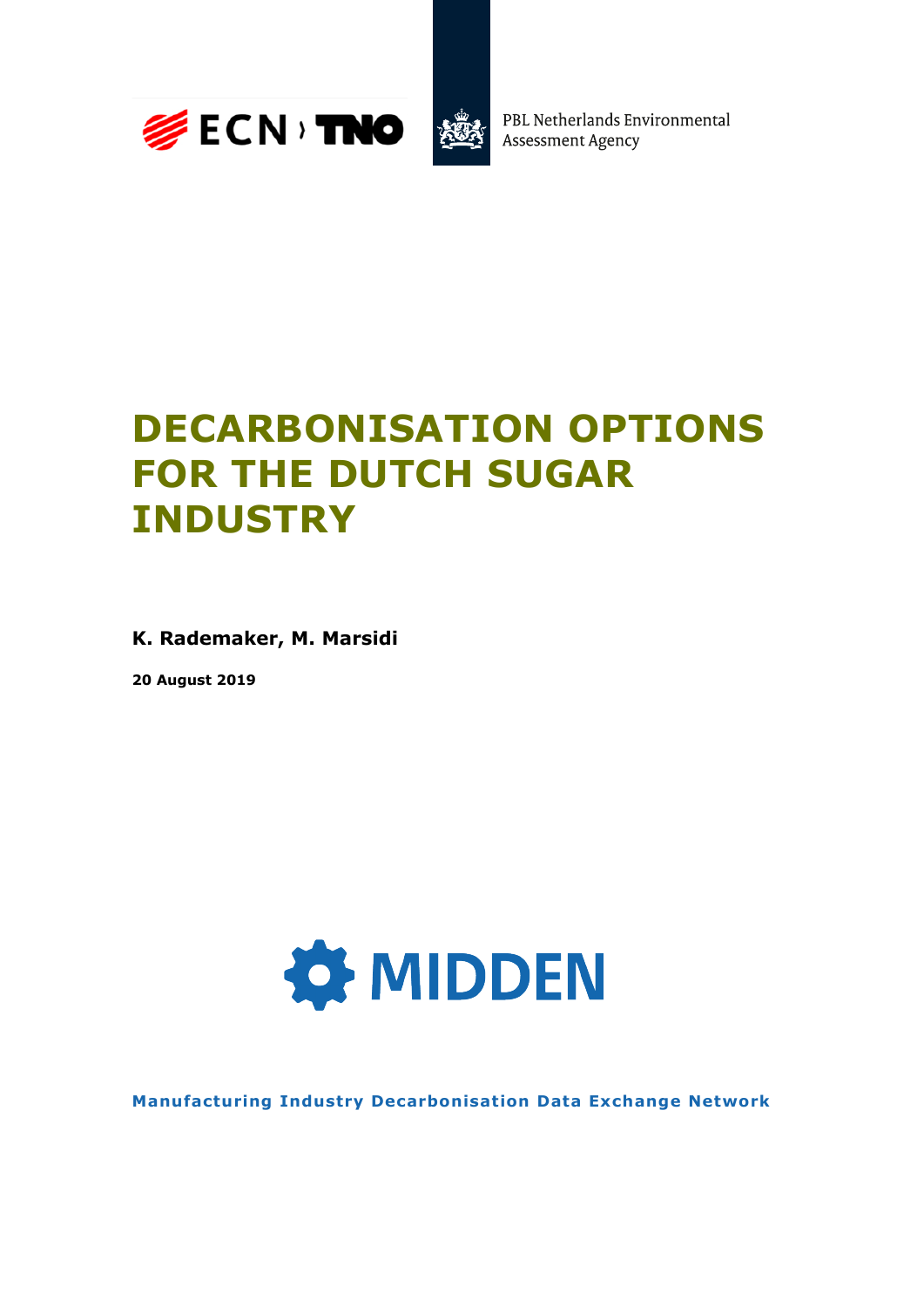#### **Decarbonisation options for the Dutch sugar industry**

© PBL Netherlands Environmental Assessment Agency; © ECN part of TNO The Hague, 2019 PBL publication number: 3481 TNO project no. 060.33956 / TNO publication number: TNO 2019 P10393

#### **Authors**

K. Rademaker and M. Marsidi

### **MIDDEN project coordination and responsibility**

The MIDDEN project (Manufacturing Industry Decarbonisation Data Exchange Network) was initiated and is also coordinated and funded by PBL and ECN part of TNO. The project aims to support industry, policymakers, analysts, and the energy sector in their common efforts to achieve deep decarbonisation. Correspondence regarding the project may be addressed to: K.M. Schure (PBL), [Klara.Schure@pbl.nl,](mailto:Klara.Schure@pbl.nl) or A.W.N van Dril (TNO), Ton.vanDril@tno.nl

#### **Production coordination**

PBL Publishers

This publication is a joint publication by PBL and ECN part of TNO and can be downloaded from: www.pbl.nl/en. Parts of this publication may be reproduced, providing the source is stated, in the form: Rademaker, K. and Marsidi M. (2019), Decarbonisation options for the Dutch sugar industry. PBL Netherlands Environmental Assessment Agency, The Hague.

PBL Netherlands Environmental Assessment Agency is the national institute for strategic policy analysis in the fields of the environment, nature and spatial planning. We contribute to improving the quality of political and administrative decision-making by conducting outlook studies, analyses and evaluations in which an integrated approach is considered paramount. Policy relevance is the prime concern in all of our studies. We conduct solicited and unsolicited research that is both independent and scientifically sound.

ECN part of TNO has a twofold mission: to accelerate the energy transition and to strengthen the competitive position of the Netherlands. ECN part of TNO conducts independent and internationally leading research and we stand for an agenda-setting, initiating and supporting role for government, industry and NGOs.

This report is not reviewed by Suiker Unie. PBL and ECN part of TNO remain responsible for the content. The decarbonisation options and parameters are explicitly not verified by the companies.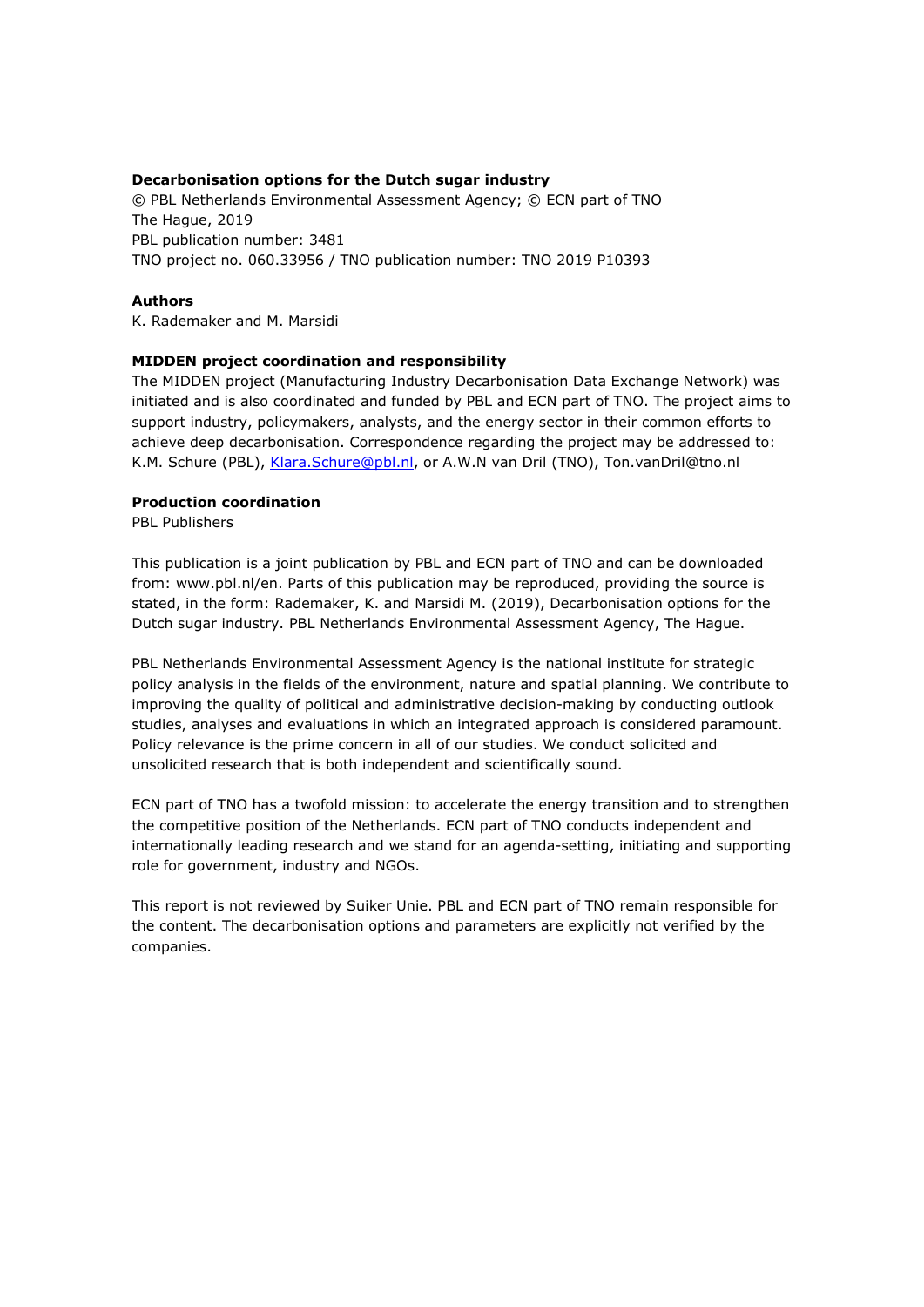## **Contents**

|                                                             | Summary                                                                                                                                                                                                                                                          | 4                                                |
|-------------------------------------------------------------|------------------------------------------------------------------------------------------------------------------------------------------------------------------------------------------------------------------------------------------------------------------|--------------------------------------------------|
| 1                                                           | <b>INTRODUCTION</b><br>SUGAR PRODUCTION IN THE NETHERLANDS                                                                                                                                                                                                       | 5<br>6                                           |
| 1.1<br>1.2                                                  | History of the Dutch sugar industry<br>The sugar sector in the Netherlands today                                                                                                                                                                                 | 6<br>6                                           |
| 2                                                           | <b>SUGAR PRODUCTION PROCESSES</b>                                                                                                                                                                                                                                | 9                                                |
| 2.1<br>2.2<br>2.3<br>2.4<br>2.5<br>2.6<br>2.7<br>2.8<br>2.9 | Categorisation of processes<br>Overview of energy and material flows per process in 2016<br>Sugar production<br>Pulp drying<br>Biogas production<br>Biogas upgrading to green gas<br>Ensilaging of beet pulp<br>Lime production<br>Combined Heat and Power - CHP | 9<br>9<br>12<br>16<br>18<br>19<br>20<br>20<br>22 |
| 3                                                           | <b>SUGAR PRODUCTION AND USE</b>                                                                                                                                                                                                                                  | 24                                               |
| 3.1<br>3.2                                                  | Sugar products<br>Commodity prices                                                                                                                                                                                                                               | 24<br>25                                         |
| 4                                                           | OPTIONS FOR DECARBONISATION                                                                                                                                                                                                                                      | 27                                               |
| 4.1<br>4.2<br>4.3                                           | Energy efficiency improvements<br>Decarbonisation of energy supply<br>Other decarbonisation options                                                                                                                                                              | 27<br>29<br>31                                   |
| 5                                                           | <b>DISCUSSION</b>                                                                                                                                                                                                                                                | 33                                               |
| 5.1<br>5.2                                                  | <b>Current GHG emissions</b><br>Short term                                                                                                                                                                                                                       | 33<br>33                                         |
| 6                                                           | <b>REFERENCES</b><br><b>APPENDIX</b>                                                                                                                                                                                                                             | 37<br>38                                         |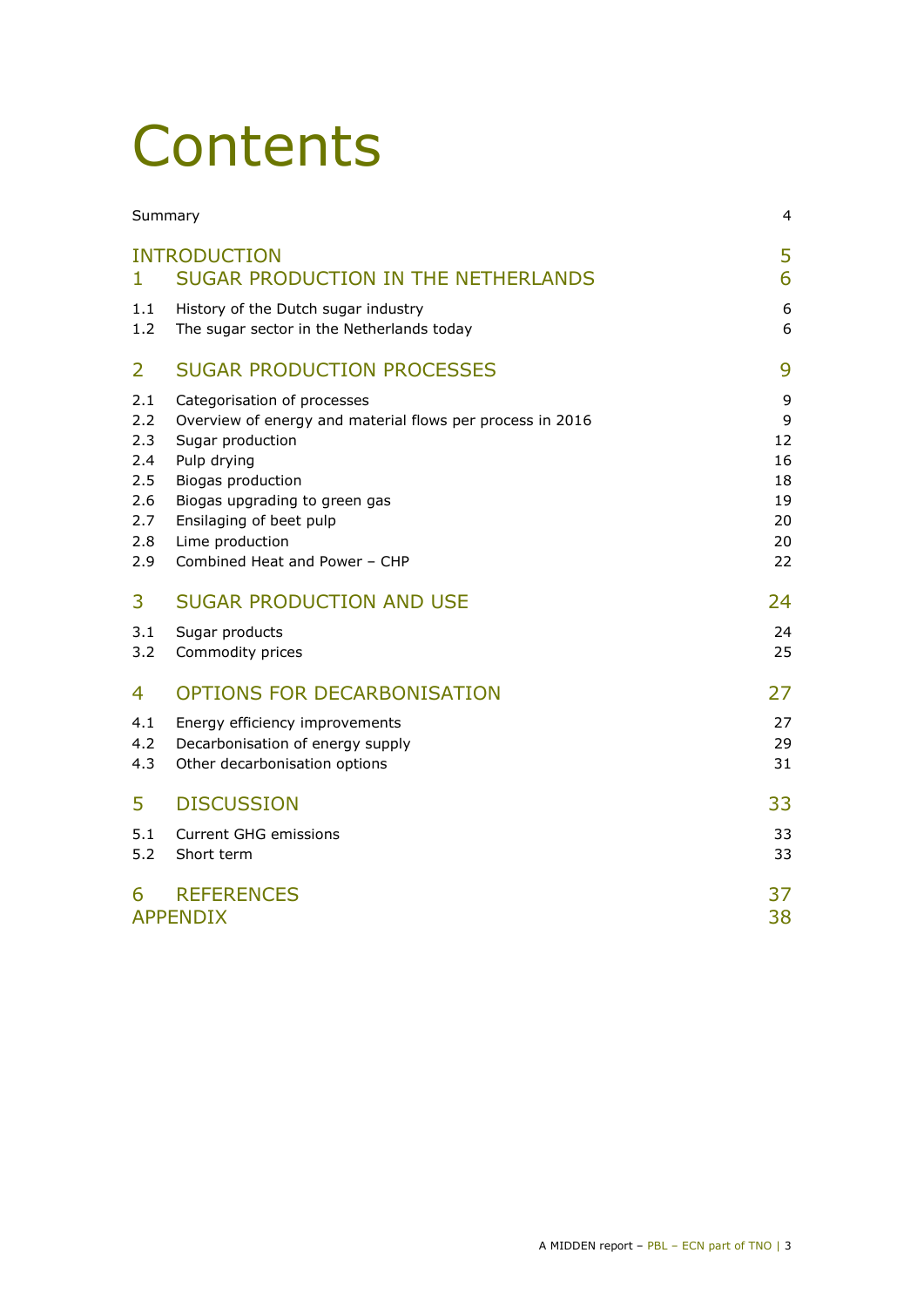## FINDINGS

## <span id="page-3-0"></span>Summary

There are two sugar factories in the Netherlands, at Dinteloord and Vierverlaten, both operated by Suiker Unie, part of Royal Cosun, an agro-industrial cooperative. Sugar production from beet is seasonal, starting typically in the beginning of September and ending mid January (Royal Cosun, 2014b). The annual sugar production is around 0.9–1.3 million tonnes, depending on beet production, beet quality and campaign length.

The annual greenhouse gas (GHG) emissions from Suiker Unie vary from 210 to 272 kt  $CO<sub>2</sub>$ eq. Most of the  $CO<sub>2</sub>$  emissions are energy related as natural gas is used in a combined heat and power generation unit (CHP) to produce the required steam and electricity. About 10% of the emissions are produced in the lime kiln where cokes are used to convert limestone into lime at high temperatures.

Based on the 2016 production volume of 0.93 million tonnes sugar, the calculated CHP gas input was calculated to be 3.4 PJ, generating 2.6 PJ of 4 bar steam (Suiker Unie, 2018c) and 0.5 PJ of electricity. Most of the residual product flow is used as cattle feed, but also part of it is used to produce 0.6 PJ of biogas. In terms of energy efficiency, Suiker Unie has made substantial progress over the last few decades. By 2010, Suiker Unie had reduced its energy consumption by 42% with respect to energy consumption in 1990. The aim for 2020 was a 50% reduction, but this target was already achieved in 2016 (RVO, 2018a).

The main short-term opportunities to further decarbonise  $CO<sub>2</sub>$  emissions related to natural gas combustion<sup>1</sup> in the sugar industry are electrification (heat pumps, electric boilers) and the substitution of natural gas by biogas.

From an efficiency point of view, implementation of mechanical vapour recompression (heat pumps) is a more attractive electrification option than electric boilers due to the higher energy efficiency (COP of 3 to 10). However, electric boilers are a standardised technology, whereas mechanical vapour recompression requires site- and production-process-specific adjustments.

Biogas from the digesters is currently converted by Suiker Unie into green gas and subsequently fed into the gas grid. The biogas, or green gas, could potentially also be used as input for steam production.

Substitution of natural gas by hydrogen could in the future also become a viable option to produce steam, provided competitively priced hydrogen becomes available.

i, <sup>1</sup> Substitution of lime in sugar production or technologies to decarbonise lime production were not identified. The decarbonisation of process emissions in sugar production will require further studies.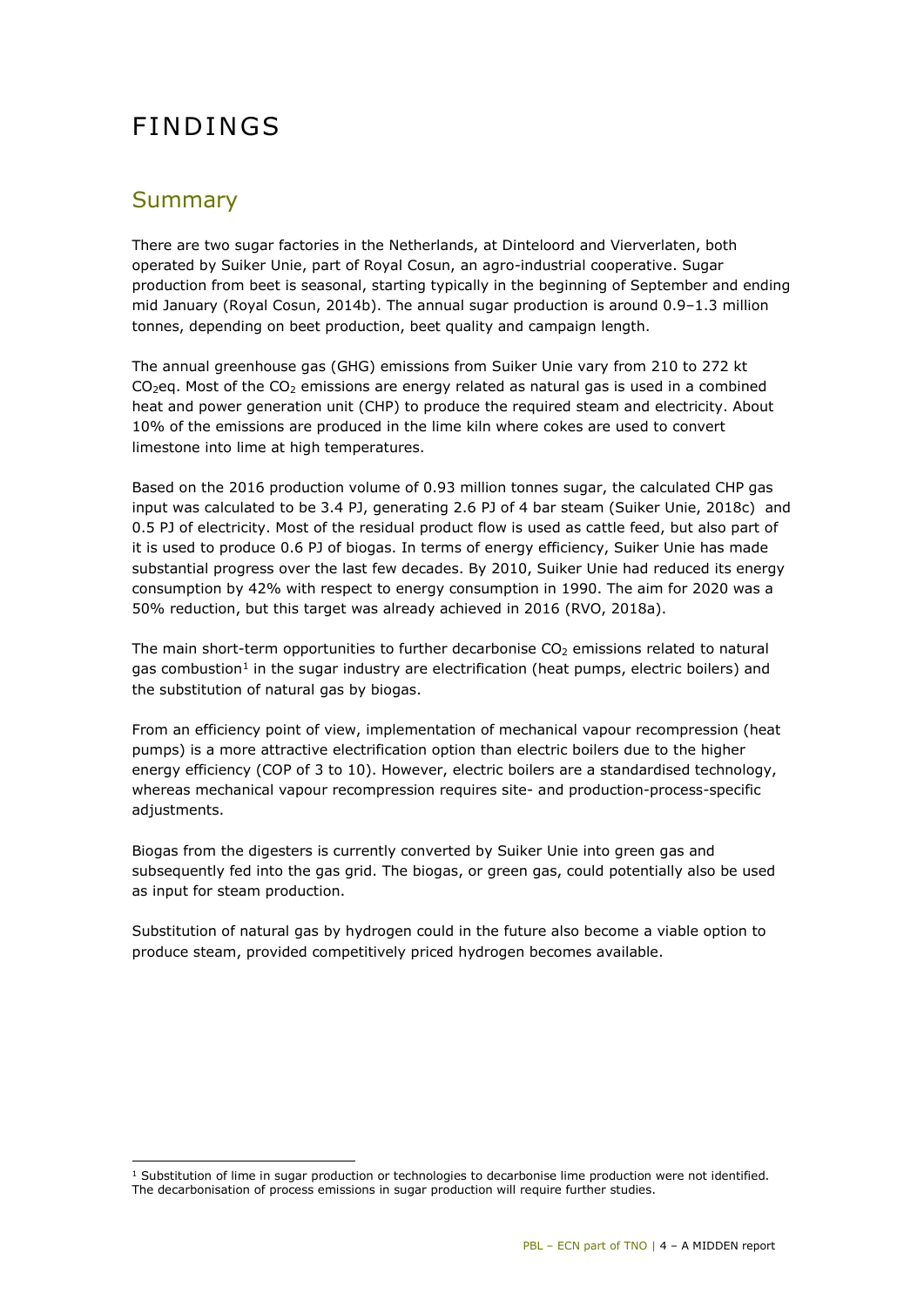## FULL RESULTS

## <span id="page-4-0"></span>Introduction

This report describes the current situation for sugar production in the Netherlands and the options and preconditions for its decarbonisation. The study is part of the MIDDEN project (Manufacturing Industry Decarbonisation Data Exchange Network). The MIDDEN project aims to support industry, policymakers, analysts, and the energy sector in their common efforts to achieve deep decarbonisation. The MIDDEN project will update and elaborate further on options in the future, in close connection with the industry.

## **Scope**

Production locations include: Suiker Unie Dinteloord and Suiker Unie Vierverlaten.

Processes include:

- CHP (utility);
- Sugar production;
- Pulp drying;
- Biogas production;
- Biogas upgrading to green gas;
- Ensilaging of beet pulp;
- Lime production.

#### Products include:

- White sugar;
- Molasses;
- Betacal;
- Beet pulp;
- Green gas.

The main decarbonisation options are:

- Heat pumps;
- Hydrogen boiler;
- Biogas boiler;
- Electric boiler.

## Reading guide

Chapter [1](#page-5-0) provides a general introduction to the sugar industry in the Netherlands. In Chapter [2](#page-8-0) the sugar production processes are described, followed by an overview of the main sugar production related products in Chapter [3.](#page-23-0) Potential decarbonisation options for the sugar industry are described in Chapter [4.](#page-26-0) The feasibility and requirements of those decarbonisation options are discussed in Chapter [5.](#page-32-0)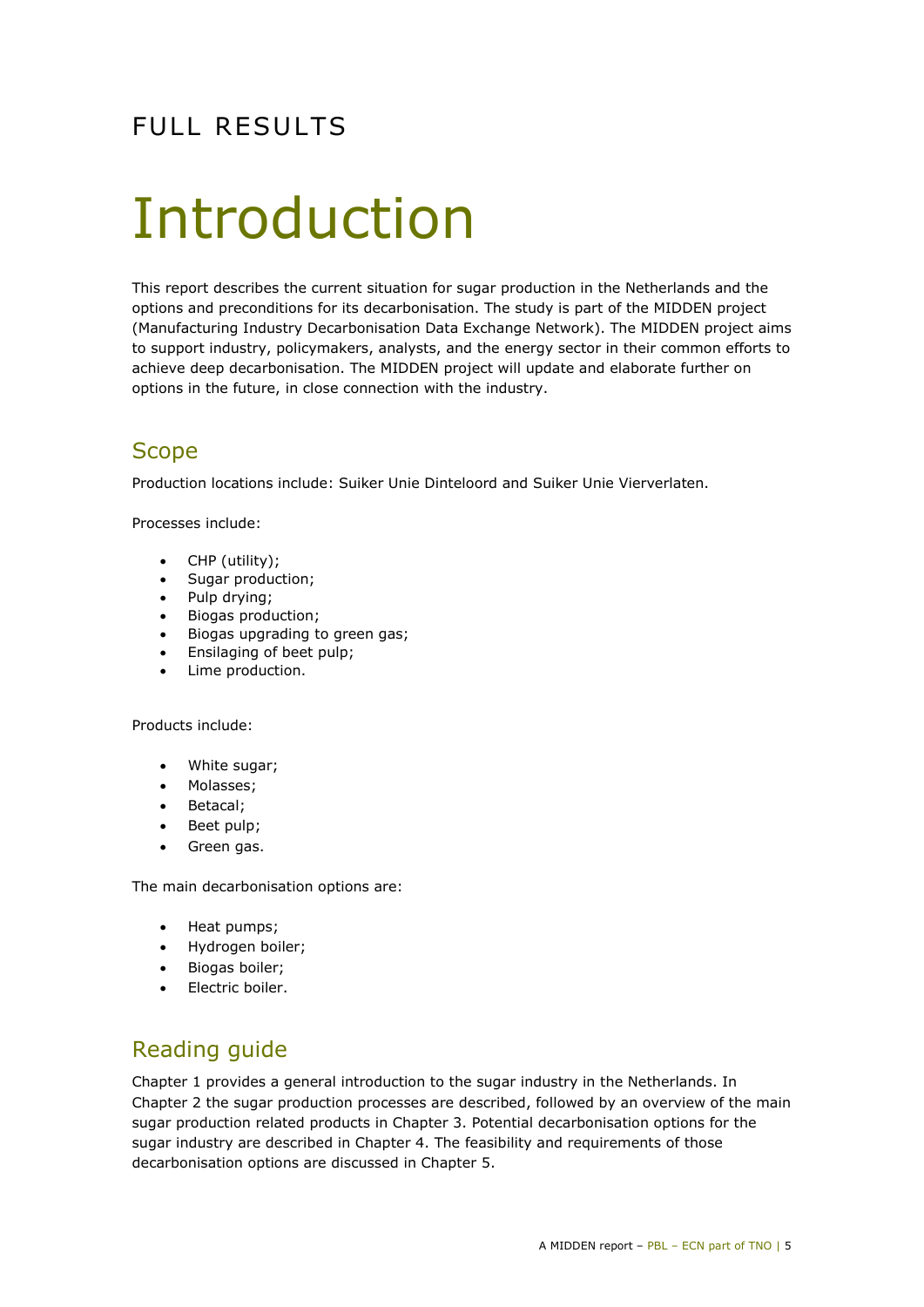## <span id="page-5-0"></span>1 Sugar production in the Netherlands

<span id="page-5-1"></span>This section provides information regarding the sugar industry and its production facilities in the Netherlands.

## 1.1 History of the Dutch sugar industry

Dutch sugar production started in 1858 with a factory in Zevenbergen. Within the next 16 years, a total of 23 sugar factories were established in the Netherlands. In 1899, the first association of corporate sugar factories (*'Verenigde Coöperatieve Suikerfabrieken'*, or VCS) was founded by sugar beet farmers (Suiker Unie, 2018a). Members of the VCS had the advantage of obtaining a better price for their sugar beets. In 1947, members of the VCS began to merge (Suiker Unie, 2018a). After negotiations in 1966, six companies joined forces under the new name 'Suiker Unie'. Between 1987 and 2007, factories where either merged or closed, leaving only 2 large sugar factories in the Netherlands, one at Dinteloord and the other at Vierverlaten. Both are now part of Suiker Unie.

Partially, the closing of companies was caused by changes regarding the 'European sugar quota'. The sugar quota on national production was enforced in 1968 to create a guaranteed price for sugar (ECN, 2011). Because of this policy, import was faced with high taxes whereas the inland price for sugar stabilised (ECN, 2011). Critics denounced the protectionism of this market order, resulting in a step wise reformation of the guaranteed price and national production quota between 2006 and 2015. Production over the limit of the quota, called 'out of quota production', was exported, used as bioethanol, or used for specific chemical uses (Europa Nu, 2017). In 2015 the sugar quota policy was abolished and without a limit on sugar production an increase in production is expected (Europa Nu, 2017). In Dinteloord and Vierverlaten, the production capacity of the sugar factories was increased in 2017, as well as the biogas production capacity (Royal Cosun, 2017b).

## <span id="page-5-2"></span>1.2 The sugar sector in the Netherlands today

In 2017, 8,000,000 tonnes of sugar beets were processed in the Netherlands (Royal Cosun, 2017b) in Vierverlaten and Dinteloord. [Figure 1](#page-6-0) shows the current locations of Suiker Unie (Van Dam, 2014). In Vierverlaten, Dinteloord and Anklam (GER), sugar is produced from sugar beets. In Roosendaal and Putterhoek specialty products of sugar are produced. Eemshaven and Liverpool (UK) are logistics and sales locations of Suiker Unie.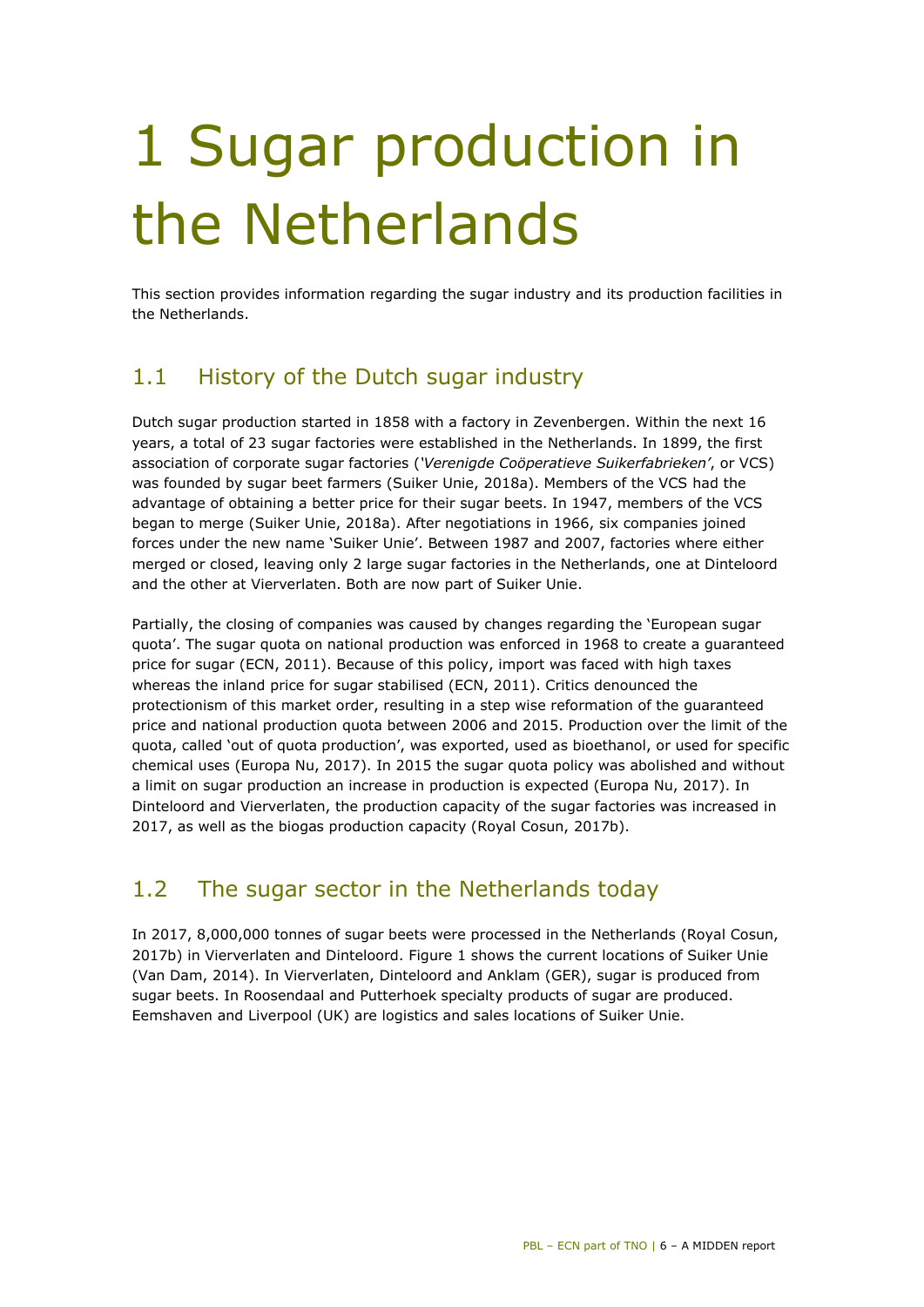

**Figure 1 Suiker Unie locations in 2014 (Van Dam, 2014)**

<span id="page-6-0"></span>Only the sugar factories Vierverlaten and Dinteloord are discussed in this report, because these are the Dutch production sites where the energy intensive production of sugar from sugar beets takes place and that are part of the ETS, whereas the other Dutch factories of Suiker Unie are not.

The sugar factory is located at Dinteloord in the Dutch Province of North Brabant and was founded in 1908. According to the Dutch Emissions Authority (NEa), the sugar factory at Dinteloord emitted 101,613 tonnes CO<sub>2</sub>eq in 2016 (Dutch Emissions Authority, 2018). Onsite, there is a digester and a biogas upgrader. Around 100,000 tonnes of biological residues per year (Suiker Unie, 2018b) are used by the digester and upgrader to produce 9–11 million m<sup>3</sup> green gas per year, which is fed into the gas grid (RVO, 2009) (Suiker Unie, 2017b). The  $CO<sub>2</sub>$  that is produced by the digester can potentially be reused by nearby greenhouses of Agro food Cluster Nieuw Prinsenland (Groentennieuws, 2013). The wastewater of the sugar factory is used by a nearby eggplant greenhouse (Omroep Brabant, 2018).

The sugar factory of Vierverlaten in Groningen was built in 1916. According to the Dutch Emissions Authority data, the sugar factory of Vierverlaten reported  $108,558$  tonnes CO<sub>2</sub>eq emitted in 2016 (Dutch Emissions Authority, 2018). On-site, there is a digester and a biogas upgrader which is assumed to be the same as the installation in Dinteloord (Suiker Unie, 2018b).

A total of 800 employees worked at Suiker Unie in 2017. The number of employees may differ substantially, within and outside of the production season (beet campaign).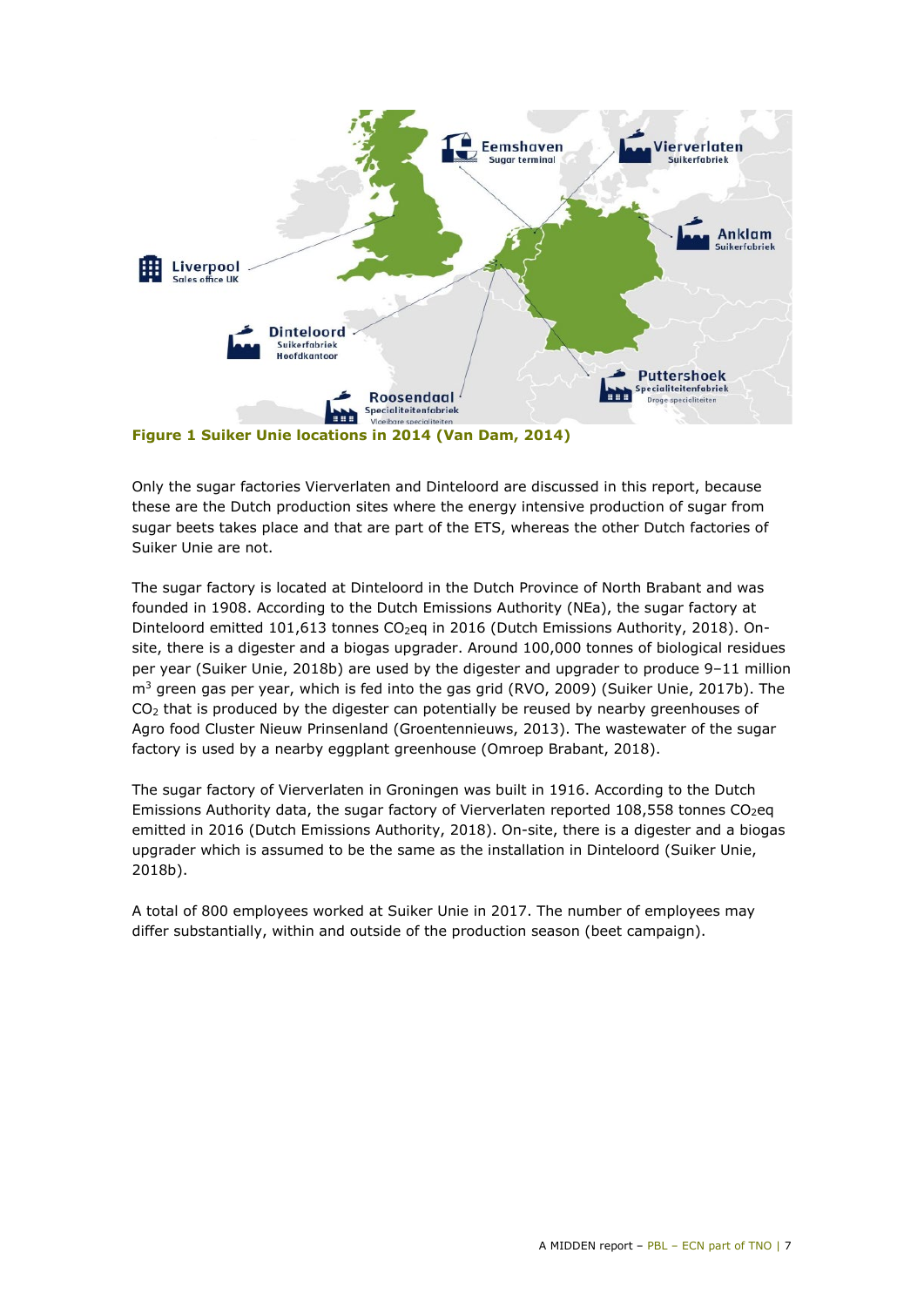| Table 1: General plant characteristics of sugar factories at Dinteloord and |  |  |
|-----------------------------------------------------------------------------|--|--|
| <b>Vierverlaten</b>                                                         |  |  |

| <b>Characteristics</b> | <b>Suikerfabriek Dinteloord</b> | <b>Suikerfabriek Vierverlaten</b>   |  |
|------------------------|---------------------------------|-------------------------------------|--|
| <b>Name</b>            | Suiker Unie                     | Suiker Unie                         |  |
|                        | Factory at Dinteloord           | Production location<br>Vierverlaten |  |
| <b>Address</b>         | Noordzeedijk 113                | Fabriekslaan 12                     |  |
| <b>Postal code</b>     | 4971 TL                         | 9745 AG                             |  |
| <b>Location</b>        | Dinteloord                      | Groningen                           |  |
| <b>Employment</b>      | Total of 800 employees in 2017  |                                     |  |
|                        | Royal Cosun (2017b)             |                                     |  |
| <b>ETS data (2016)</b> | 101,613                         | 108,558                             |  |
| Corporate group        | Royal Cosun                     | Royal Cosun                         |  |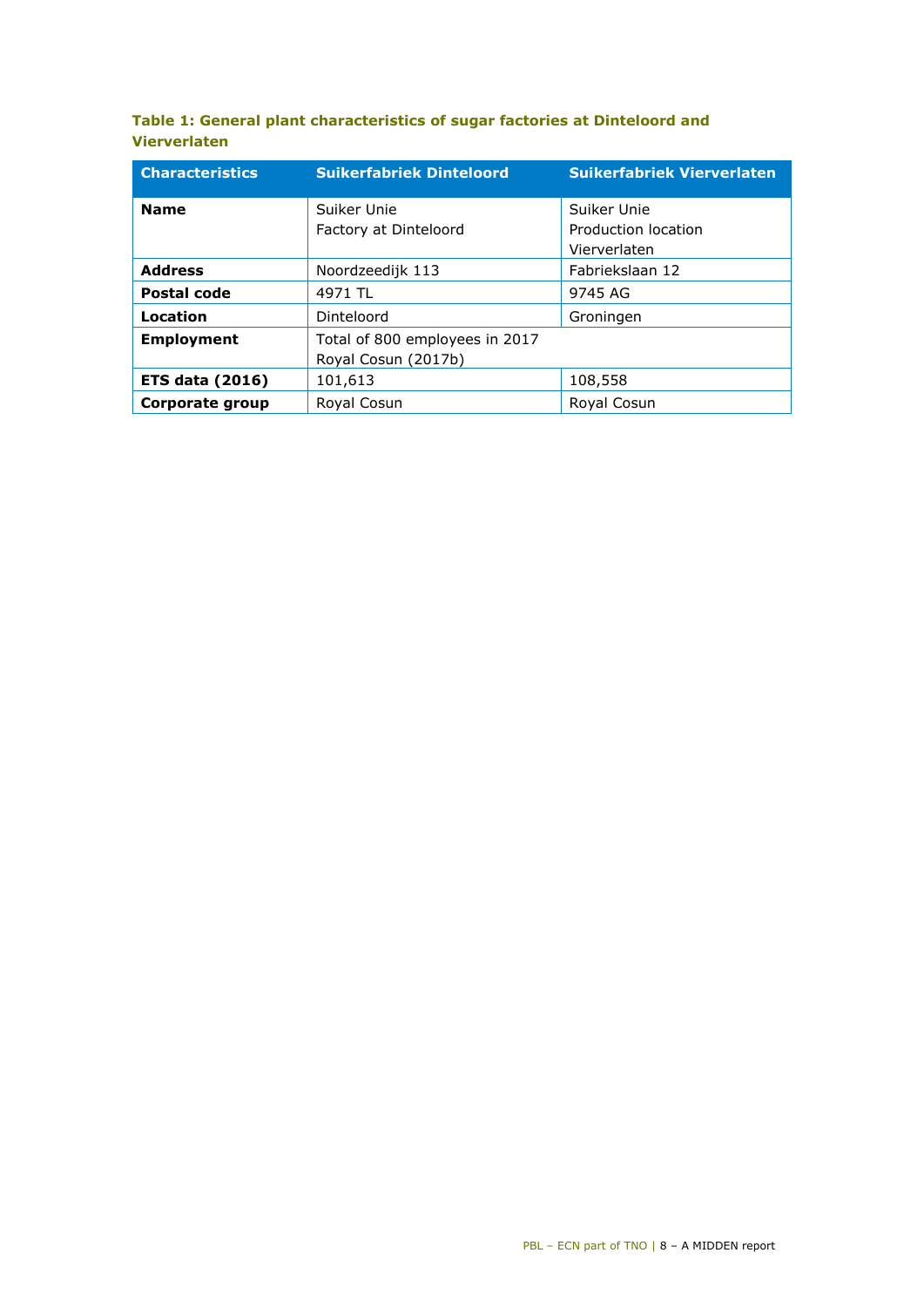# <span id="page-8-0"></span>2 Sugar production processes

This chapter describes the sugar production processes. Please note that all information below is based on literature research and assumptions made by ECN researchers. The results were not verified by Suiker Unie. Furthermore, the two factories in Dinteloord and Vierverlaten are assumed to be identical in terms of production, specific energy consumption and equipment.

## <span id="page-8-1"></span>2.1 Categorisation of processes

To describe the different processes and technologies of the sugar factories, the following categorisation was used:

- CHP (utility);
- Sugar production;
- Pulp drying;
- Biogas production;
- Biogas upgrading to green gas;
- Ensilaging of beet pulp;
- Lime production.

## <span id="page-8-2"></span>2.2 Overview of energy and material flows per process in 2016

[Figure 2](#page-10-0) provides an overview of the material and energy consumption of the Dutch sugar industry in 2016. In this year, the factories at Dinteloord and Vierverlaten produced a total of 934,000 tonnes sugar combined (Royal Cosun, 2016). Based on the specific energy consumption and estimated production volumes for each process, a total  $CO<sub>2</sub>$  emission of 213 kt was calculated<sup>2</sup>. Most of the emissions are related to the combustion of natural gas (192 kt CO<sub>2</sub>) by the CHP to produce steam and electricity. The remaining 21 kt CO<sub>2</sub> is related to the combustion of cokes in the lime kiln, used to produce lime for the juice purification.

<span id="page-8-3"></span>i, <sup>2</sup> This is comparable to the reported emissions by Suiker Unie of 210 kt CO<sub>2</sub>eq (Dutch Emissions Authority, 2018)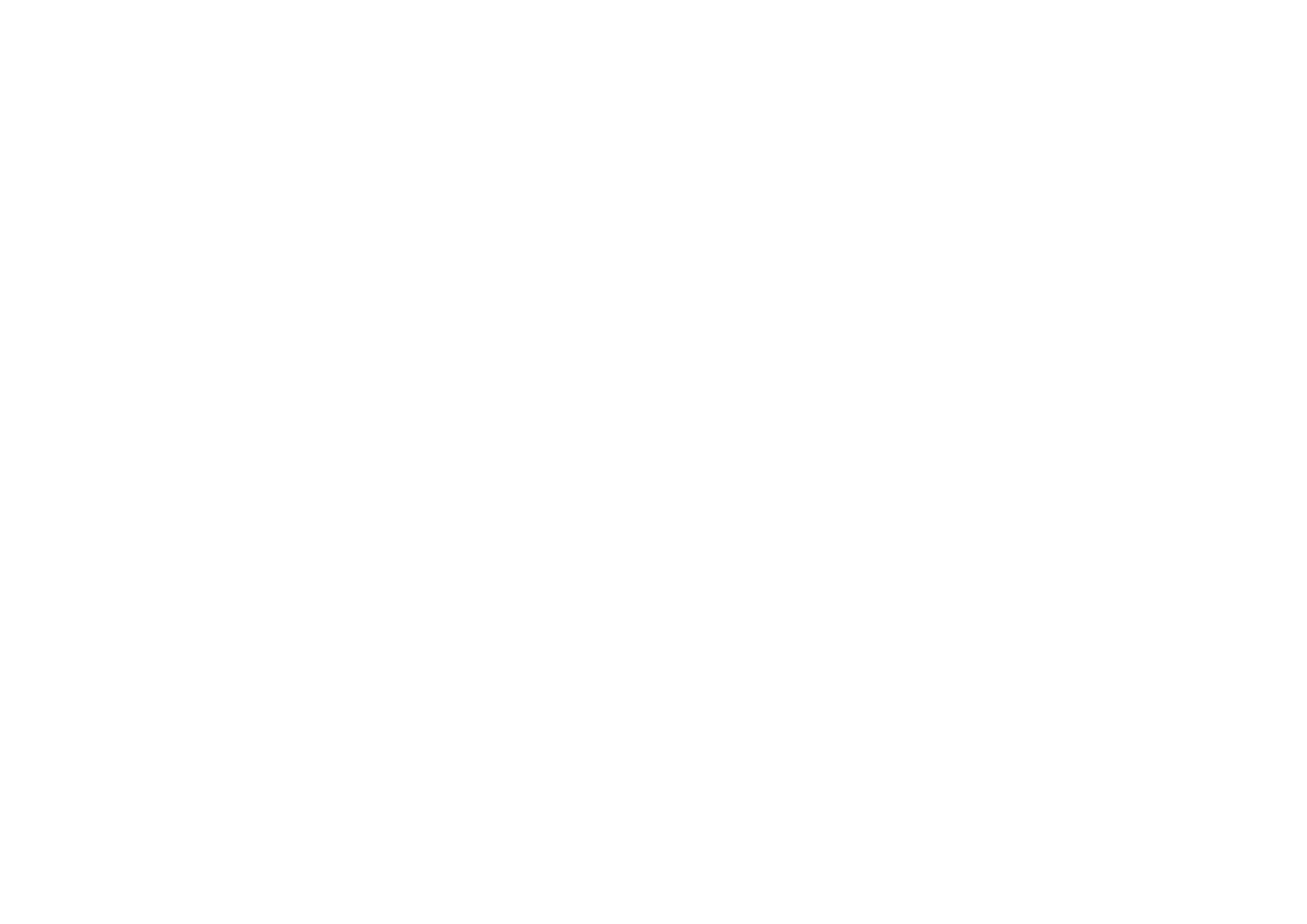

<span id="page-10-0"></span>**Figure 2 Overview of material and energy consumption Dutch sugar industry in 2016**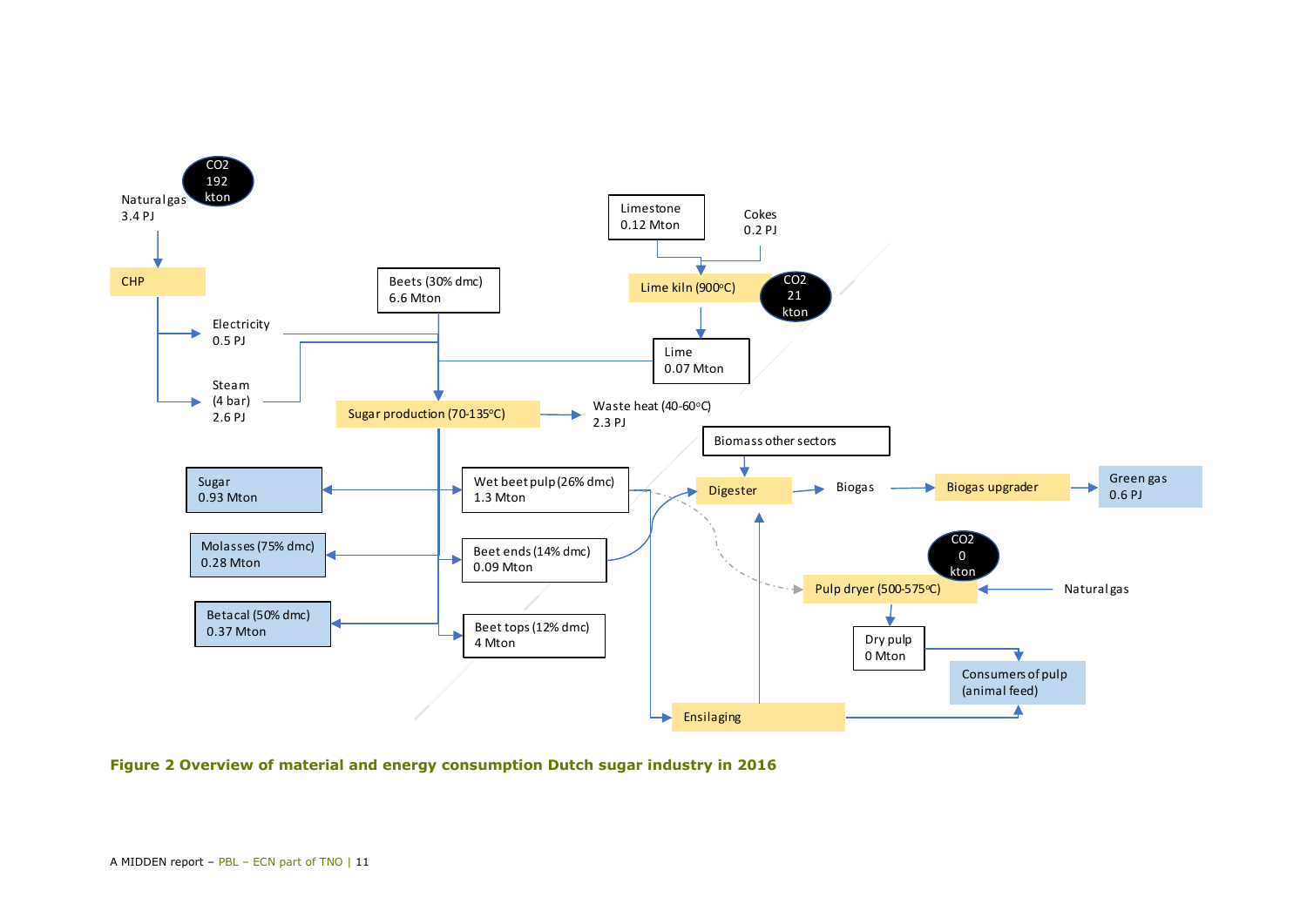## <span id="page-11-0"></span>2.3 Sugar production

## 2.3.1 Description

Sugar production is defined here as all necessary steps to produce white sugar from sugar beet at the production site. Sugar beet production, harvesting, logistics, and other activities related to the farmers that produce the sugar beet are outside of the scope.

The process of sugar production can be divided into 4 processes:

- Juice production;
- Juice purification;
- Juice evaporation;
- Crystallisation.

The sugar production varies per year. In 2014 the sugar production was 1,124,000 tonnes of sugar (Suiker Unie, 2014a), whereas in 2016 the sugar production was 934,000 tonnes (Royal Cosun, 2016). In 2017, after investments to expand the production capacity of the sugar factories, the production rose to a new a record with 1.3 million tonnes production and a campaign lasting 5 full months (Royal Cosun, 2017a).

The total production capacity in 2014 of Suiker Unie Vierverlaten and Suiker Unie Dinteloord combined was  $6,440^3$  $6,440^3$  tonnes of sugar per day (Royal Cosun, 2014b). Sugar beet harvesting, and the subsequent sugar production, is done in periods called 'campaigns', starting typically in the beginning of September and ending mid January (Royal Cosun, 2014b). The production capacity is therefore only used to its fullest 40% of the time.

i,

<span id="page-11-1"></span><sup>3</sup> Assuming a 14% sugar content of the sugar beet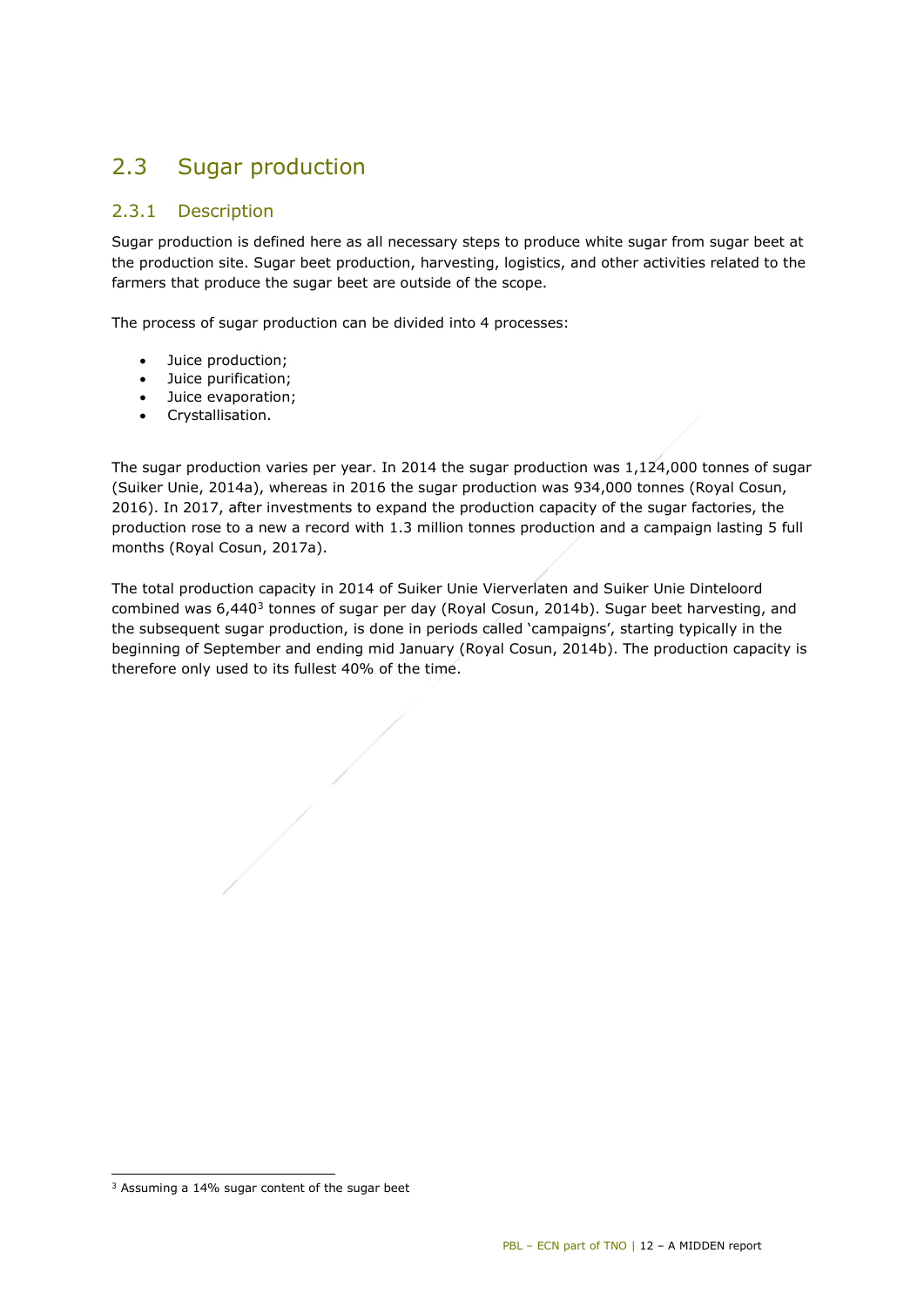



Figure 3 Schematic presentation of production of sugar from sugar beet (Südzucker, 2018)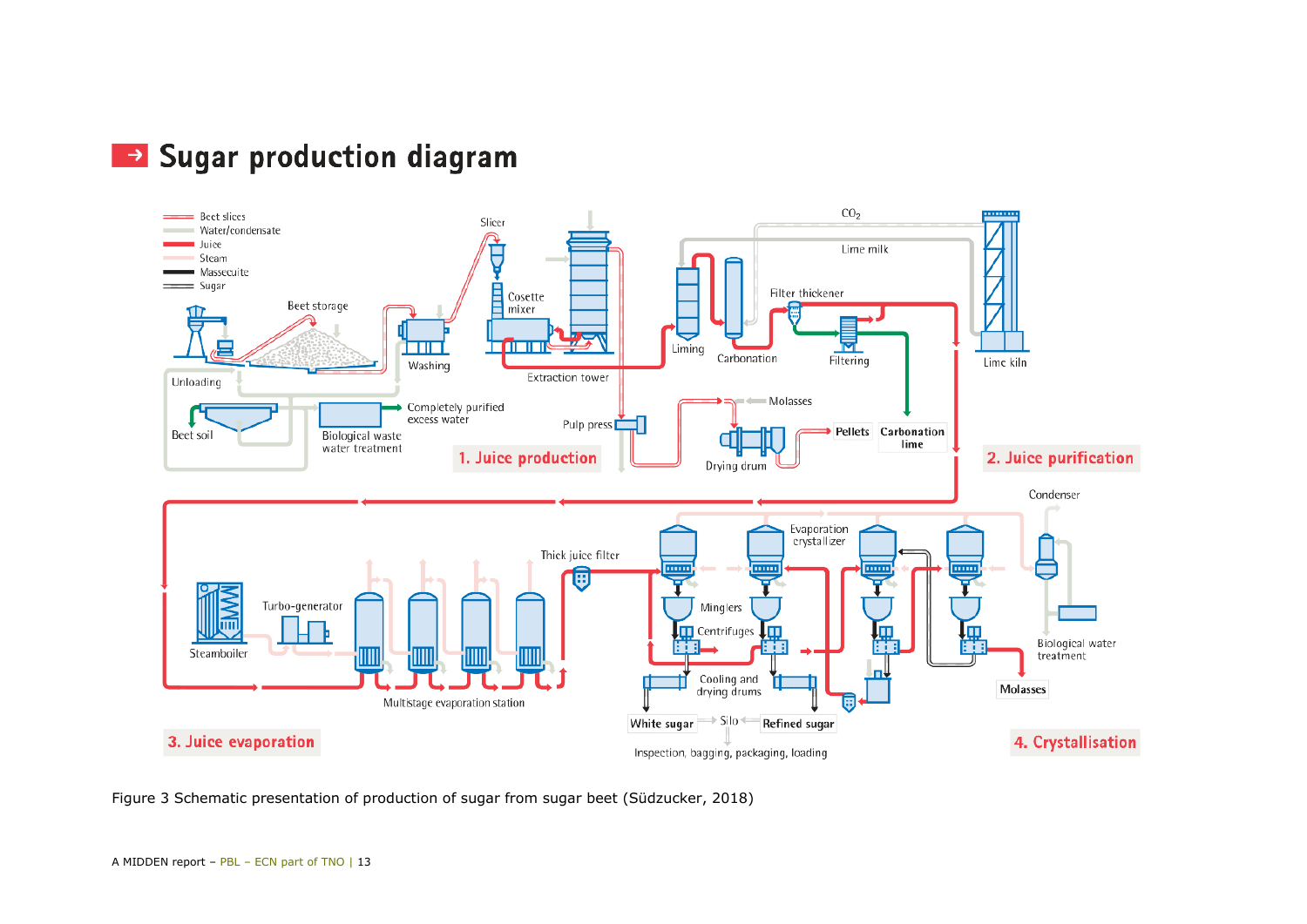#### **Juice Production**

The first step in sugar production is the cleaning and chopping the sugar beets. Water is used to remove earth and small stones. The beet soil itself is recovered and is reused as farm land. The small parts of the beet that end up in the washing water are used as a feedstock to produce biogas. The beets are then sliced into thin 4–5 mm strips — also called cossettes (SKIL, 2018), after which water is added to remove earth and other impurities at a temperature of about 60 °C.

The cossettes are then added to the cossette mixer, where the sugar is extracted by mixing and heating the cossettes to minimally 69 °C, but not higher than 75 °C (Merino Gómez, 2001). Above 75 °C the cossettes can start to degrade. By means of diffusion the sugar is extracted by the water resulting in raw juice. Typically, a sugar beet contains 14% to 18% sugar (FAO, 1999) (Duraisamy, Berekute and Salelgn, 2017). In the extraction process about 98% of the sugars from the beet are extracted (Honiron Manufacturing, 2018). The last 1% to 2% of sugar will remain in the beet pulp. The extraction process takes about 90 minutes for the cossettes to travel through the diffuser (Merino Gómez, 2001). The water that is used in the extraction travels through the diffuser in 45 minutes. This is done to create a countercurrent exchange, which results in higher sugar extraction. Rotary blades move the cossettes constantly towards water with a lower sugar concentration. By doing so, the diffusion gradient is continuously maximised, forcing a constant mass transfer (Merino Gómez, 2001).

The raw juice (at 26 °C) is then brought to the next step of juice purification. The raw juice consists of 14% sugar (Smejkal, Bagherzadeh and Schick, 2008).

#### **Juice Purification**

In addition to sugar and water, the raw juice still contains insoluble compounds. These are removed by carbonation of the raw juice. Using lime (see also Section [2.8](#page-19-1) for lime production) the insoluble compounds of the raw juice are precipitated, only leaving a sugary solution. In two carbonisation steps the solution is then treated with  $CO<sub>2</sub>$  to get rid of the lime, which then forms a side stream in the form of calcium carbonate. In this process,  $66%$  of the  $CO<sub>2</sub>$  produced in the lime kiln is captured. The calcium carbonate is sold as a lime fertiliser under the branded name Betacal. About 0.4 tonnes Betacal is produced per tonne of sugar (IRS, 2018).

The liming, which is the addition of lime to the raw juice, and the first carbonisation step operate at 83 °C, while the second carbonisation step operates at 93 °C (Smejkal, Bagherzadeh and Schick, 2008). During the process of liming the pH carefully needs to be checked and kept at a pH of 7. The resulting solution is called thin juice that consists of sugar for 15% to 16%. At a temperature of 91 °C (Smejkal, Bagherzadeh and Schick, 2008) the product goes to the next process of juice evaporation.

#### **Juice Evaporation**

Through multiple-effect evaporation (MEE), the thin juice is heated and water is evaporated to result in thick juice. During these steps the dry matter content (dmc) of the thin juice (16%–17% dmc) is increased to 73% (Smejkal, Bagherzadeh and Schick, 2008).

Steam enters the first effect at a temperature of around 135 °C. The final evaporation step is operated at a temperature of around 115  $\degree$ C (Smejkal, Bagherzadeh and Schick, 2008). The remaining hot vapour after the evaporation steps is reused in different processes. Most of the waste heat of the evaporation steps is used for the crystallisation step. The rest is used to preheat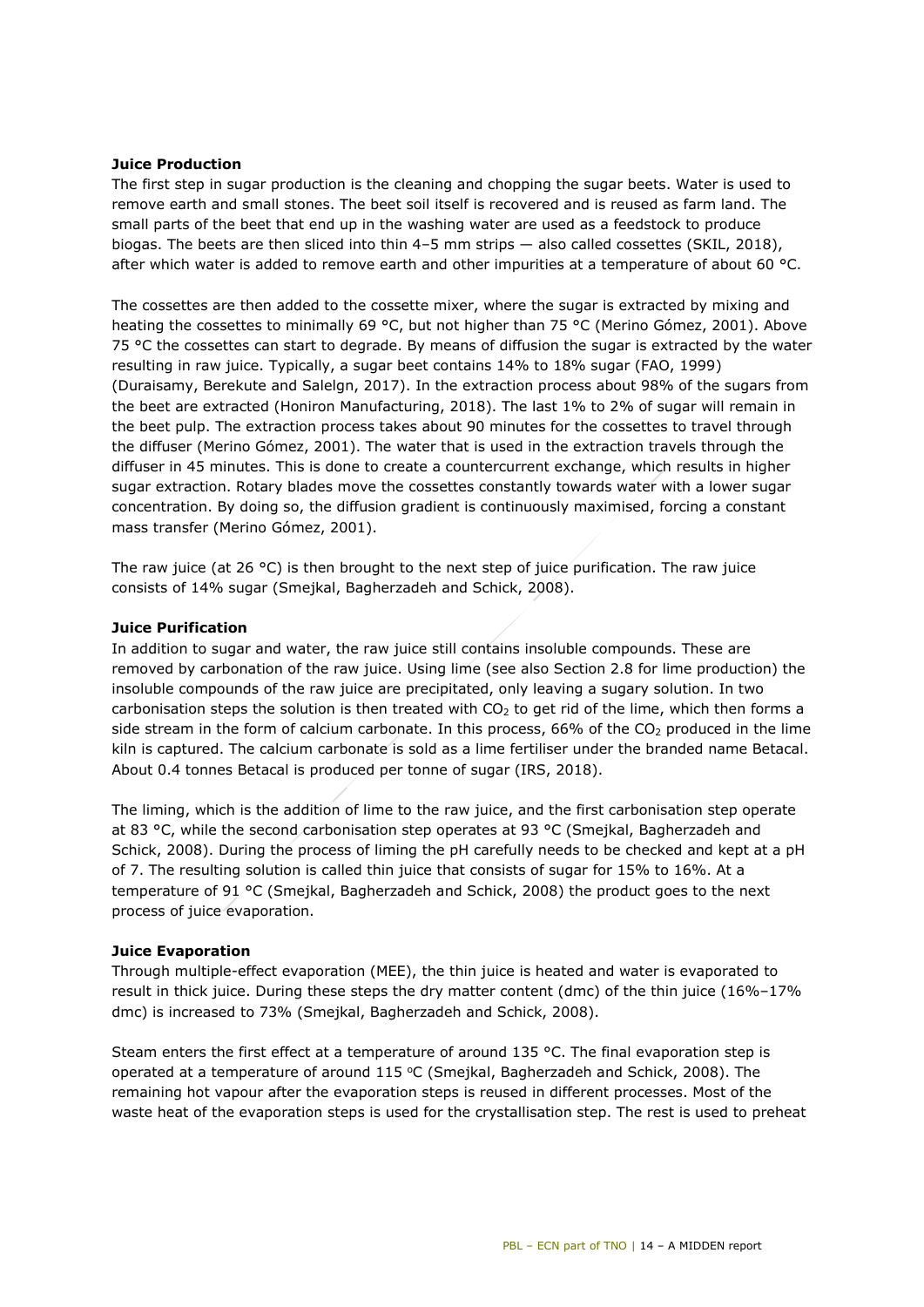the diffuser in the juice production process, heat the  $2<sup>cd</sup>$  carbonation step, heat the pre-limer, and to provide heat to the pulp press<sup>[4](#page-14-0)</sup> (Smejkal, Bagherzadeh and Schick, 2008).

#### **Crystallisation**

This process step is done in batches to produce the crystalline white sugar. The thick juice is boiled in three steps in vacuum pans. The temperature of the three steps is 70 °C, 75 °C and 80 °C, respectively (Smejkal, Bagherzadeh and Schick, 2008). In the first step, the juice is cooked until supersaturation (Simoglou, Georgieva, Martin, Morris and Feyo de Azevedo, 2005). When supersaturation is reached, sugar crystals are added to start the Crystallisation, which is the second step. To maintain the same level of supersaturation, thin juice or water is added to this process. In the third and last step the sugar crystals, in the form of a heavy syrup, are extracted by evaporating the water. The sugar crystals are then separated from the thick syrup in a centrifuge (Simoglou, Georgieva, Martin, Morris and Feyo de Azevedo, 2005). The sugar that is produced contains about 2% water, whereas the heavy syrup – better known as molasses – contains 81% dry substance (Smejkal, Bagherzadeh and Schick, 2008).

Molasses is made at a ratio of 0.3 t/t sugar and used as animal feed or as feedstock in alcohol production and yeast production (IRS, 2018).

#### **Waste heat**

The sugar production process heat flows are highly integrated, thereby using the heat from the CHP very efficiently. Waste heat eventually leaves the process in the form of vapour at a temperature of 50 °C (2 PJ in 2011) and in the form of condensates, also at 50 °C (about 1 PJ in 2011). Additionally, heat is lost at 40 °C (1 PJ in 2011) in the form of ventilation air and via flue gasses (0.5 PJ in 2011). Waste heat from the drying of the pulp has a dew point of 50 °C (1.5 PJ in 2011) (Daniels, Wemmers, Tigchelaar and Wetzels, 2011). It is assumed that the waste heat streams of 2016 have similar volumes and temperature levels.

## 2.3.2 Energy and material input and output

It is assumed that energy input for the sugar production consists only of steam and electricity produced from the on-site CHP. The produced steam is routed to the first juice evaporation step and from there on the system is interconnected with the other process steps, creating an intricate network of heat flows.

The amount of electricity sold to the grid depends on the amount of overproduction during the campaign length and is usually in the range of 3–5 MW (Suiker Unie, 2019). In our calculations of the specific electricity consumption, we neglect the fact that part of the produced electricity is sold to the grid, as this varies per year.

The main input for the sugar production process are sugar beets and limestone. Limestone is converted to quicklime in the lime kiln and used for juice purification.

The main output of sugar production is white sugar. Other main outputs are molasses (a brown, thick syrupy substance), slaked lime (Betacal), and beet pulp (IRS, 2018). Beet pulp, either pressed or dried, is a large residual stream and is used as animal feed. Betacal is a waste product from juice purification that contains undesirable insoluble compounds and nutrients and is used as fertiliser (Smit and Janssens, 2016). Beet tops are the largest residual stream. Currently, there appears to be no application for the 3 to 4 million tonnes of beet tops (12% dmc) produced

<span id="page-14-0"></span>i, Note that this is a very high level summary of the waste heat flows of sugar production, and that the actual heat flow interconnections are much more intricate and complex.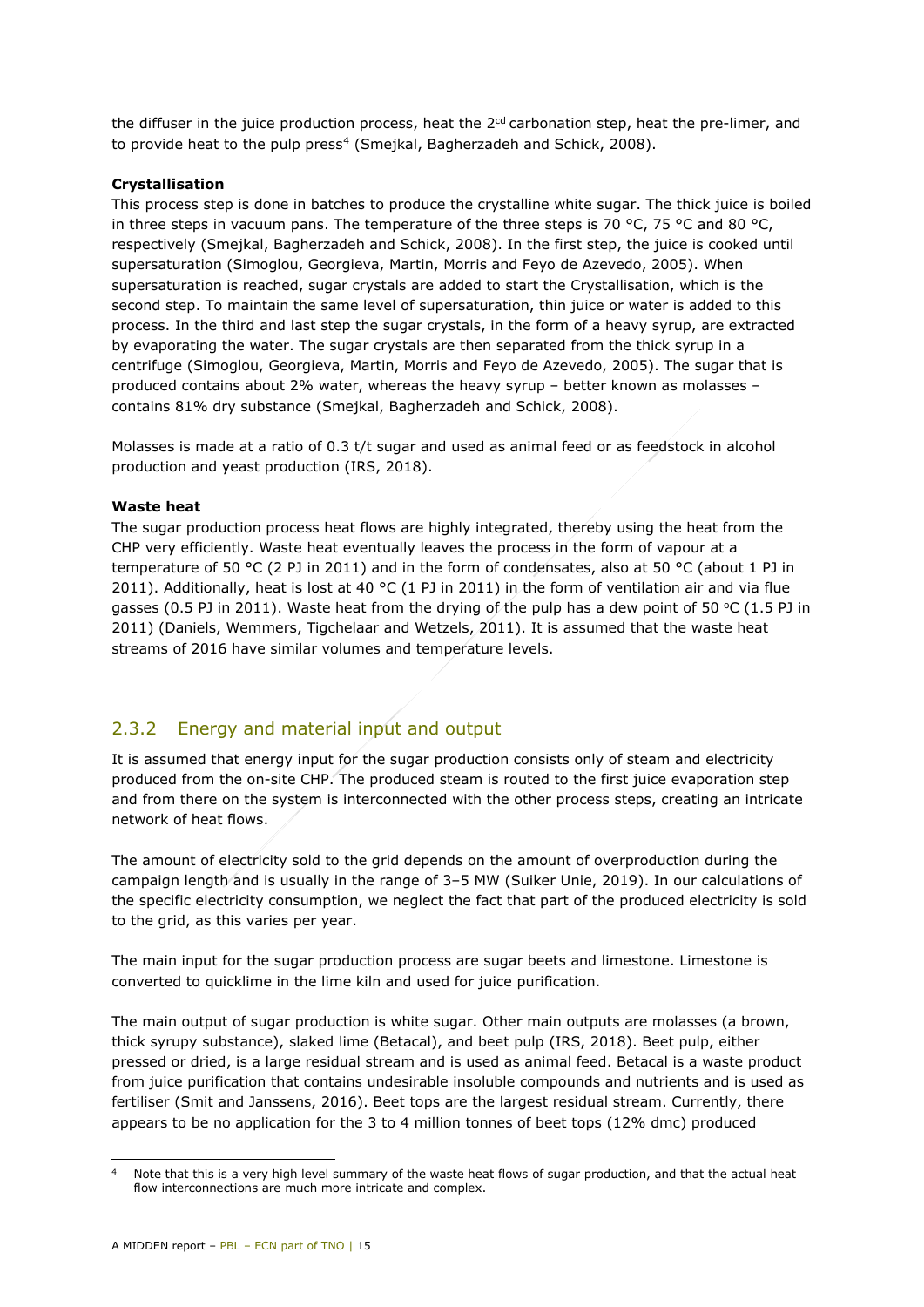annually, although researchers are analysing its potential as a substitute for proteins (EcoWatch, 2015). Molasse is used as animal feed or as feedstock in alcohol production and yeast.

[Table 2](#page-15-1) summarises the most important input and output of the sugar production process.

| <b>Input</b>                                  | <b>Unit</b>               | <b>Value</b> | <b>Source</b>                                                                                           |
|-----------------------------------------------|---------------------------|--------------|---------------------------------------------------------------------------------------------------------|
| Sugar beet (30% dmc)                          | t/t sugar                 | 7.10         | Platform groene grondstoffen, 2006                                                                      |
| Lime                                          | t/t sugar                 | 0.07         | Calculation based on limestone input for<br>lime production and limestone input for<br>sugar production |
| Steam (4 bar)                                 | GJ/t sugar                | 2.805        | See Appendix <sup>6</sup>                                                                               |
| <b>Electricity</b>                            | GJ/t sugar                | $0.55^{7}$   | See Appendix                                                                                            |
| <b>Output</b>                                 | <b>Unit</b>               | <b>Value</b> | <b>Source</b>                                                                                           |
| Molasses (72% to 75%<br>dmc)                  | t/t sugar                 | 0.3          | Platform groene grondstoffen, 2006                                                                      |
| Sugar                                         | t/t sugar                 | $\mathbf{1}$ |                                                                                                         |
| Beet pulp wet (26% to 28%<br>dmc)             | t/t sugar                 | 1.4          | Platform groene grondstoffen, 2006                                                                      |
| Betacal (50% dmc)                             | t/t sugar                 | 0.4          | Platform groene grondstoffen, 2006                                                                      |
| Beet tops (12% dmc)                           | t/t sugar                 | 4.3          | Platform groene grondstoffen, 2006                                                                      |
| Beet ends (14% dmc)                           | t/t sugar                 | 0.1          | Platform groene grondstoffen, 2006                                                                      |
| <b>Waste heat vapour</b><br>(50 °C)           | GJ/t sugar                | 1.24         | Daniels, Wemmers, Tigchelaar and<br>Wetzels, 2011                                                       |
| Waste heat condensate<br>(50 °C)              | GJ/t sugar                | 0.62         | Daniels, Wemmers, Tigchelaar and<br>Wetzels, 2011                                                       |
| Waste heat other<br>(40 °C)                   | GJ/t sugar                | 0.62         | Daniels, Wemmers, Tigchelaar and<br>Wetzels, 2011                                                       |
| CO <sub>2</sub> emissions<br>(energy-related) | tCO <sub>2</sub> /t sugar | 0.21         |                                                                                                         |

#### <span id="page-15-1"></span>**Table 2: Input and output of sugar production**

## <span id="page-15-0"></span>2.4 Pulp drying

## 2.4.1 Description

Beet pulp can be sold as animal feed or used as feedstock for the digester.

Typically, the beet pulp is dried using a high temperature drum (HTD) dryer (European Commission, 2005) after a pulp press has first mechanically removed the water. After the mechanical pressing, the pressed pulp can also be sold as pressed pulp for animal feed, instead of being dried first and then sold as dried pulp.

The temperature in the dryer is between 500  $^{\circ}$ C and 575  $^{\circ}$ C and the exhaust heat has a temperature between 103 °C and 120 °C (European Commission, 2005; Merino, Alves, Acebes and

<sup>-</sup> $5$  Average of calculated specific steam consumption for 2014 and 2016 (see the [appendix\)](#page-37-0).

<span id="page-15-3"></span><span id="page-15-2"></span> $6$  The steam consumption is based on the registered CO<sub>2</sub> emission according to (Dutch Emissions Authority, 2018) (based on the average calculated for 2014 and 2016), but the actual steam consumption could be higher as the amount of biogas produced by Suiker Unie for their own consumption is not registered as CO<sub>2</sub> emissions and therefore not included in this approach

<span id="page-15-4"></span> $7$  Average of calculated specific electricity consumption for 2014 and 2016 (see the [appendix\)](#page-37-0).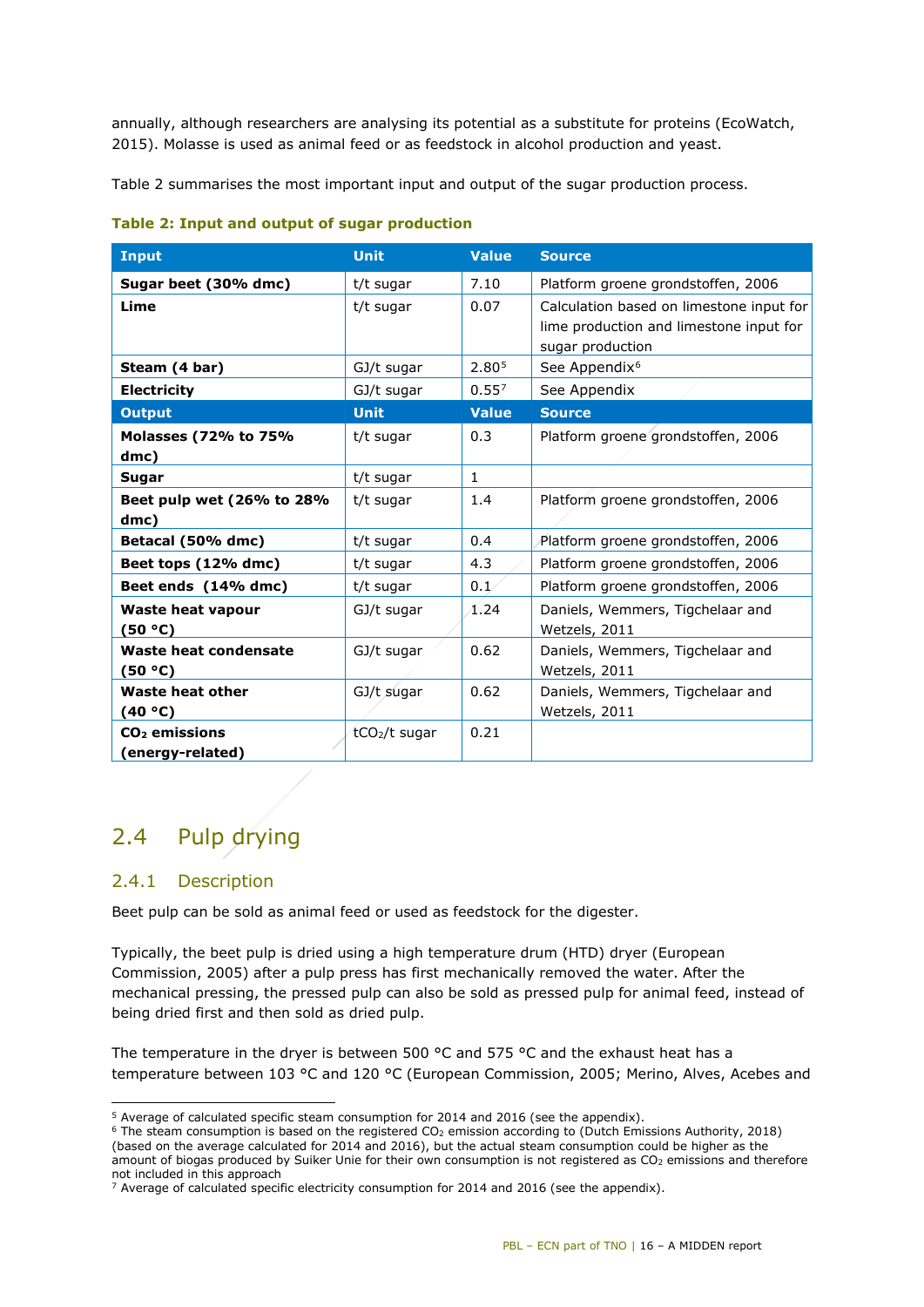Prada, 2017). The dew point of the exhaust gas is around 50  $\degree$ C (Daniels, Wemmers, Tigchelaar and Wetzels, 2011).

Wet beet pulp consists for a large part out of water  $(\sim]30\%$  dry matter content). Since drying the beet pulp is very energy intensive (see Section [2.4\)](#page-15-0), it is more energy efficient to use the beet pulp as feedstock for the digester (Suiker Unie, 2014b), or directly as pressed pulp for feed for animals (see Section [2.7\)](#page-19-0). The decision making behind which part of the pressed pulp is allocated to which end product (biogas, dried animal feed pellets, pressed pulp), depends on the demand for pressed pulp demand for dried pulp, and various other factors<sup>[8](#page-16-0)</sup>.

Based on the literature, it is assumed that Suiker Unie has focused on using ensilage to avoid the need to dry the pulp (45% of the pulp in 2008 and 70% in 2011 (Backx, 2012)), it is assumed that in 2016 a large part of the wet pulp was sold (as pressed pulp) as food for animals after ensilaging. Pressed pulp is also used for the digester. Therefore, the pulp dryer is assumed not to be used as of 2016. Note that avoiding the drying step is only possible if there are consumers for the wet pulp.

## 2.4.2 Energy and material input and output

Beet pulp is the beet waste left after sugar extraction and has around 10% dry matter content (IRS, 2018). After the mechanical removal of water (press), the wet beet pulp has a dry matter content of about 26% to 28%. It is reported that the residence time of pulp in the drum dryer is 28 minutes and results in a dry beet pulp with around 90% dry matter content (Merino, Alves, Acebes and Prada, 2017).

According to (Jensen and Morin, 2015), the process of drum drying consumes 6.1 GJ/t dry beet pulp (Jensen and Morin, 2015).

| <b>Input</b>                 | <b>Unit</b>       | Value        | <b>Source</b>                                              |
|------------------------------|-------------------|--------------|------------------------------------------------------------|
| <b>Natural gas</b>           | GJ/t dry pulp     | 6.10         | Jensen and<br>Morin, 2015                                  |
| Beet pulp wet (28% dmc)      | t/t dry pulp      | 3.50         | Jensen and<br>Morin, 2015                                  |
| <b>Output</b>                | <b>Unit</b>       | <b>Value</b> | <b>Source</b>                                              |
| Beet pulp (dry) (90% dmc)    | t/t dry pulp      | 1            |                                                            |
| Waste heat (dew point 50 °C) | GJ/t dry pulp     | 6.1          | Daniels,<br>Wemmers,<br>Tigchelaar<br>and Wetzels,<br>2011 |
| $CO2$ emission               | $tCO2/t$ dry pulp | 0.34         | Calculated                                                 |

#### **Table 3: Input and output of pulp drying**

-

<span id="page-16-0"></span><sup>&</sup>lt;sup>8</sup> The offer by Cosun BG Duynie, for example, to install a silo for free for farmers willing to sign a 10-year contract to buy pressed pulp resulted in a decrease in demand for dried pulp and an increase in demand for pressed pulp (Processinnovation.nl, 2016).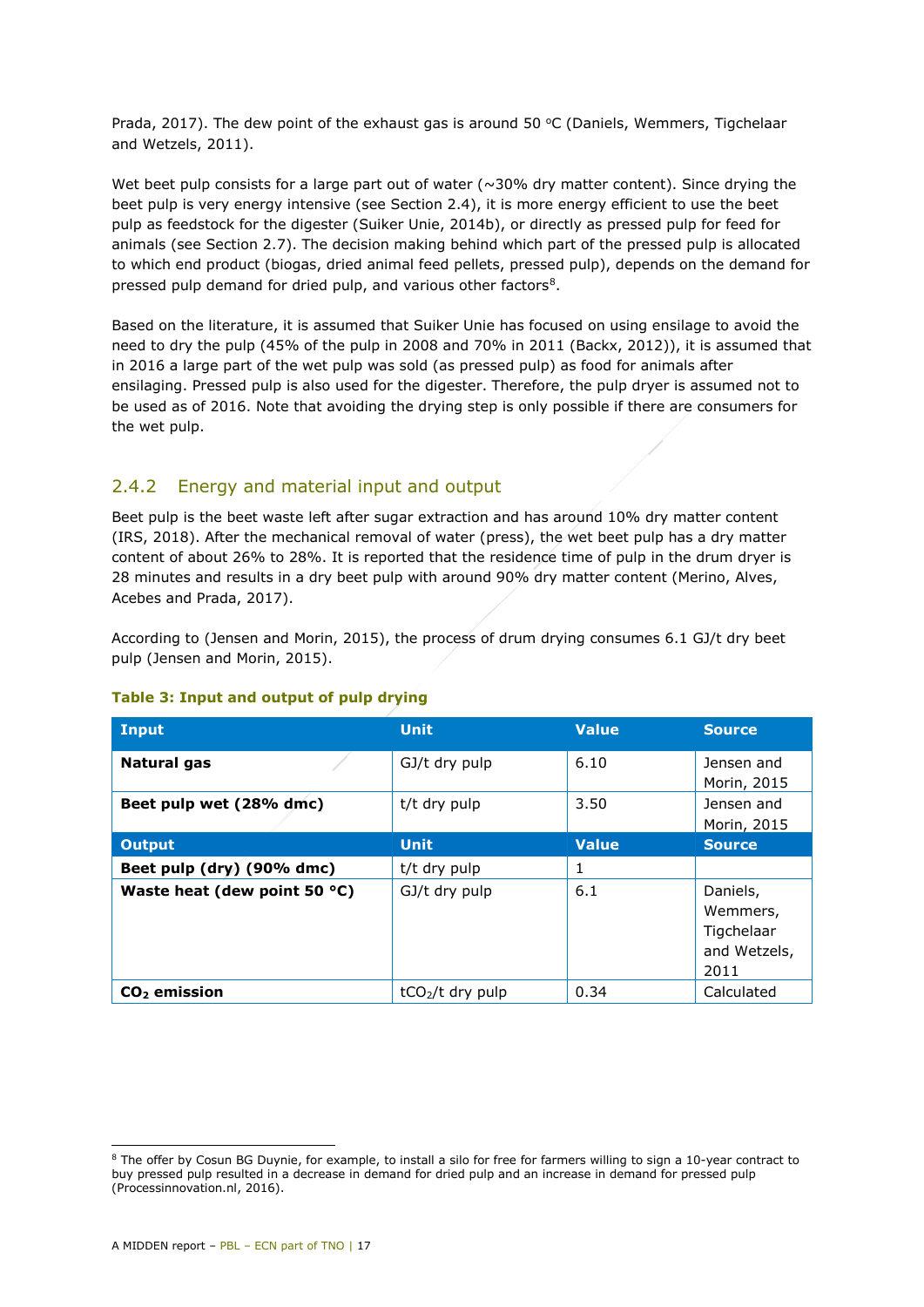## <span id="page-17-0"></span>2.5 Biogas production

## 2.5.1 Description

The sugar factories of Dinteloord and Vierverlaten received a permit to build a digester in 2011 and 2012, respectively. The digesters are assumed to be almost identical to each other (Suiker Unie, 2019). The digesters, anaerobe methane reactors, were installed to replace the previous process water treatment installation that had a high electricity consumption and did not produce biogas (RVO, 2009).

The total installed capacity of the anaerobe methane reactors is assumed to correspond to the capacity of the biogas upgrader  $(1,150 \text{ m}^3/h)$ , (RVO, 2009)). It is therefore assumed that the capacity per installation is 1,840 m<sup>3</sup>/h (based on a consumption of 1.6 m<sup>3</sup> biogas per m<sup>3</sup> green gas). The utilisation rate is assumed to be 90%.

During the campaign the digester is fed mostly with remnants of the sugar beets. Unlike the sugar production, the digester appears to also run when the production season is over, using mostly beet pulp (Van der Veen, 2014).

According to (RVO, 2009) the investment for a methane reactor required an investment of EUR 5 million. Based on the assumed biogas production capacity, the investment cost was estimated at EUR<sub>2009</sub> 2,700 per m<sup>3</sup>/hr. The OPEX is assumed to be EUR<sub>2009</sub> 70 per m<sup>3</sup>/hr/yr (2.5% of the CAPEX). The technical lifetime is assumed to be 25 years.

The biogas production capacity of Vierverlaten has likely increased as of 2018, as Suiker Unie planned to install an extra digestion tank (in addition to the four tanks already installed). The additional produced biogas would be used on-site. The additional feedstock demand would be met by using pressed pulp (Suiker Unie, 2017a).

| <b>Parameter</b>          | <b>Unit</b>                 | <b>Value</b> | <b>Source</b>      |
|---------------------------|-----------------------------|--------------|--------------------|
| <b>Investment</b>         | million EUR <sub>2009</sub> | 5            | RVO, 2009          |
| Capacity                  | $m^3/h$                     | 1,840        | Suiker Unie, 2014b |
| <b>OPEX</b>               | $EUR2009/m3/hr/yr$          | 70           | 2.5% of the CAPEX  |
| <b>Utilisation rate</b>   | $\%$                        | 90%          | Estimation         |
| <b>Technical lifetime</b> | Yr                          | 25           | Estimation         |

#### **Table 4: Digester data**

## 2.5.2 Energy and material input and output

The reactors produce biogas with a methane content of 81% (RVO, 2009). Aside from biogas, the digester produces digestate which is a valuable natural fertiliser containing minerals (Pesta, 2007). Every year, 100 kt of digestate (wet) is produced by the module. The concentrate contains N:P:K in a 12:5:5 ratio (Suiker Unie, 2014b). This concentrate is used for fertilisation (Suiker Unie, 2019).

The anaerobic digesters make use of waste material from the cleaning process, remnants of the sugar beets, and pressed pulp (Smit and Janssens, 2016) (Suiker Unie, 2019). Waste streams from nearby sectors are also used, such as from the potato industry (Suiker Unie, 2014b), but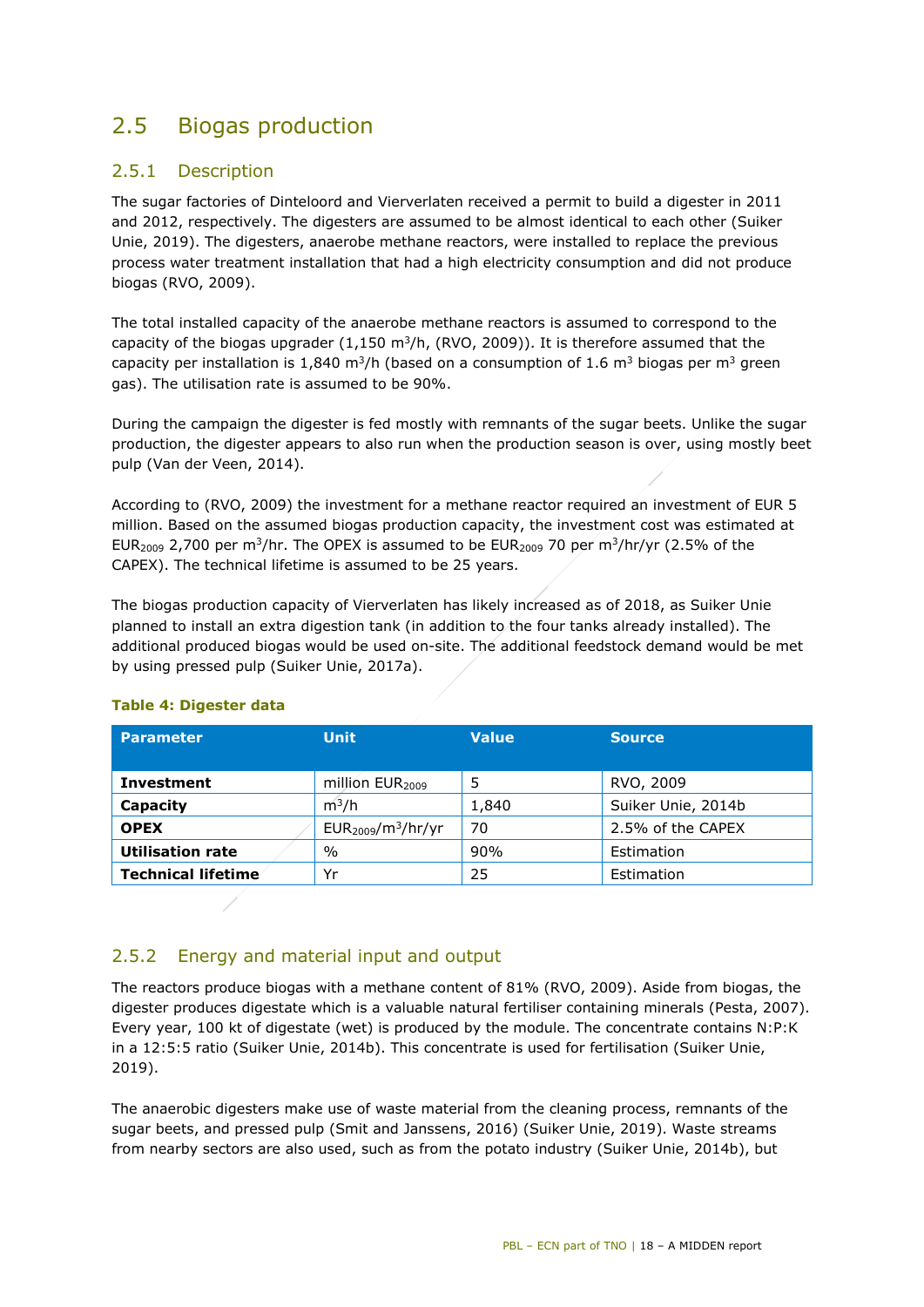around 95% of feedstock materials used in digesters are related to sugar beets (Van der Veen, 2014).

| Input                                                                            | <b>Unit</b>      | <b>Value</b> | <b>Source</b>      |
|----------------------------------------------------------------------------------|------------------|--------------|--------------------|
| <b>Biomass feedstock</b><br>(pressed pulp and<br>remnants of the sugar<br>beets) | $t/m3$ biogas    | 0.008        | Huisman, 2009      |
| <b>Output</b>                                                                    | <b>Unit</b>      | Value        | Source,            |
| <b>Biogas</b>                                                                    | $m^3/m^3$ biogas | 1            |                    |
| Digestate (wet)<br>(10% dmc)                                                     | $t/m3$ biogas    | 0.006        | Suiker Unie, 2014b |

#### **Table 5: Input and output of digester**

## <span id="page-18-0"></span>2.6 Upgrading biogas to green gas

## 2.6.1 Description

Biogas is made up of a different methane and  $CO<sub>2</sub>$  ratio than natural gas; the calorific value of biogas is lower than that of natural gas (Eriksson, 2010). By removing  $CO<sub>2</sub>$ , it is possible to upgrade biogas to an energetic value that is comparable to natural gas (Persson, Jönsson and Wellinger, 2006). It can be economically attractive to invest in an upgrading installation due to the SDE subsidy for injecting green gas into the grid (RVO, 2018b).

It is not known what type of upgrading technology the Dutch sugar factories use. However, wellknown techniques are adsorption technologies, e.g. Pressure Swing Adsorption (PSA), or absorption technologies, e.g. with water or polyethylene glycol or Mono Ethanol Amine (MEA) (Persson, Jönsson and Wellinger, 2006).

At both digester installations, Suiker Unie invested in biogas upgraders to upgrade biogas to natural gas quality (RVO, 2009). The production volume of this so-called green gas per installation is 10 million  $m^3$  (Suiker Unie, 2014b) with a green gas production capacity per installation of  $1,150$ m3/hr (Suiker Unie, 2014b), and an estimated utilisation rate of 90%.

The biogas upgrader cost of an installation of  $1.150 \text{ m}^3$  green gas per hour, is EUR 4 million (RVO, 2009). Based on this data, the CAPEX is assumed to be EUR<sub>2009</sub> 3,500 per m<sup>3</sup>/hr, with an OPEX of EUR<sub>2009</sub> 90 per m<sup>3</sup>/hr/yr (2.5% of CAPEX). The technical lifetime is assumed to be 25 years.

| <b>Parameter</b>          | <b>Unit</b>                 | <b>Value</b> | <b>Source</b> |
|---------------------------|-----------------------------|--------------|---------------|
|                           |                             |              |               |
| <b>Investment</b>         | million EUR <sub>2009</sub> | 4            | RVO, 2009     |
| Capacity                  | $m^3/h$                     | 1,150        | RVO, 2009     |
| <b>OPEX</b>               | $EUR2009/m3/hr/yr$          | 90           | 2.5% of CAPEX |
| <b>Utilisation rate</b>   | $\frac{0}{0}$               | 90%          | Estimation    |
| <b>Technical lifetime</b> | Yr                          | 25           | Estimation    |

#### **Table 6: Biogas upgrader data**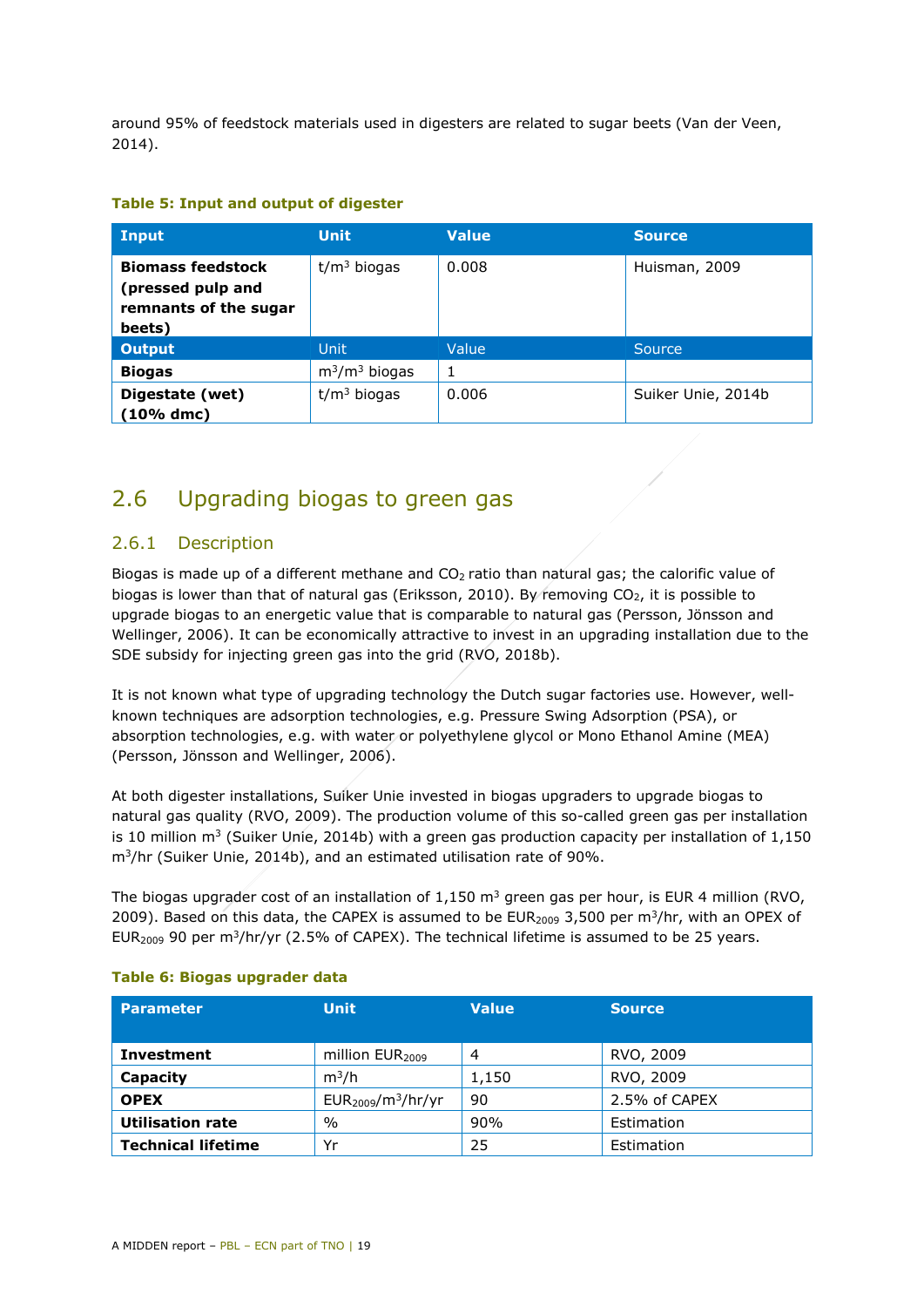## 2.6.2 Energy and material input and output

The biogas upgrader uses 1.6  $m<sup>3</sup>$  biogas per produced  $m<sup>3</sup>$  of green gas, based on a reported 10  $\text{Mm}^3$  green gas production and 16  $\text{Mm}^3$  biogas production per year (Suiker Unie, 2014b). The process requires heating. In some cases, biogas can be used for this (maximum of 10% of the biogas input $9^9$ .

| Input         | <b>Unit</b>         | <b>Value</b> | <b>Source</b>      |
|---------------|---------------------|--------------|--------------------|
| <b>Biogas</b> | $m^3/m^3$ green gas | 1.6          | Suiker Unie, 2014b |
| Output        | <b>Unit</b>         | <b>Value</b> | <b>Source</b>      |
| Green gas     | $m^3/m^3$ green gas |              |                    |

### **Table 7: Input and output of biogas upgrader**

## <span id="page-19-0"></span>2.7 Ensilaging of beet pulp

## 2.7.1 Description

Ensilaging the beet pulp minimises biological degradation and preserves nutrients. The silage can be stored in a silo or pit and sold later as animal feed or used to feed the digester. To ensilage the beet pulp, it is important to have the right conditions regarding moisture, temperature and acidic level to prevent the material from composting, fermenting or rotting. In terms of temperature the optimal range is 40 °C to 60 °C (Schrik et al., 2017). The beet pulp needs to be put on top of each other and closed from oxygen. This can be done using a tarp and fixate it with old tires, ground cover if available or straps (Latre, Wambacq and Van Dijk, 2014). Coverage of the beet pulp should happen as quickly as possible to prevent oxygen to be absorbed in the upper layers of the silo. Only in this way lactic acid bacteria can grow and conserve the material. This process takes about 4.5 weeks.

## <span id="page-19-1"></span>2.8 Lime production

## 2.8.1 Description

Juice purification is an essential process used to remove unwanted insoluble compounds. For this process lime is used that is produced in a lime kiln. The following reaction takes place in the lime kiln:

 $CaCO<sub>3</sub>$ -> CaO + CO<sub>2</sub>

i,

The process temperature in the kiln is between 830 °C and 1200 °C (Piringer, 2017).

<span id="page-19-2"></span> $9$  Note that (ECN, 2017a) estimates a 30% use of biogas for internal heating of green gas production using monodigestion. However, it is assumed that the feedstock used by Suiker Unie has a considerably higher dry matter content and therefore requires less heating. Also, the digester may benefit from the available waste heat, or directly use steam from the CHP unit.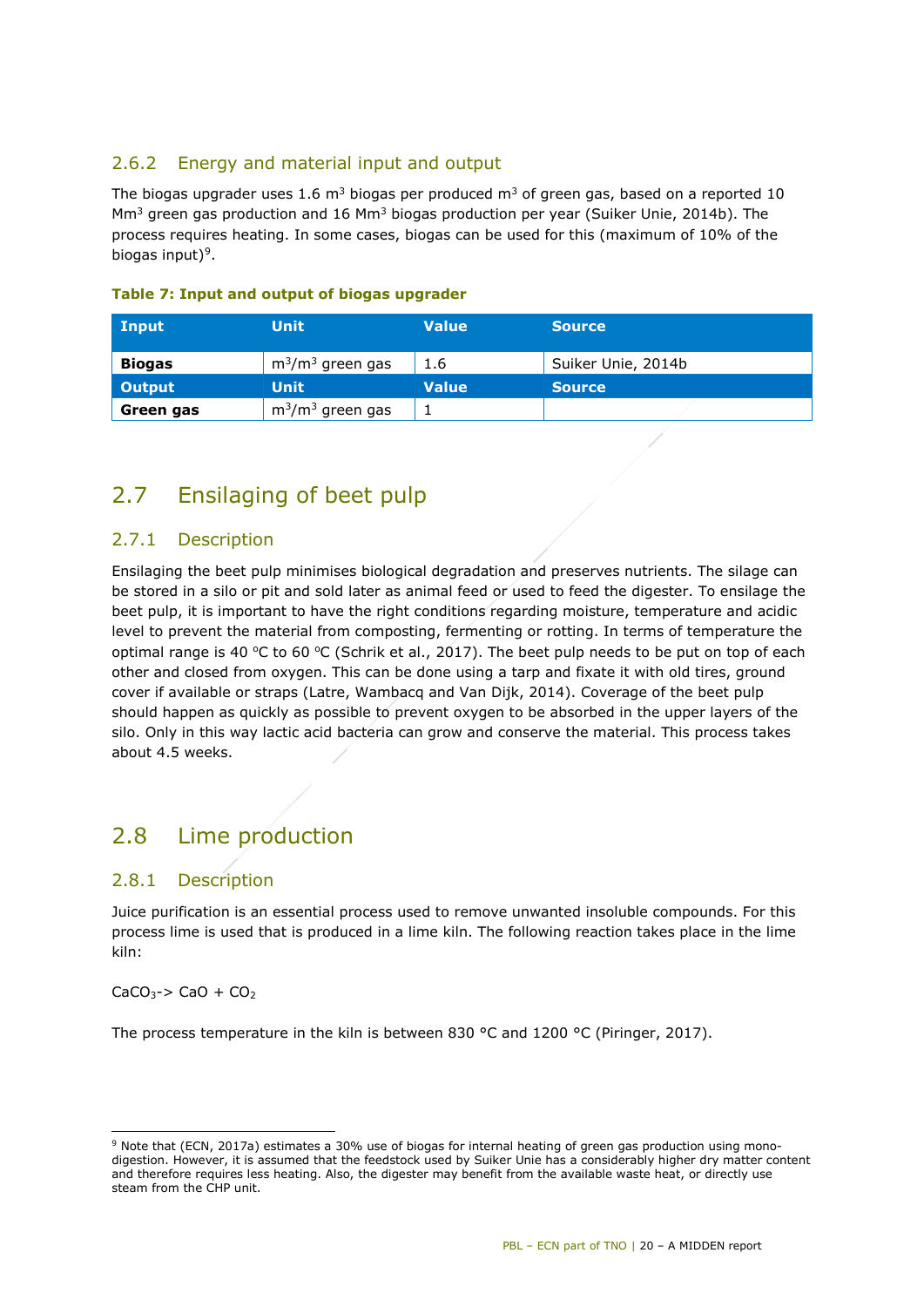Most of the kilns in the European sugar industry are mixed feed shaft kilns (European Commission, 2010). In the lime kiln, limestone (CaCO<sub>3</sub>) is heated using cokes or anthracite to form lime (CaO) and  $CO<sub>2</sub>$ .

Raw juice is added to dissolve the lime in an exothermic reaction to produce limewater. The raw juice (83% water) (Smejkal, Bagherzadeh and Schick, 2008), is mixed directly with the lime (District Court 's-Hertogenbosch, 2015). The carbon dioxide enriched gas from the lime kiln is then added to form calcium carbonate and precipitate impurities by encapsulating them into the calcium carbonate particles. The particles are then removed via sedimentation (Varelius, 2014).

The precipitated material (called 'Betacal') consists mostly of CaCO<sub>3</sub>. Other components are nitrogen, phosphor in the form of  $P_2O_5$ , and magnesium (MgO) (Royal Cosun, 2014a).

There are no public data available regarding production capacity, amounts produced annually, or investment costs, related to the lime kiln of Suiker Unie. Based on the ratio of tonne lime per tonne sugar, the total lime production in 2016 by both factories of Dinteloord and Vierverlaten combined, is estimated to be around 65 kt. The total combined lime production capacity installed is estimated to be 451 t/day, and is assumed to only be used during the production season (estimated 40% utilisation rate).

## 2.8.2 Energy and material input and output

The most common fuel in sugar industry lime kilns is coke or anthracite. Cokes or anthracite are used because the gas after combustion of these fuels results in more  $CO<sub>2</sub>$  (40% to 42%  $CO<sub>2</sub>$  by volume) than it would from gas from oil- or gas-fired kilns (28% to 32%  $CO<sub>2</sub>$  by volume) (European Commission, 2010), which is used for the precipitation step.

Part of the CO<sub>2</sub> gas that is produced in the lime kiln from the conversion of limestone to lime and the combustion of cokes, is emitted to the air (Ecofys, 2014). The rest is captured during the precipitation step and becomes part of a fertiliser product (Betacal).

The specific consumption of limestone for lime production in weight was calculated based on the ratio of one mole of CaCO<sub>3</sub> per mole of CaO<sup>[10](#page-20-0)</sup>, resulting in 1.8 tonnes limestone per tonne lime.

The specific consumption of cokes was based on the required heat consumption for lime production by mixed feed shaft kilns (MFSK) or 3.4 GJ/t lime (Ecofys, 2014).

| Input        | <b>Unit</b> | <b>Value</b> | <b>Source</b>                                                                     |
|--------------|-------------|--------------|-----------------------------------------------------------------------------------|
| Limestone    | t/t lime    | 1.80         | Calculation based on reaction<br>ratio CaCO <sub>3</sub> to CaO and molar<br>mass |
| <b>Cokes</b> | GJ/t lime   | 3.4          | Ecofys, 2014                                                                      |

### **Table 8: Input and output of lime kiln**

<span id="page-20-0"></span>i, 10 100 g/mole for CaCO<sub>3</sub> and 56 g/mole for CaO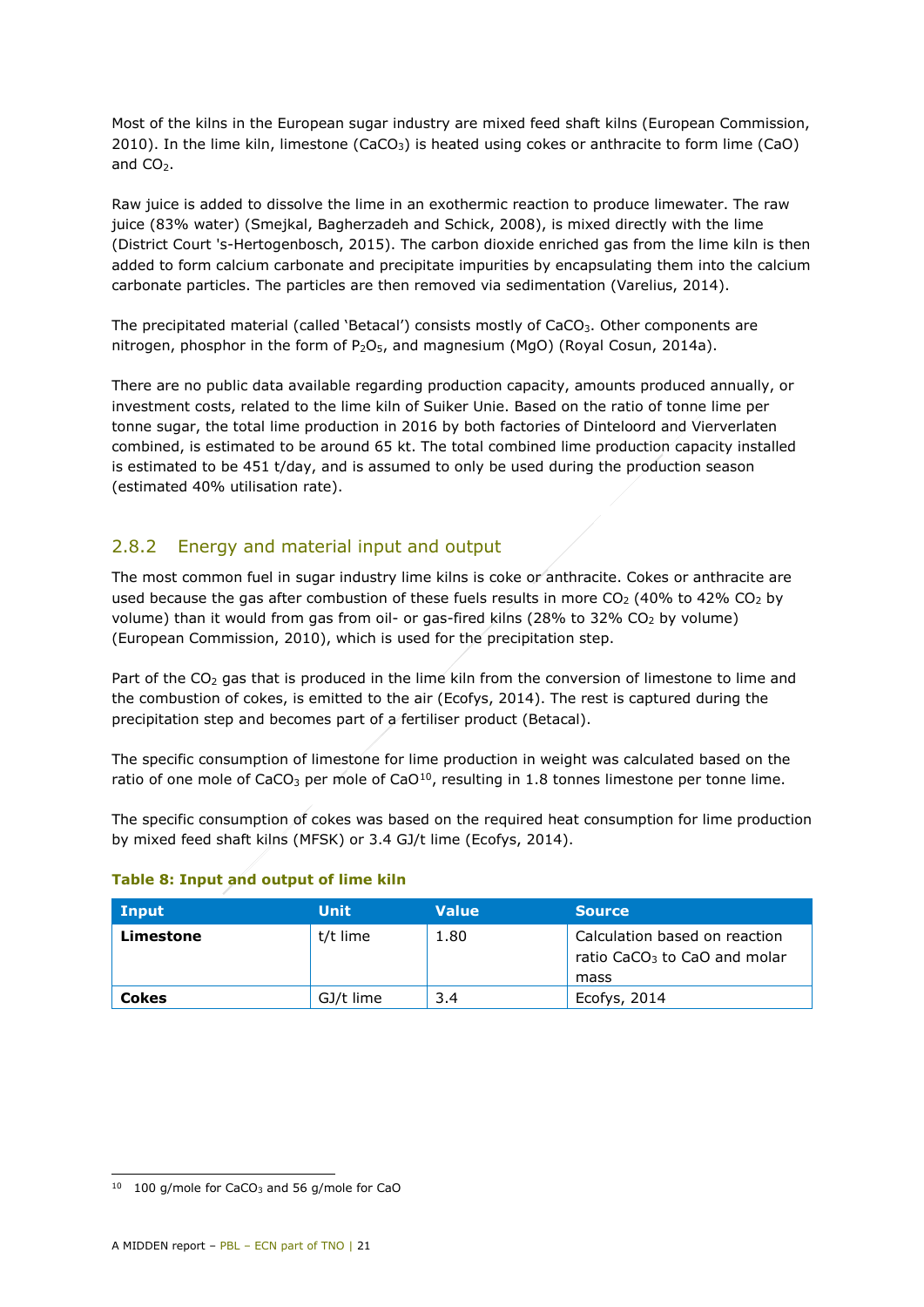| <b>Output</b>                                            | Unit     | <b>Value</b> | <b>Source</b> |
|----------------------------------------------------------|----------|--------------|---------------|
| ' Lime                                                   | t/t lime |              |               |
| $\overline{C_2}$ process emissions $\overline{C_2}$ lime |          | $0.3 - 0.4$  | Ecofys, 2014  |

## <span id="page-21-0"></span>2.9 Combined Heat and Power – CHP

## 2.9.1 Description

Both sugar production plants in the Netherlands own a CHP installation to meet their steam and electricity demands. Suiker Unie provides the following information (Suiker Unie, 2018c):

- One CHP has the potential of producing 21–23 MW electricity;
- The electricity is generated by a steam boiler that produces steam at 40 to 50 bar;
- This pressure is decreased in a steam turbine to 4 bar, whilst the generator of a turbine converts part of the energy to electricity.

Each CHP of the production facilities (Vierverlaten and Dinteloord) has an electric output of 21–23 MW (Suiker Unie, 2018c); for the data an average of 22 MW is used. The total steam production in 2016 of 1.26 PJ is based on the total sugar produced and the specific steam consumption per tonne of sugar (see [Figure 2\)](#page-10-0). The CHP is assumed to only run during the production season (assumed 40% utilisation rate).

The CAPEX is calculated based on the investment cost of a 15 MWe steam turbine, which is according to (USDOE, 2016) 600 EUR<sub>2016</sub>/kWe, with an OPEX of 1 euro cent per kWh electricity  $output<sup>11</sup>$ .

| <b>Parameter</b>          | <b>Unit</b>              | <b>Value</b> | <b>Source</b>                          |
|---------------------------|--------------------------|--------------|----------------------------------------|
| <b>Investment</b>         | million $EUR2016$        | 13           | <b>USDOE, 2016</b>                     |
| Capacity                  | MWe                      | 22           | Suiker Unie, 2018c                     |
| <b>OPEX</b>               | EUR <sub>2016</sub> /kWh | 0.01         | <b>USDOE, 2016</b>                     |
| <b>Utilisation rate</b>   | $\%$                     | 40%          | Estimation based on<br>campaign length |
| <b>Technical lifetime</b> | Yr                       | 25           | Estimation                             |

### **Table 9: CHP equipment data**

## 2.9.2 Energy and material input and output

The ratio steam and electricity production of the CHP was calculated based on the steam pressure before and after the steam turbine (Suiker Unie, 2018c). For information regarding the calculations see the Appendix. [Table 10](#page-22-0) summarises the energy input and output.

i,

<span id="page-21-1"></span> $11$  Using a conversion rate of 0.90 EUR<sub>2016</sub>/dollar<sub>2016</sub>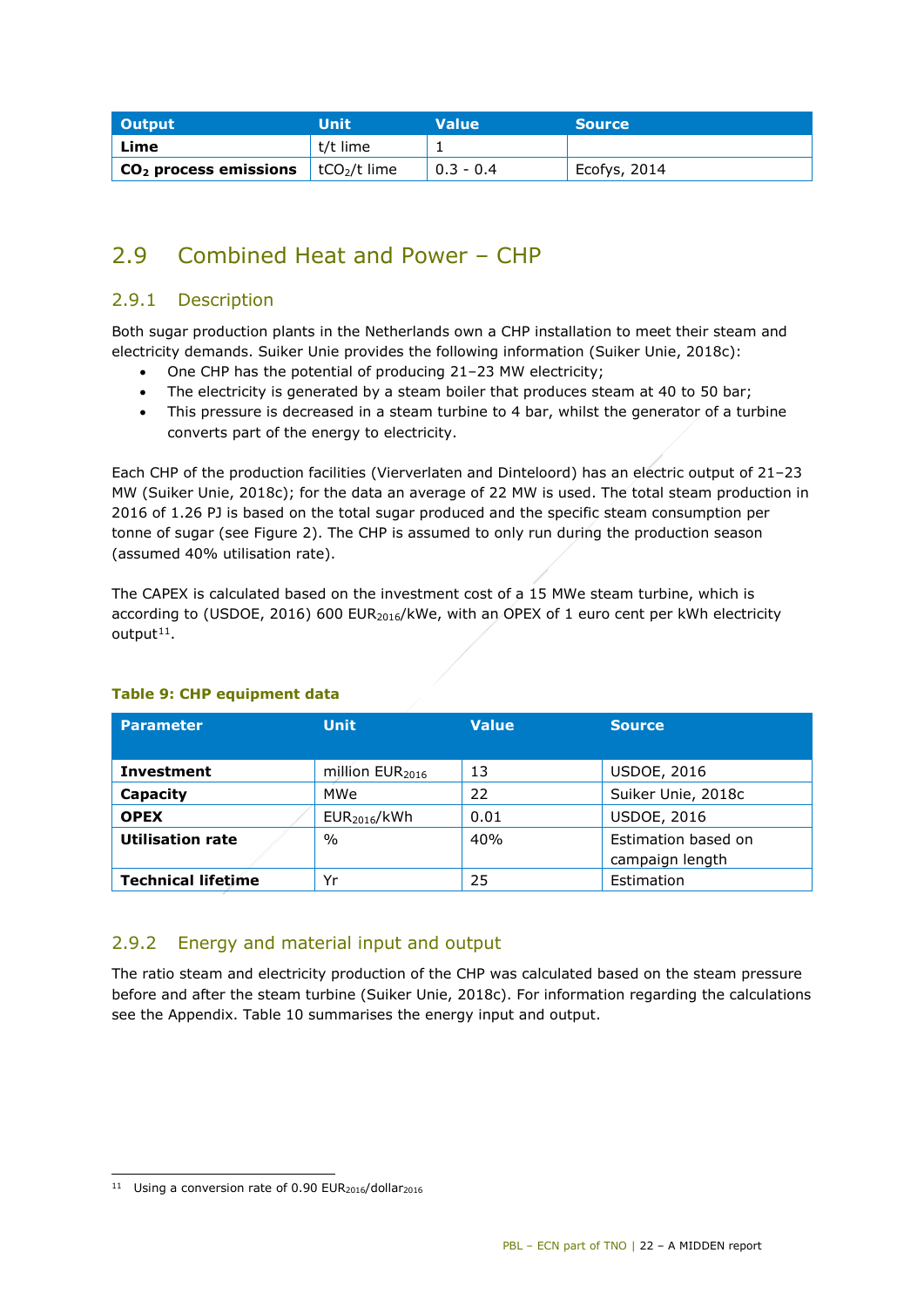### <span id="page-22-0"></span>**Table 10: Input and output of CHP**

| Input                         | <b>Unit</b> | <b>Value</b> | <b>Source</b>                                 |
|-------------------------------|-------------|--------------|-----------------------------------------------|
| <b>Gas consumption</b>        | GJ/GJ steam | 1.30         | Calculations based on (Suiker<br>Unie, 2018c) |
| <b>Output</b>                 | <b>Unit</b> | <b>Value</b> | <b>Source</b>                                 |
| <b>Steam production</b>       | GJ/GJ steam |              |                                               |
| <b>Electricity production</b> | GJ/GJ steam | 0.20         | Calculations based on (Suiker<br>Unie, 2018c) |

According to Suiker Unie, up to 5 MW of the produced electricity is sent to the electricity grid (Suiker Unie, 2019).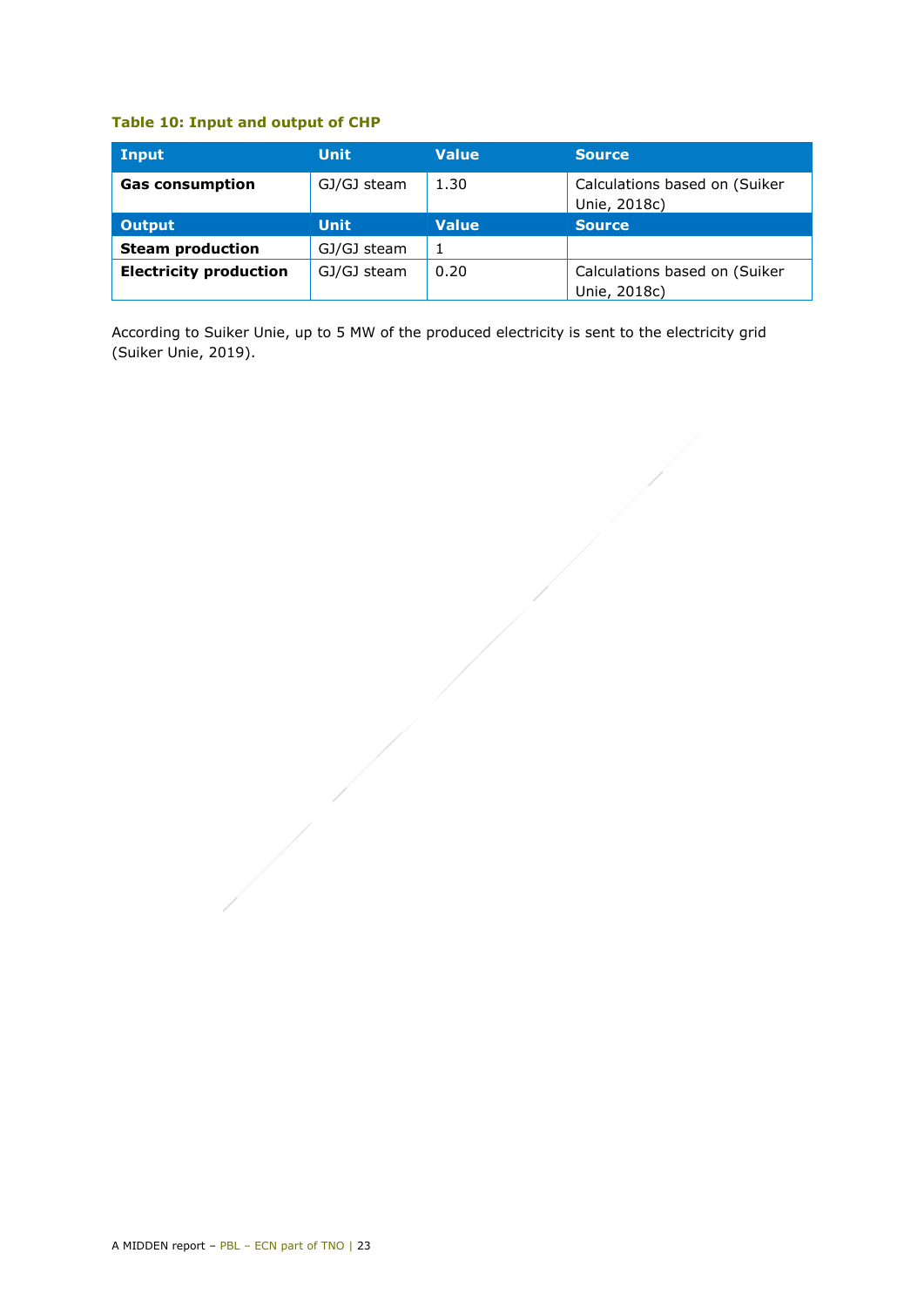# <span id="page-23-0"></span>3 Sugar production and use

<span id="page-23-1"></span>This section describes the applications of the main products produced by the sugar factories of Dinteloord and Vierverlaten, and provides an overview of the market prices for these commodities.

## 3.1 Sugar products

## 3.1.1 Sugar

The main product consists of different grades of white sugar. The annual production depends strongly on the sugar content of the sugar beets as well as the amount of processed beets and can therefore fluctuate by year. Typically, the sugar content of a Dutch sugar beet is around 14% to 18% (Royal Cosun, 2014b). In 2016, 934 kt sugar was produced (Royal Cosun, 2016).

After producing the raw sugar, the product is further processed to produce several sieve grades of white sugar. The processing happens at the factory in Puttershoek, also owned by Suiker Unie<sup>12</sup>.

## 3.1.2 Molasses

It is estimated that around 280 kt molasses was produced in the Netherlands in 2016, assuming a molasses content of 40 kg per tonne of beet (Platform groene grondstoffen, 2006). This thick syrup-like substance is further processed in the Dutch specialty sugar factory in Roosendaal, owned by Suiker Unie. Aside from producing syrups directly for consumers, and vercosine and melado for industrial purposes, part of the produced molasses is fermented or sold as animal feed. As fermented product, molasses is an important product for the alcohol production. Furthermore, it can be utilised to produce yeast (extracts), citric acid, and bio-ethanol (Suiker Unie, 2019).

## 3.1.3 Betacal

During the process of juice purification, lime is used. After the precipitation step, the lime is removed from the juice and contains many nutrients, forming a product called 'Betacal'. It is estimated that around 374 kt of Betacal was produced in 2016. Betacal is known as a cheap and fast working lime fertiliser. Betacal improves the pH values of fertile land and soil, and can lead to better structure of the soil (Royal Cosun, 2019).

## 3.1.4 Beet pulp

Beet pulp is a residual stream from sugar production and is produced when sugar is extracted from the cossettes. The beet pulp that remains is nutritious feed for cattle and pigs. It is available in different levels of sugar content and dryness. If beet pulp is mechanically dewatered it is referred to as pressed pulp and can be directly sold to animals. The pressed beet pulp can also be ensilaged to minimise biological degradation and preserves nutrient, and then later sold as animal feed or used as feedstock for the digester.

When further dried after the mechanically dewatering, using a pulp dryer, the product is called dry pulp. The dry pulp is sold as animal feed.

<span id="page-23-2"></span>i, 12 https://www.suikerunie.nl/Locaties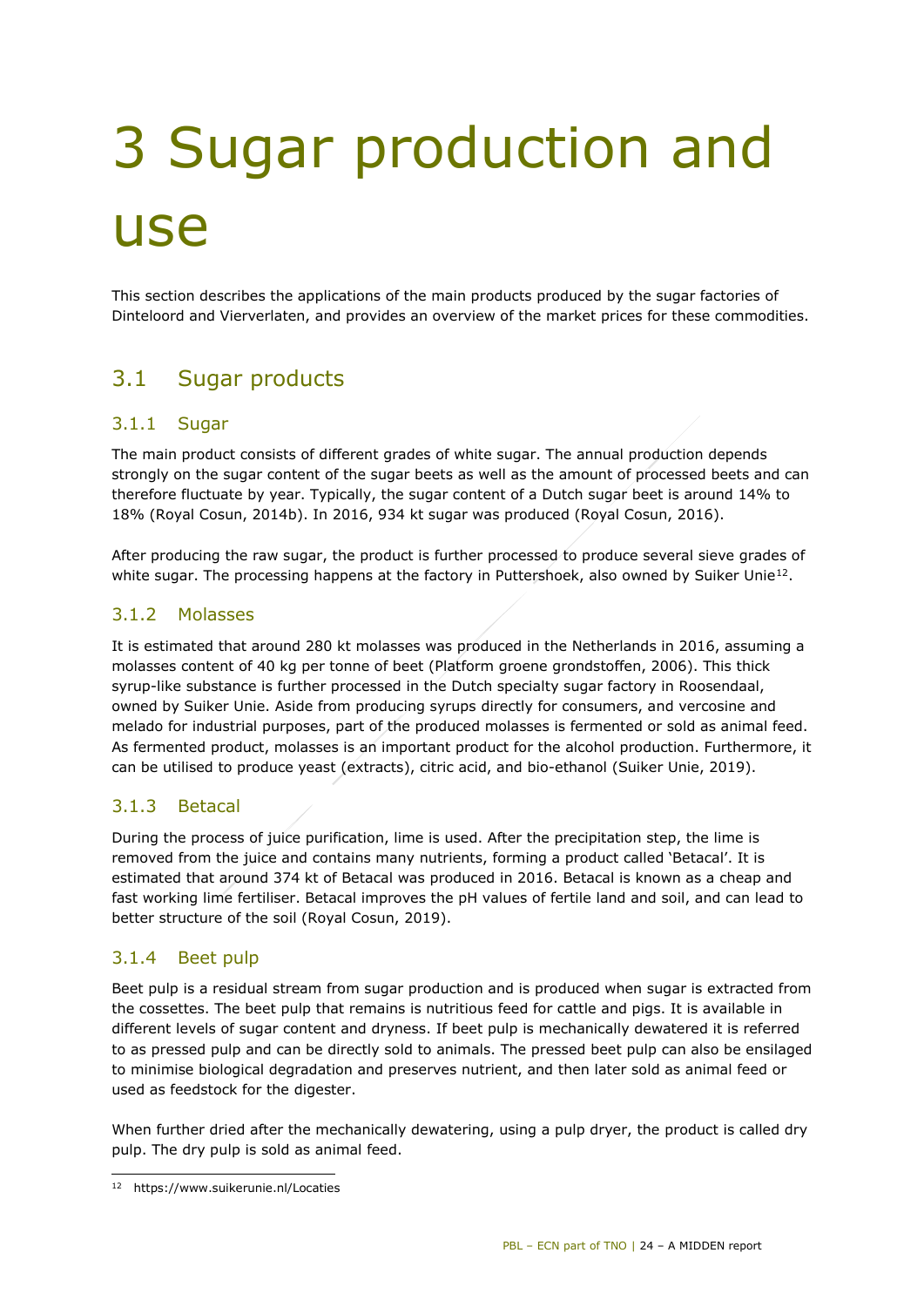A large portion of the beet pulp is consumed by the cattle industry (825 kt (Thielen, 2018)) wet pulp in 2016 of the total 1.3 Mt wet pulp produced).

## 3.1.5 Green gas

The biogas produced in the digesters of Suiker Unie is converted into green gas. Suiker Unie sells the green gas to the regional gas grid at 8 bar and to the national gas grid at 40 bar (Suiker Unie, 2014b).

## <span id="page-24-0"></span>3.2 Commodity prices

[Table 11](#page-24-1) shows an overview of the commodity prices relevant for the sugar industry.

|                     | <b>Market price</b> | <b>Unit</b><br><b>Source</b> |                                     |  |
|---------------------|---------------------|------------------------------|-------------------------------------|--|
| <b>Sugar beets</b>  | 32.50-68.80         | EUR <sub>2018</sub> /t       | Dodde, 2018                         |  |
| Sugar               | $374 - 720$         | EUR <sub>2018</sub> /t       | Engwerda, 2018<br>Rabobank, 2015    |  |
| <b>Molasses</b>     | 145-175             | EUR <sub>2016</sub> /t       | ISO, 2016                           |  |
| Limestone           | $3 - 15$            | EUR <sub>2008</sub> /t       | Europe Aggregates<br>business, 2008 |  |
| Beet pulp (24% dmc) | $23 - 28$           | EUR <sub>2007</sub> /t       | Instituut, 2007                     |  |

#### <span id="page-24-1"></span>**Table 11: Market prices of sugar production commodities**

Sugar beets have a minimum price of EUR 32.50 per tonne of sugar beet (Boerenbusiness.nl, 2015). For the upper limit, we assumed a price of EUR 68.80 per tonne (Boerderij, 2014).

For the sugar price, we assumed a range of EUR 374 to 720 per tonne of sugar, based on (Engwerda, 2018; Rabobank, 2015). It should be noted that the current sugar price of EUR 374 per tonne represents the lowest point since 2006 because of a global sugar surplus. In general, sugar prices can fluctuate strongly (see [Figure 5\)](#page-25-0).

The market price for molasses ranges from EUR 145 to 175 per tonne and is coupled to the market price of wheat, soya, barley and other competing substitutes for animal feed (ISO, 2016).

The cost of limestone is difficult to determine. A range of EUR 3 to 15 per tonne of limestone is used based on (Europe Aggregates business, 2008), and cross-checked with the cost of limestone based on a production cost of lime of EUR 70 per tonne of lime, assumed 17% raw material cost in lime production (Ecofys, 2014), and a specific consumption of 1.8 tonnes of limestone per tonne of lime.

For the price of beet pulp, we assumed a range of EUR 23 to 28 per tonne of beet pulp (24% dmc), based on (Instituut, 2007).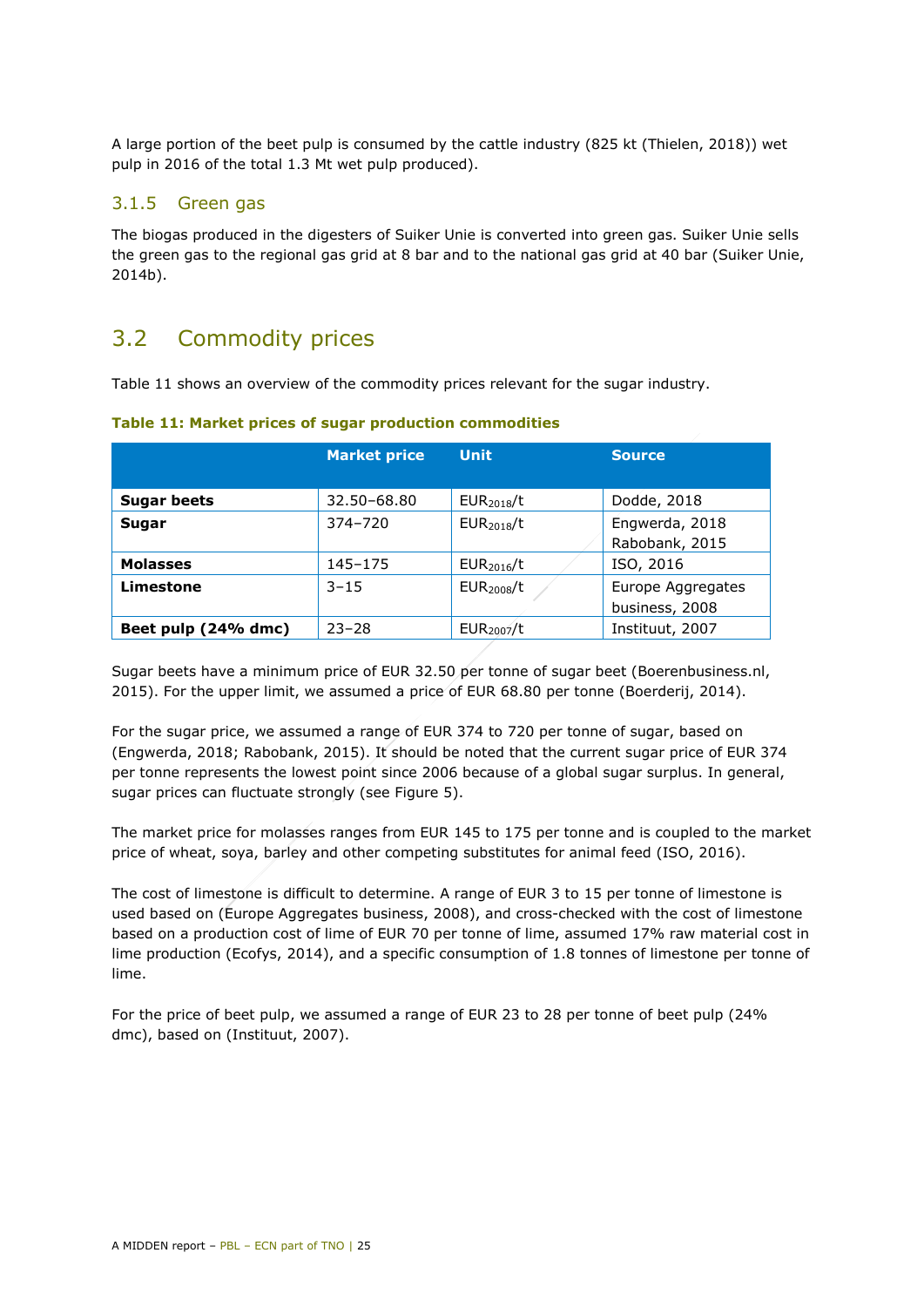

<span id="page-25-0"></span>Figure 4 Development of sugar prices in the EU and in the world market (EUR/tonne) (Rabobank, 2015)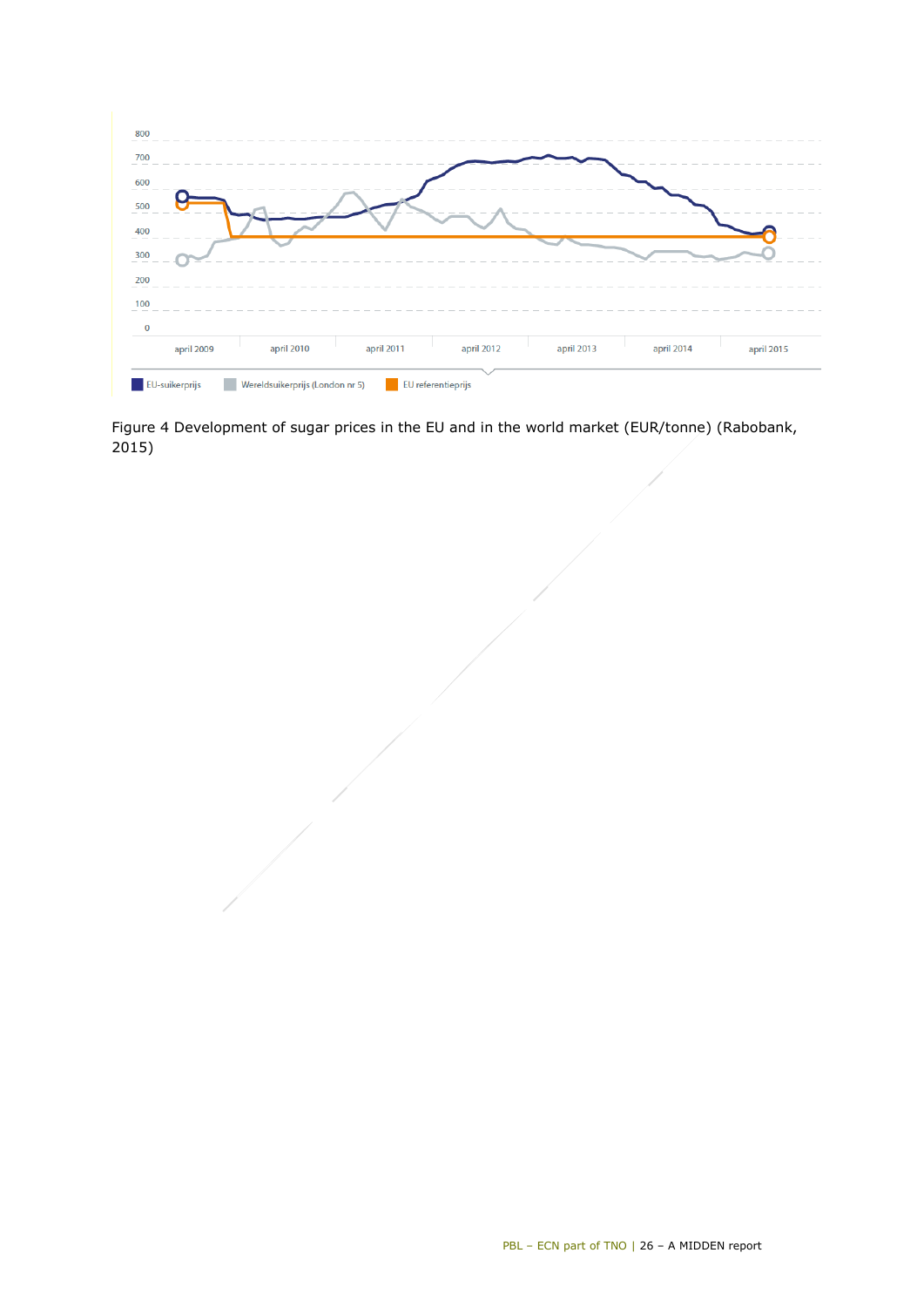## <span id="page-26-0"></span>4 Options for decarbonisation

This section discusses the identified decarbonisation options for the sugar industry in the Netherlands. These include further energy efficiency improvements and substitution of natural gas to produce steam and electricity.

## <span id="page-26-1"></span>4.1 Energy efficiency improvements

In terms of energy efficiency, Suiker Unie has made great progress over the last few decades. In 2010, Suiker Unie published a report that covered the sustainability ambitions and achievements of Suiker Unie (Suiker Unie, 2010). [Figure 6](#page-26-2) shows the development of the specific energy consumption (MWh/t sugar) of the Dutch sugar production since 1990. By 2010, Suiker Unie had reduced her specific energy consumption by 42% with respect to the reference year 1990. The goal for 2020 to achieve a reduction in specific energy consumption of 50% compared to 1990, was already achieved in 2016 (RVO, 2018a).



<span id="page-26-2"></span>Figure 5 Specific energy consumption of Suiker Unie since 1990 (Suiker Unie, 2010)<sup>[13](#page-26-3)</sup>

Suiker Unie states that the efficiency plan over 2013–2016 delivered a 12% improvement to the on-site processes. This includes the abandoning of pulp drying. The possibility of supplying waste heat to neighbouring companies is also being considered (RVO, 2018a).

#### **Further energy efficiency improvements**

Since, the process of sugar production strongly depends on steam, a logical improvement is lowering of the steam demand. However, considering the continuous efforts in energy efficiency improvements since 1990<sup>14</sup>, there may be only limited potential for reduction of the specific steam

<span id="page-26-3"></span>i,  $13$  It is unclear whether the energy consumption refers to final energy consumption of heat and electricity from the CHP, or to the total gas consumption. The graph is therefore only to illustrate the relative efficiency gains Suiker Unie had already achieved in 2010 compared to 1990.

<span id="page-26-4"></span><sup>&</sup>lt;sup>14</sup> An example of the continuous investments in energy efficiency is the improvement of the efficiency of the evaporation unit at the factory in Dinteloord of 10% (Suiker Unie, 2016).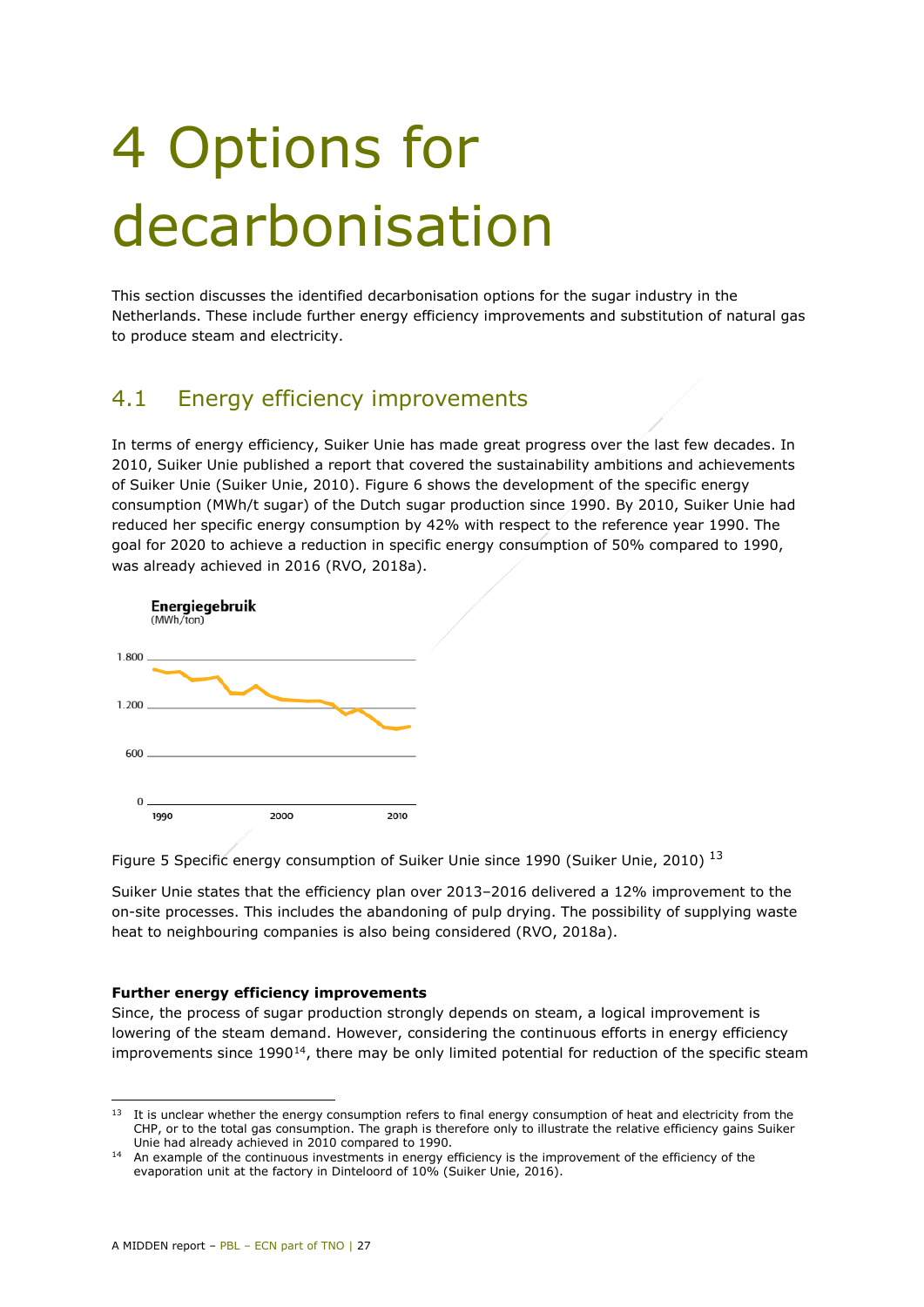consumption left. No literature was found about other potential major energy efficiency improvements in sugar production, aside from the use of heat pumps<sup>15</sup>.

## 4.1.1 Heat pumps

A heat pump transfers heat from a low temperature source to a higher temperature demand by applying additional power. The ratio heat output to power in is called the CoP (Coefficient of Performance).

Considering the waste heat temperatures and process temperatures, the most suitable heat pump technology for the sugar industry is vapour recompression.

#### **Mechanical vapour recompression (MVR)**

MVR is an open heat pump system in which, by means of compression, both pressure and temperature are increased, together with the corresponding saturation temperature (Klop, 2015).



The application area (temperatures) for mechanical vapour recompression is depicted in [Figure 7.](#page-27-0)

<span id="page-27-0"></span>Figure 6 Application area of MVR (ECN, 2017b)

MVR is applied in the dairy industry for evaporation units for temperatures between 50  $\degree$ C and 120  $°C$ . Centrifugal compressors are used, which are a type of compressor characterised by high capacity ( $>10$  t/h) and low lift. The pressure ratio is typically 1.4 to 1.5 (ECN, 2018).

Suiker Unie is currently testing a thermal vapour recompression unit to reuse the vapour from the evaporation step, thereby resulting in a significant increase in energy efficiency (RVO, 2019).

The unit size of an MVR unit can vary greatly but a typical size is 4 MW $_{\text{th}}$ . The thermal power size of an MVR installation can go up to 60 MW<sub>th</sub> (ECN, 2017b).

<span id="page-27-1"></span>i, <sup>15</sup> ECN experts have mentioned that major energy efficiency improvements are potentially possible but would require a complete restructuring of the sugar production process.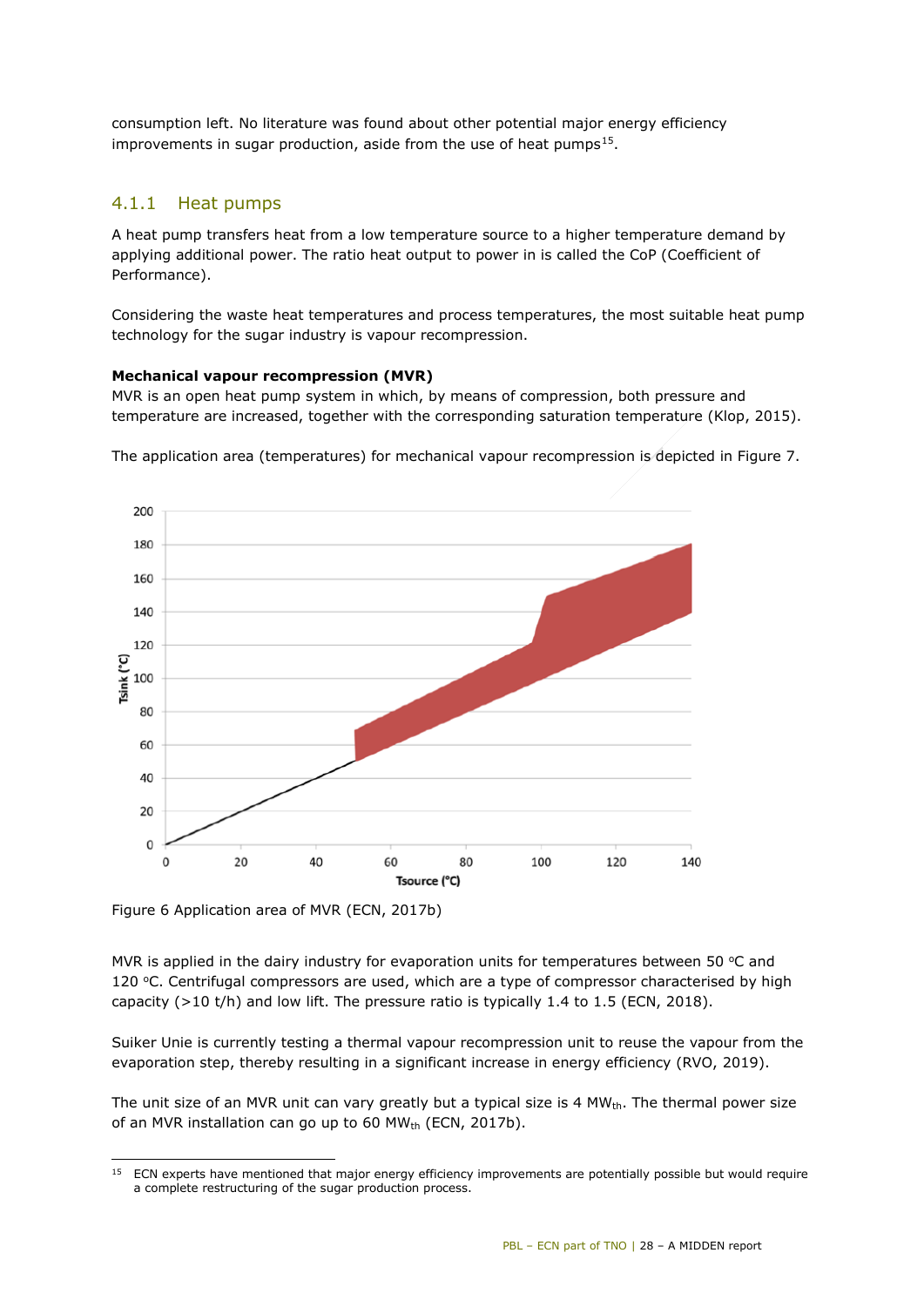|  |  | <b>Table 12: Characteristics of heat pumps</b> |  |  |  |
|--|--|------------------------------------------------|--|--|--|
|--|--|------------------------------------------------|--|--|--|

| <b>Characteristics</b>  | <b>Value</b>                                                                                                                             | <b>Source</b>          |  |  |
|-------------------------|------------------------------------------------------------------------------------------------------------------------------------------|------------------------|--|--|
|                         |                                                                                                                                          |                        |  |  |
| <b>Fuel</b>             | Electricity, waste heat                                                                                                                  |                        |  |  |
| <b>Emissions</b>        |                                                                                                                                          |                        |  |  |
| Capacity                | $0.25 - 60$ MW                                                                                                                           | ECN, 2017b             |  |  |
| <b>Efficiency</b>       | $3.5 - 10$ COP                                                                                                                           | Klop, 2015             |  |  |
| <b>Lifetime</b>         | 10 years                                                                                                                                 | Walmsley, et al., 2017 |  |  |
| <b>Investment cost</b>  | EUR <sub>2015</sub> 1,300 and 3,100<br>per $kW_e$ (for a 43 MW <sub>th</sub> and<br>$2.6$ MW <sub>th</sub> installation<br>respectively) | Klop, 2015             |  |  |
| <b>Maintenance cost</b> | 3% of CAPEX                                                                                                                              | ECN, 2017b             |  |  |

## <span id="page-28-0"></span>4.2 Decarbonisation of energy supply

## 4.2.1 Hydrogen boiler

Hydrogen can be used as an alternative for natural gas to produce steam in combustion boilers. To be considered a renewable option, the hydrogen  $(H_2)$  has be produced from electrolysis using renewable electricity (green hydrogen) or from natural gas in combination with CCS to mitigate CO2 emissions (blue hydrogen).

The use of hydrogen in generic industrial boilers appears to be feasible and would only require a retrofit of the burner to accommodate hydrogen gas properties (E4tech, 2014). For 100% use of hydrogen, oxyfuel burners could be used to combust the hydrogen using pure oxygen instead of air to avoid nitrous oxide  $(NO<sub>x</sub>)$  formation. This would also increase the combustion efficiency by 15% compared to conventional natural gas boilers (E4tech, 2015).

The availability of affordable hydrogen produced from renewable electricity (green hydrogen) or hydrogen produced from natural gas in combination with CCS (blue hydrogen), is currently a limiting factor. However, this may change as there are currently over a hundred of hydrogen project initiatives in industry, transportation, built environment and energy sector (Gigler and Weeda, 2018).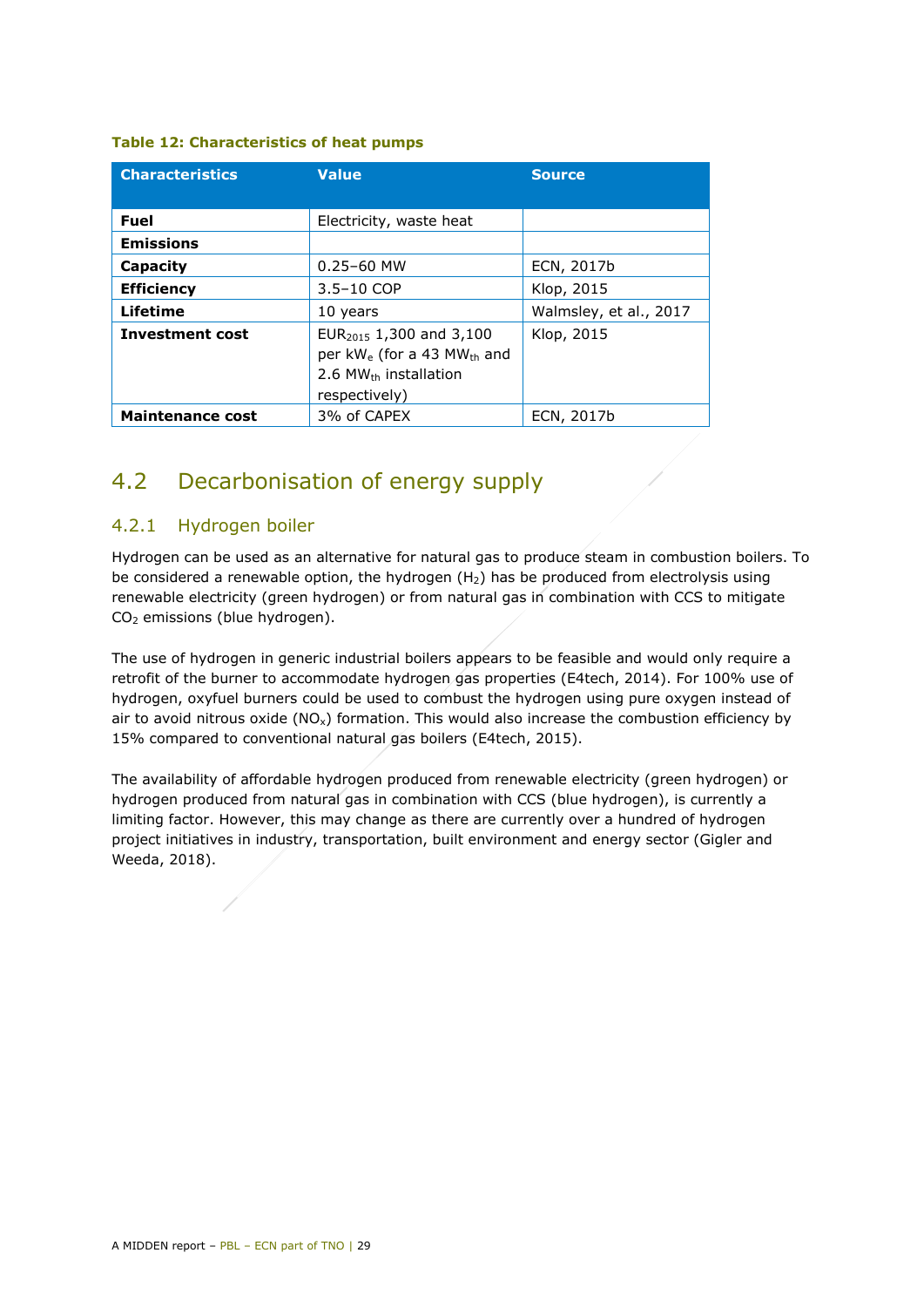#### **Table 13: Characteristics of hydrogen boilers**

| <b>Characteristics</b>  | <b>Value</b>                             | <b>Source</b>           |  |
|-------------------------|------------------------------------------|-------------------------|--|
|                         |                                          |                         |  |
| <b>Fuel</b>             | Hydrogen                                 | Johansson, 2005         |  |
| <b>Emissions</b>        | Water vapour                             | Johansson, 2005         |  |
|                         | $NO_{x}$                                 |                         |  |
| Capacity                | 50 to $>300$ MW <sub>th</sub>            |                         |  |
| <b>Efficiency</b>       | 100% (LHV)                               | <b>VNP, 2018</b>        |  |
|                         | 85% (HHV)                                |                         |  |
| <b>Lifetime</b>         | $15-25$ years                            | VNP, 2018; E4tech, 2015 |  |
| <b>Investment cost</b>  | EUR <sub>2015</sub> 110/kW <sub>th</sub> | E4tech, 2015            |  |
| <b>Maintenance cost</b> | EUR $3.5/kW_{th}/yr$                     | E4tech, 2015            |  |

## 4.2.2 Biogas boiler

 $CO<sub>2</sub>$  reduction can be achieved by using biogas instead of natural gas to fire the boilers. This can be done without any impact when mixing only a low amount of biogas with the natural gas used for combustion (Cerna, Kopelentova and Zeeman, 2014). For higher biogas ratios, however, higher maintenance costs are to be expected as unwanted elements can cause the boilers and chimneys to clog. In addition, some biogas elements can cause corrosion of the ceramic coating of natural gas burners due to chemical reactions (Cerna, Kopelentova and Zeeman, 2014).

Suiker Unie already uses part of the biogas produced by their digesters to replace natural gas input for the boiler. Suiker Unie has also recently expanded the capacity of its digesters (Royal Cosun, 2017b). The capacity of Vierverlaten has likely further increased as of 2018, as Suiker Unie planned to install an extra digestion tank (in addition to the four tanks already installed). The extra produced biogas would be used on-site. The additional feedstock demand would be met by using pressed pulp (Suiker Unie, 2017a).

| <b>Characteristics</b>  | <b>Value</b>                                          | <b>Source</b>        |  |
|-------------------------|-------------------------------------------------------|----------------------|--|
| <b>Fuel</b>             | <b>Biogas</b>                                         |                      |  |
| <b>Emissions</b>        | $CO2$ (short cycle)                                   |                      |  |
| Capacity                | 50 to >300 MWth <sup>16</sup>                         | IEA, 2010            |  |
| <b>Efficiency</b>       | 87%-90% (LHV)                                         | Estimation           |  |
| Lifetime                | $25$                                                  | IEA, 2010            |  |
| <b>Investment cost</b>  | EUR <sub>2015</sub> 50/kW <sub>th</sub> <sup>17</sup> | Energy Matters, 2015 |  |
| <b>Maintenance cost</b> | EUR $1.5 - 2.5 / kW_{th}/yr$<br>Estimation            |                      |  |

#### **Table 14: Characteristics of biogas boilers**

Alternatively, the use of green gas (biogas gas upgraded to natural gas quality) could be considered. Use of green gas would not have any impact on the boilers compared to the use of natural gas.

<span id="page-29-0"></span>i,  $16$  It is not specified in the available literature what the typical size is for a hydrogen boiler. It is assumed that any steam boiler of any size can be converted into a hydrogen boiler by retrofitting the burner. Therefore, the size of industrial H<sub>2</sub> boilers is assumed to range from 50 to > 300 MW<sub>th</sub>.<br><sup>17</sup> Assume same as gas-fired boiler

<span id="page-29-1"></span>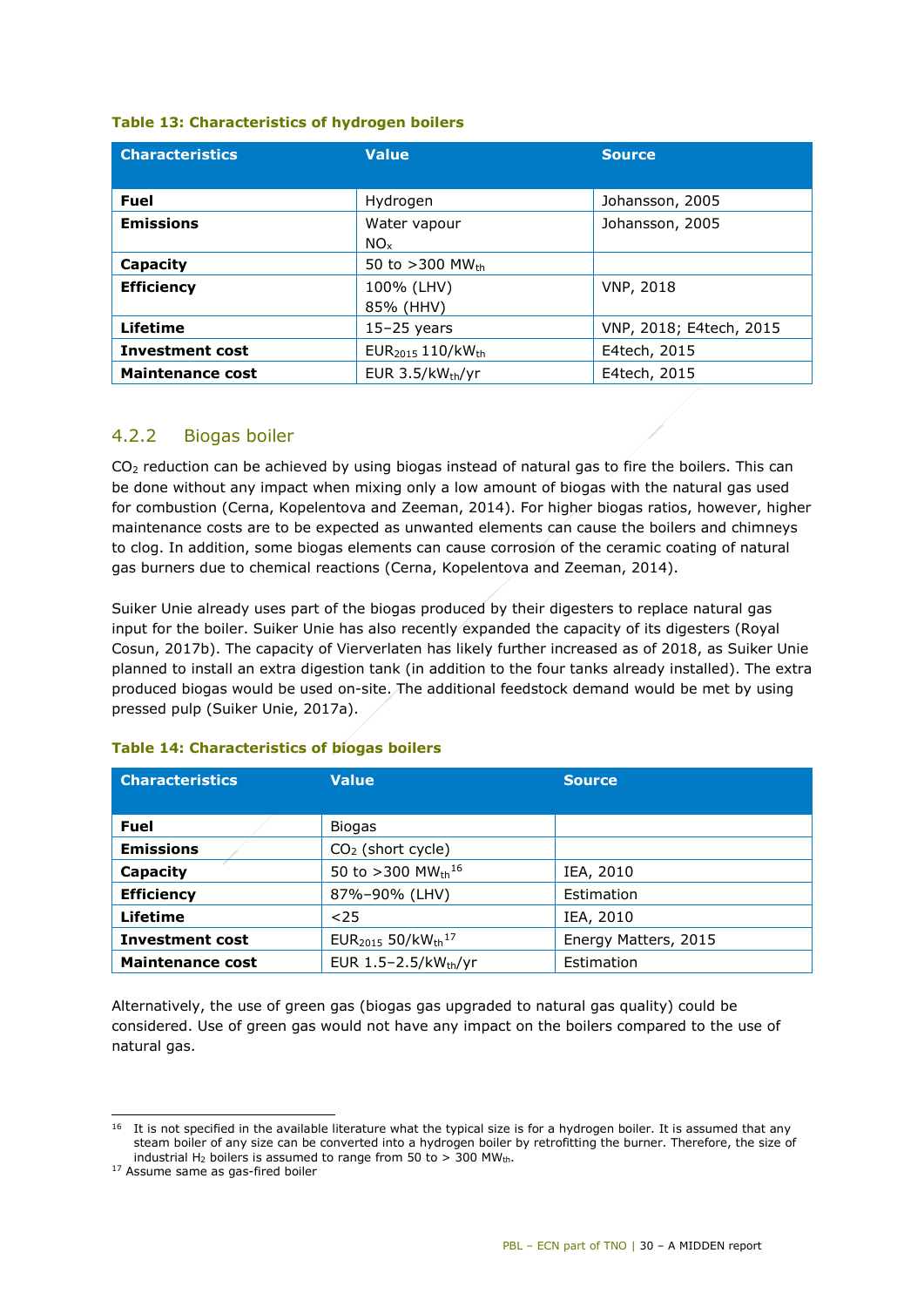## 4.2.3 Electric boiler

There are several types of commercially available industrial electric boiler systems<sup>[18](#page-30-1)</sup>. Most common are:

- Using an electric heating element that acts as a resistance (electric boiler);
- Using the conductive and resistive properties of the water itself to carry electric current (electrode boiler).

Electric boilers and electrode boilers mainly apply to utility-related processes (steam production). The implementation threshold is perceived as relatively low as it does not require a complete redesign of primary processes (Berenschot, Energy Matters, CE Delft, Industrial Energy Experts, 2017). Because of the working principle, electric boilers have lower thermal capacities than electrode boilers. Typical capacities of electric boilers are up to 5 MWe, whereas electrode boilers have a 3-70 MWe capacity.

Saturated steam with temperatures of up to 350 °C and 70 bar can be produced with commercially available electrode boilers (capacities of up to 70 MWe). Advantages of this technology is (Berenschot, Energy Matters, CE Delft, Industrial Energy Experts, 2017), (Berenschot, CE Delft, ISPT, 2015):

- An efficiency of 95% to 99.9%;
- Robust;
- Can be used as flexible capacity.

Note that in order to be considered a decarbonisation option the electricity supply has to come from a renewable source.

| <b>Characteristics</b>        | <b>Value</b>                                                 | <b>Source</b>                                                               |
|-------------------------------|--------------------------------------------------------------|-----------------------------------------------------------------------------|
|                               |                                                              |                                                                             |
| <b>Fuel</b>                   | Electricity                                                  |                                                                             |
| <b>Emissions</b>              |                                                              |                                                                             |
| Capacity                      | $0.4 - 70$ MWe                                               | Berenschot, Energy Matters, CE<br>Delft, Industrial Energy Experts,<br>2017 |
| <b>Electrical efficiency</b>  | 95%-99%                                                      | Thermona, 2010                                                              |
| Lifetime                      | $10-15$ years                                                | Berenschot, CE Delft, ISPT,<br>2015; VNP, 2018                              |
| <b>Investment costs/CAPEX</b> | EUR 150-190/kWe <sub>2017</sub><br>(incl. installation) $19$ | Berenschot, CE Delft, ISPT, 2015                                            |
| <b>Maintenance costs/OPEX</b> | EUR 1.1/kW/yr FOM and<br>EUR 0.5/MWh VOM                     | Berenschot, Energy Matters, CE<br>Delft, Industrial Energy Experts,<br>2017 |

### **Table 15: Characteristics of electric boilers**

## <span id="page-30-0"></span>4.3 Other decarbonisation options

### 4.3.1 Use of waste heat by third parties

Suiker Unie Dinteloord is part of the industrial area '*Nieuw Prinsenland',* that also hosts various horticultural companies. These companies could potentially reuse the waste heat that leaves the

-

<sup>&</sup>lt;sup>18</sup> There are also infrared- and induction boilers available, but they are small-scale and not commonly available.

<span id="page-30-2"></span><span id="page-30-1"></span> $19$  Note, however, that the electricity connection costs are site specific and can therefore vary significantly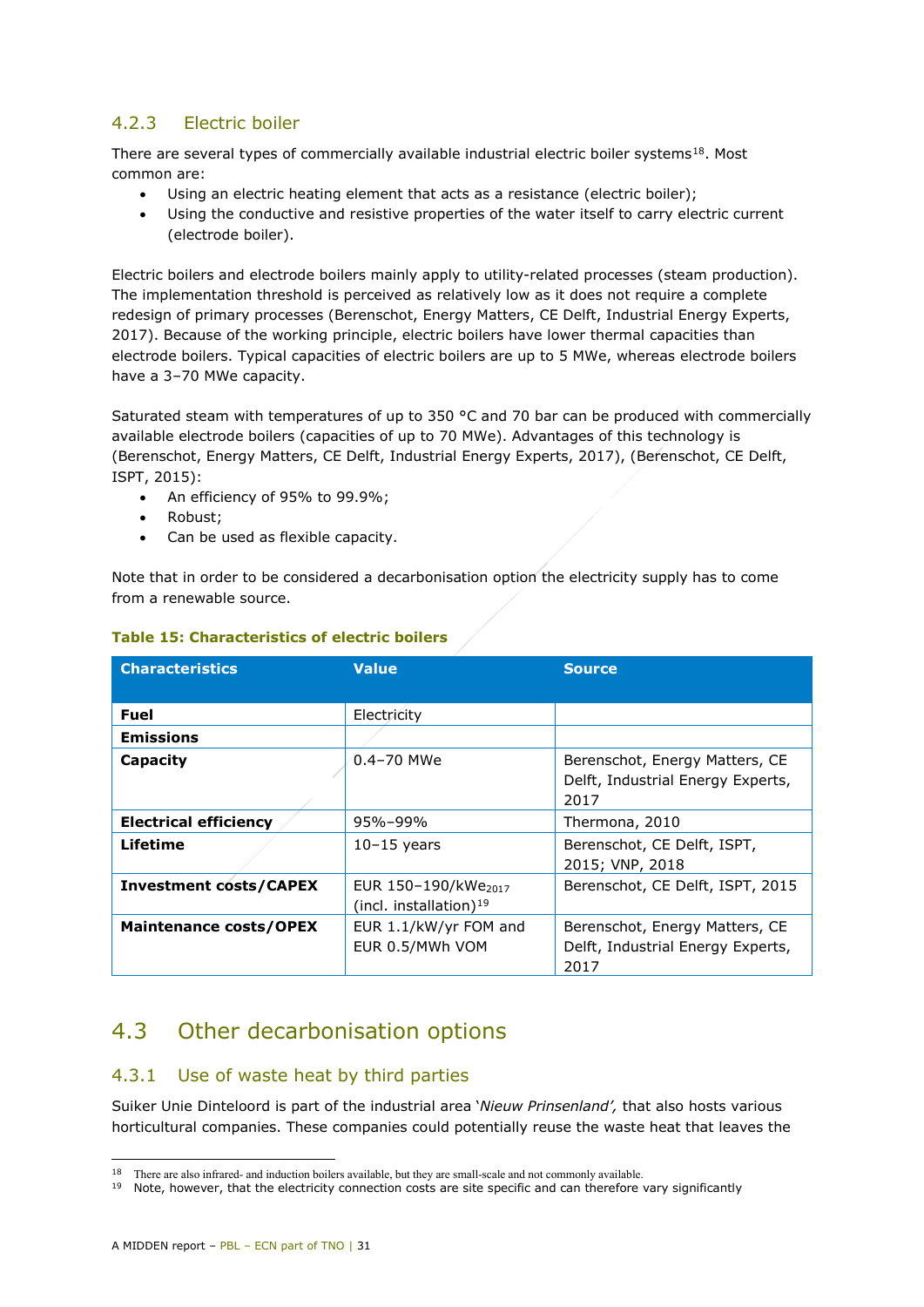sugar factory in the form of vapour and condensate. Part of this is already used as feed water at the *Auberginekwekerij De Jong*.

## 4.3.2  $CO<sub>2</sub>$

No opportunities for capture or storage of  $CO<sub>2</sub>$  from sugar production processes were identified. CCS for this size of production plant (emissions of 0.1 Mt/year) are likely to be economically unattractive. The possibility to combine concentrated CO<sub>2</sub> streams from other local industries and the availability of local CCS storage capacity, would require further study.

<span id="page-31-0"></span>Suiker Unie is looking into options to reutilise the CO<sub>2</sub> from the biodigester (Suiker Unie, 2019). The focus lies on the sugar factory in Dinteloord, which is part of the industrial area *Nieuw Prinsenland,* where several horticulture companies could use the additional CO<sub>2</sub> in their greenhouses.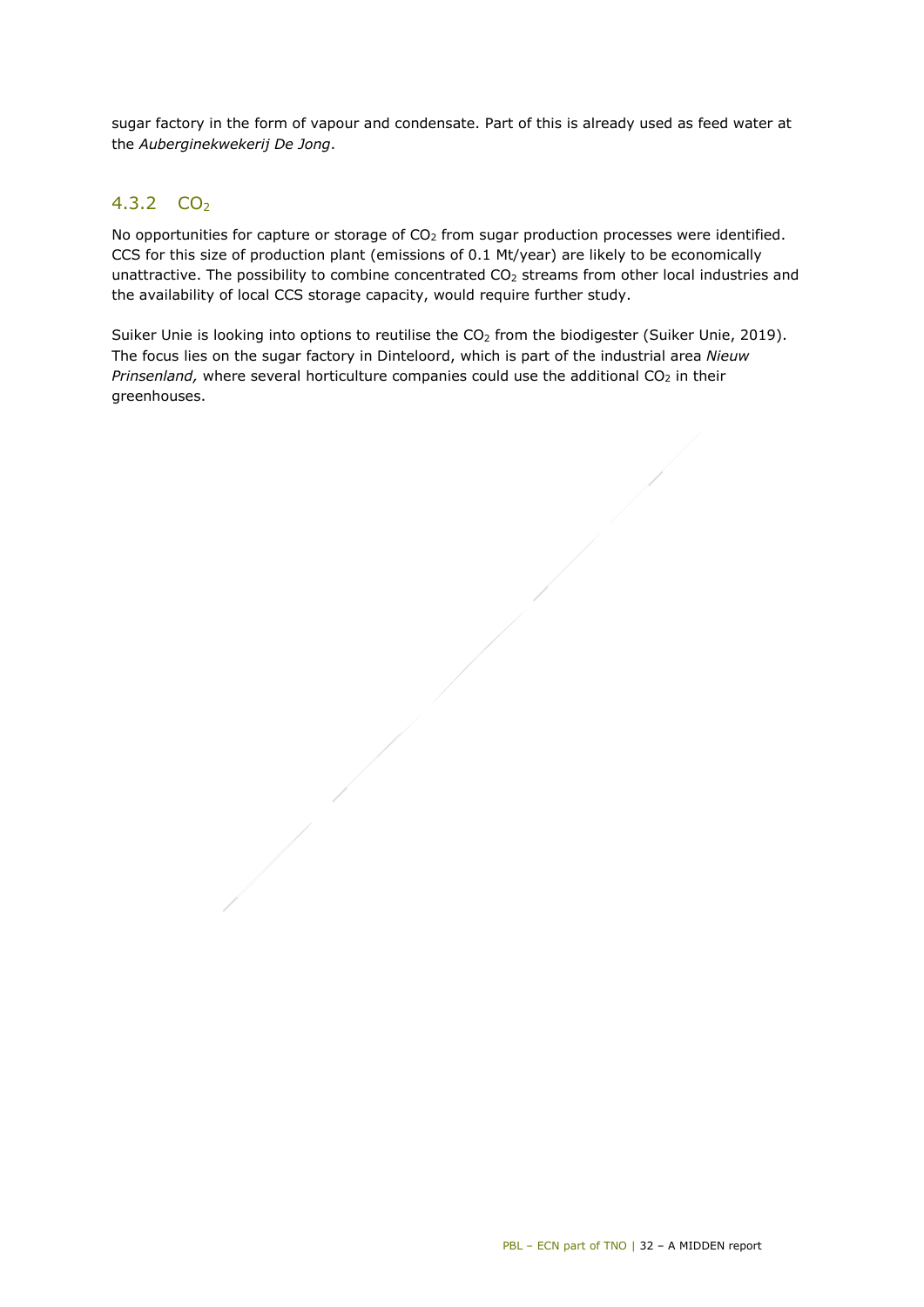## <span id="page-32-0"></span>5 Discussion

<span id="page-32-1"></span>This section discusses the potential of the decarbonisation options to reduce greenhouse gas emissions in the Dutch sugar industry.

## 5.1 Current greenhouse gas emissions

The annual greenhouse gas emissions from the Dutch sugar industry between 2013 and 2017 varied from 210 to 272 kt CO<sub>2</sub>eq, depending on, among other things, the annual sugar production and campaign length, and the use of the pulp dryer.

### **Table 16: Greenhouse gas emissions (tonnes) Suiker Unie 2013–2017 (Dutch Emissions Authority, 2018)**

| <b>Name Suiker Unie</b><br>site                      | <b>Emissions</b><br>2013 | <b>Emissions</b><br>2014 | <b>Emissions</b><br>2015 | <b>Emissions</b><br>2016 | <b>Emissions</b><br>2017 |
|------------------------------------------------------|--------------------------|--------------------------|--------------------------|--------------------------|--------------------------|
| <b>Factory at</b><br><b>Dinteloord</b>               | 130,735                  | 135,877                  | 122,872                  | 101,613                  | 121,218                  |
| <b>Production</b><br><b>location</b><br>Vierverlaten | 102,020                  | 136,101                  | 119,820                  | 108,558                  | 119,301                  |
| <b>Total</b>                                         | 232,755                  | 271,978                  | 242,692                  | 210,171                  | 240,519                  |

Despite a higher sugar production in 2017 (1,329 kt (Suiker Unie, 2014a)) as compared to 2014 (1.124 kt (Suiker Unie, 2014a)), the total greenhouse gas emission level was lower. The reason for this lowering of the specific greenhouse gas emission ( $CO<sub>2</sub>$ eg/t sugar) is unclear. Potential reasons could be:

- A higher amount of replaced natural gas with biogas from the digesters in 2017;
- Less drying of beet pulp in 2017.

## <span id="page-32-2"></span>5.2 Short term

The main short-term opportunities to decarbonise the sugar industry are electrification (heat pumps, electric boilers) or the substitution of natural gas by biogas.

From an economic point of view, implementation of mechanical vapour recompression (heat pumps) is likely to be more attractive than the implementation of an electric boiler due to the higher energy efficiency (COP of 3 to 10). However, the use of an electric boiler has the significant advantage that it has a lower impact on the production process. Also, electric boilers are a more commonly used and standardised technology, whereas mechanical vapour recompression is not as mature and requires site and process specific adjustments.

Biogas is already used to some degree by Suiker Unie as energy input for the boilers (Suiker Unie, 2017a). An increase of the digester capacity would provide the opportunity to further replace natural gas with biogas, provided there is sufficient local availability of suitable organic materials from other sectors. As the ratio biogas to natural gas going into the boiler increases, the maintenance cost is likely to increase, as unwanted elements can cause the boilers and chimneys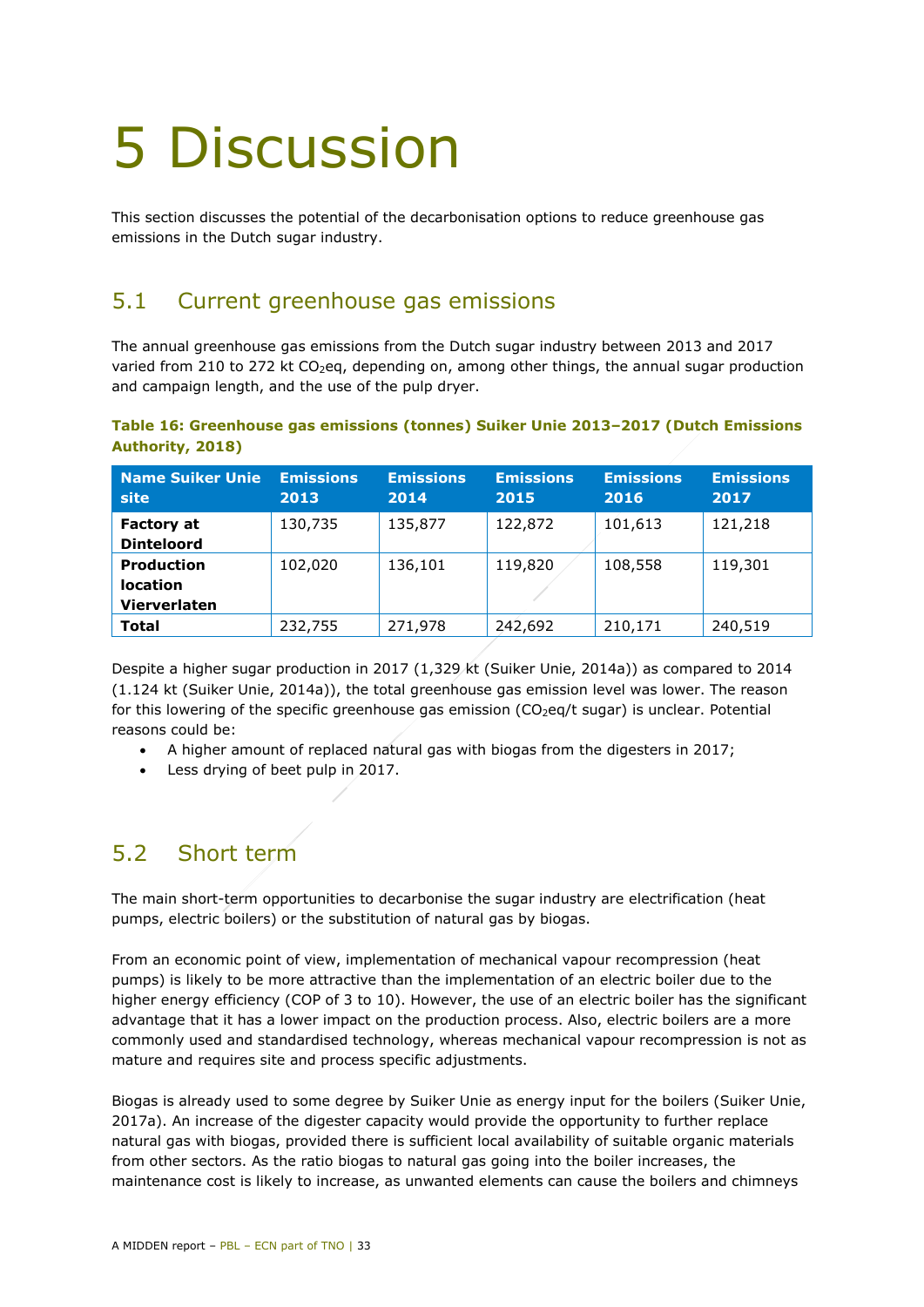to clog. Some elements can cause corrosion of the ceramic coating of natural gas burners due to chemical reactions (Cerna, Kopelentova and Zeeman, 2014). This issue could potentially be resolved by upgrading the biogas to green gas before combustion in the boiler, as is currently done to upgrade the biogas for injection into the gas grid, although this would result in efficiency losses. Note that increasing the digesters capacity may also lead to opposition from local residents due to fear of smell.

Substitution of natural gas by hydrogen could in the future become a viable option, provided competitively priced blue (from natural gas in combination with CCS) or green (from renewable electricity) hydrogen becomes available.

Application of these decarbonisation options would not fully abate the  $CO<sub>2</sub>$  emissions in the Dutch sugar industry, as they do not affect the emissions related to the production of lime ( $\sim$ 10% of total CO<sub>2</sub> emissions). Further study is needed to identify decarbonisation pathways for the lime production.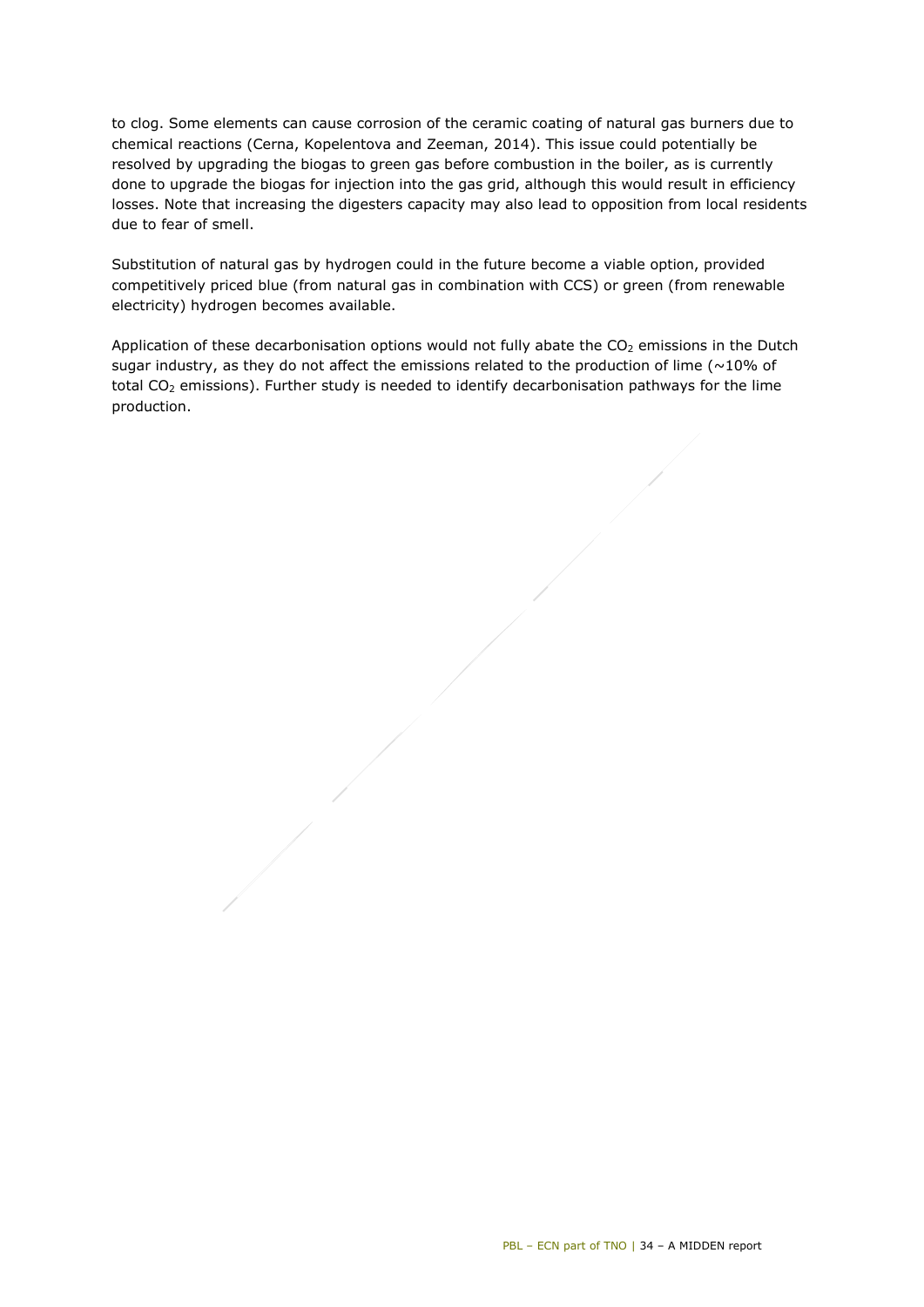## References

Backx A. (2012). De duurzaamheid van perspulp.

Berenschot, CE Delft and ISPT (2015). Power to products.

- Berenschot, Energy Matters, CE Delft and Industrial Energy Experts (2017). Electrification in the Dutch process industry.
- Boerderij (2014). Bietenprijs €67,26 per ton [Price of beetroot EUR 67.26 per tonne (in Dutch]].
- Boerenbusiness.nl. (2015). Cosun betaalt vanaf 2017 basisprijs van 32,50 euro [From 2017 onwards, Cosun is paying a basic price of EUR 32.50 (in Dutch)].
- Cerna K, Kopelentova K and Zeeman M. (2014). Biogas and its energy use. EU Lifelong Learning Programme.
- Daniels B, Wemmers AK, Tigchelaar C and Wetzels W. (2011). Restwarmtebenutting. ECN.
- District Court 's-Hertogenbosch (2015). Uitspraken Rechtspraak, 1000477 [District Court rulings, 1000477]. 's-Hertogenbosch.
- Dodde H. (2018). News message. Accessed 2 July 2018. https://www.nieuweoogst.nu/nieuws/2018/02/07/cosun-betaalt-4562-euro-per-tonsuikerbieten.
- Duraisamy R, Berekute AK and Salelgn K. (2017). Production of beet sugar and bio-ethanol from sugar beet and it bagasse.
- Dutch Emissions Authority (2018). Emmissiecijfers over 2013-2017 [Emission data on 2013– 2017]. NEa, The Hague.
- E4tech (2014). Development of water electrolysis in the European Union.
- E4tech (2015). Scenarios for deployment of hydrogen in contributing to meeting carbon budgets and the 2050 target.
- ECN (2011). Beschrijving van relevante scenario's op het gebied van landbouw-, milieu-, en klimaatbelid en energieprijzen voor de Voorstudie Routekaart SuikerUnie [relevant policy scenarios on agriculture, environment and climate]. ECN, Amsterdam.
- ECN (2017a). Conceptadvies basisbedragen SDE plus 2018 [concept advice on basic rates |SDE plus 2018].
- ECN (2017b). Dutch program for the acceleration of sustainable heat management in industry.
- ECN (2018). Personal communication Anton Wemmers.
- Ecofys (2014). A Competitive and Efficient Lime Industry.
- EcoWatch (2015). Sugar Beet Leaves Create Vegan Protein Alternative.
- Energy Matters (2015). Flexibilisering industriele WKK.
- Engwerda J. (2018). Suikerprijs in EU keldert verder omlaag [sugar prices plummet further]. https://www.boerderij.nl/Akkerbouw/Nieuws/2018/3/Suikerprijs-in-EU-keldert-verder-omlaag-263481E/.
- Eriksson E. (2010). Environmental technology assessment of natural gas compared to biogas. In P. Potocnik, Natural gas (pp. 127-146). INTECH, Croatia.

Europa Nu (2017). The end of the sugar production quotas in the EU. www.europa-nu.nl.

Europe Aggregates business (2008). Global crisis hits aggregate prices. Accessed in 2018:

http://www.aggbusiness.com/sections/market-reports/features/global-crisis-hits-aggregateprices/.

European Commission (2005). BAT in the Food, Drink and Milk Industries. EU, Sevilla.

European Commission (2010). BREF cement, lime and magnesium oxide manufacturing industries. FAO (1999). Agribusiness handbooks sugar beets, white sugar.

- Gigler J and Weeda M. (2018). Routekaart Waterstof TKI Nieuw Gas.
- Groentennieuws (2013). Duurzaamheidsverslag Agro & Food Cluster Nieuw Prinsenland gepubliceerd.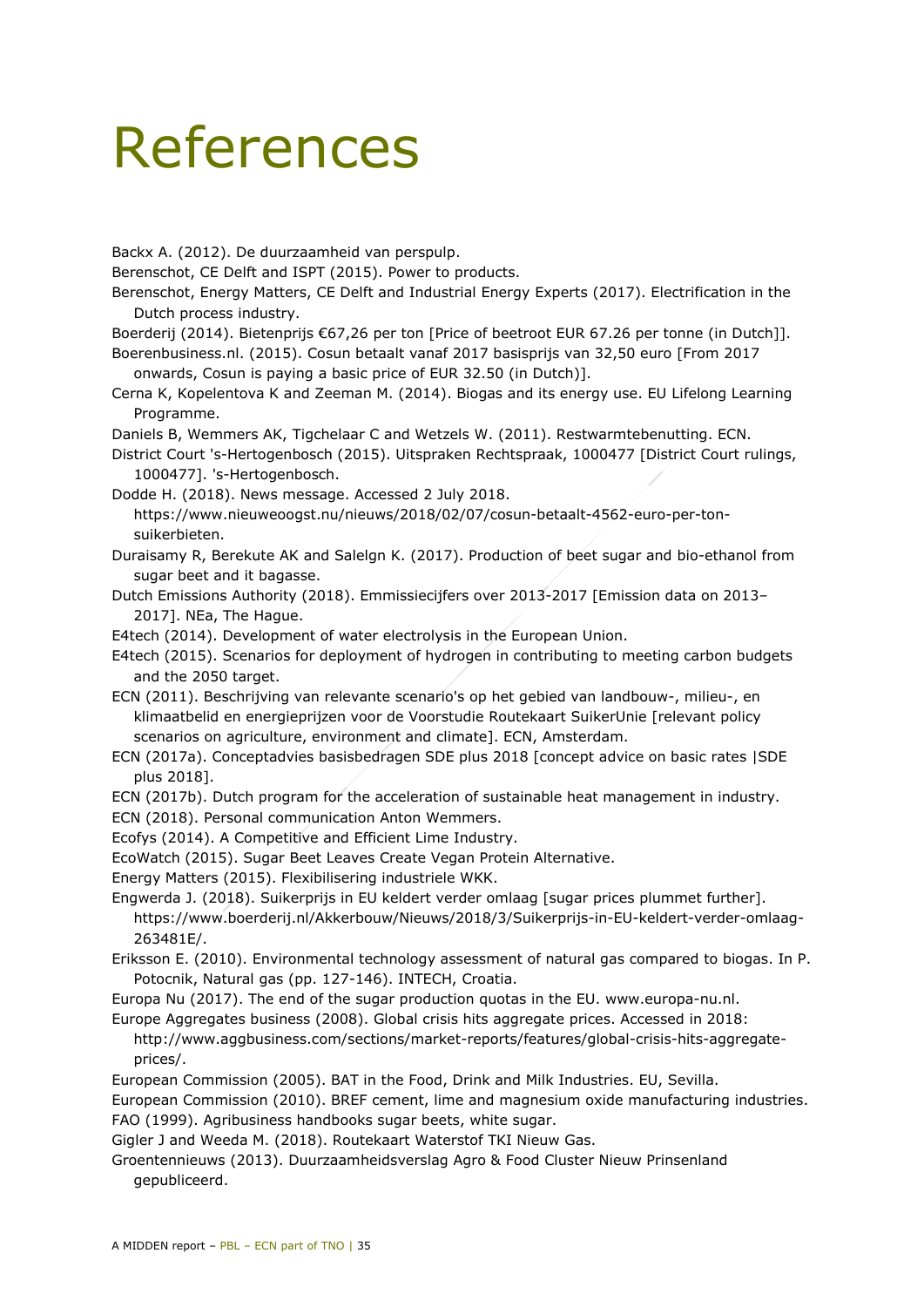- Haunschild R, Bornman L and Marx W. (2016). Climate Change Research in view of bibliometrics. PLoS One.
- Honiron Manufacturing (2018). A look at sugar production from sugar beets. Honiron Manufacturing: https://www.honiron.com/look-sugar-production-sugar-beets/

Huisman GH. (2009). Haalbaarheid groen gas uit bio-reststromen in Zeeland [feasibility study on bio-waste flows in Zeeland].

IEA (2010). ETSAP Industrial combustion boilers.

Instituut LB. (2007). Wortel- en knol- gewassen als alternatief voor bietenpulp [roots and tuber crops as alternative for beet pulp].

IRS (2018). Info over bieten. Opgehaald van www.irs.nl:

https://www.irs.nl/userfiles/ccmsupload/ccmsdoc/H06suikerproces.pdf.

ISO (2016). Quarterly Market Outlook.

Jensen A and Morin B. (2015). Energy and the envirionment in beet sugar production.

Johansson K. (2005). Hydrogen as fuel for turbines and engines.

Klenk I, Landquist B and de Imana O. (2012). The product carbon footprint of EU beet sugar. Klop E. (2015). Steaming ahead with MVR.

Latre J, Wambacq E and Van Dijk L. (2014). Basisregels bij het inkuilen [basic rules for ensilaging]. Wageningen University, Wageningen.

Merino Gómez A. (2001). Modelling and simulation of distributed processes: Diffusers in sugar industry. 1st meeting of EcosimPro Useers UNED, pp. 1–10. Madrid.

Merino A, Alves R, Acebes L and Prada C. (2017). Modeling and Simulation of a Beet Pulp Training Simulator. Dryin Technology - An International Journal, 1–55.

- Michal Pietzrak MM. (2015). Market Delimitation on the Exapmle of the Sugar Sector. Problems of Agricultural Economics, 119–140.
- Omroep Brabant (2018). Kassen gebruiken restwater van de suikerfabriek: 'De aubergines groeien er prima op' [greenhouses use waste water from the suger factory]. Dinteloord, Braant.

Persson M, Jönsson O and Wellinger A. (2006). Biogas upgrading to vehicle fuel standards and grid injection. IEA Bioenregy.

Pesta G. (2007). Anaerobic Digestion of Organic Residues and Wastes. In O. V., & R. W., Utilization of by-products and treatment of waste in the food industry, pp. 53–72. Springer.

Piringer H. (2017). Lime Shaft Kilns. Energy Procedia, pp. 75-95.

Platform groene grondstoffen (2006). Biomass in the Dutch Energy Infrastructure in 2030.

Processinnovation.nl (2016). Persen, drogen of vergisten [pressing, drying or fermenting]. Rabobank (2015). Thema update suiker [theme sugar update].

Royal Cosun (2014a). Betacal - de beste kalkmeststof voor uw bedrijf [the best lime fertiliser for uw business].

Royal Cosun (2014b). Sugar Production: the Dutch approach. Norfolk Farming Conference.

- Royal Cosun (2016). Jaarverslag 2016 [annual report 2016].
- Royal Cosun (2017a). Cosun in 2017 hoger resultaat, betere bietenprijs [better result, better beetroot prices 2017].
- Royal Cosun (2017b). Jaarverslag 2017 [annual report 2017].
- Royal Cosun (2019). Betacal. https://www.cosunleden.nl/betacal.

RVO (2009) Proceswater van suikerfabriek levert biogas [biogas from process water from sugar factory].

RVO (2018a) Resultatenbrochure convenanten [brochure of results from covenants].

RVO (2018b) Stimulering Duurzame Energieproductie [stimulating sustainable energy production]. www.rvo.nl: https://www.rvo.nl/subsidies-regelingen/stimulering-duurzame-energieproductie.

RVO (2018c). The Netherlands list of fuels.

RVO (2019). Energiebesparing in industriele productieprocessen door flexibele inzet van thermische damprecompressie.

Schrik Y, Van den Akker J, Mulder M, Van Lange K, Van Hees M, Oskam I and Van Kasteren H. (2017). Decentrale organische reststroomverwerking [local organic waste flow processing]. Hogeschool van Amsterdam.

Simoglou A, Georgieva P, Martin E, Morris A and Feyo de Azevedo S. (2005, May 15). On-line monitoring of a sugar crystallization process. Computers & Chemical Engineering, pp. 1411-1422.

SKIL (2018). Sugar Knowledge International. http://www.sucrose.com/.

Smejkal Q, Bagherzadeh A and Schick R. (2008). Influence of reduced temperatures in evaporation and crystallisation on the sugar quality and energy consumption in sugar production.

Smit A and Janssens S. (2016). Reststromen suikerketen.

Südzucker (2018). The Südkzucker Group Profile 2018.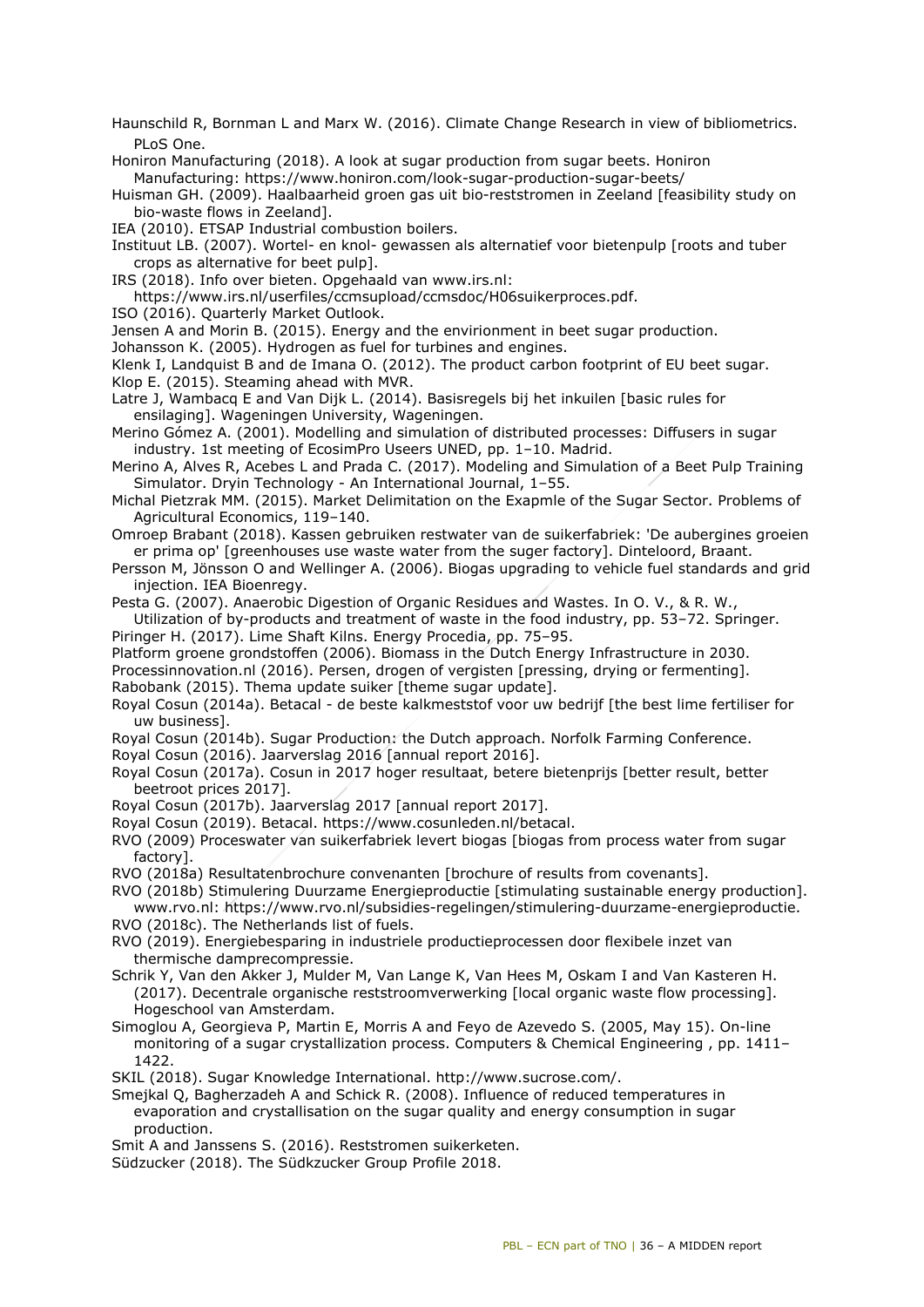Suiker Unie (2010). Duurzaamheidsverslag 2010 [sustainability report 2010]. Nederland: Suiker Unie.

- Suiker Unie (2014a). Duurzaamheidverslag 2014 [sustainability report 2014].
- Suiker Unie (2014b). Suiker Unie Green Energy. pp. 1–32. Suiker Unie.
- Suiker Unie (2016). Suiker Unie wint EZ Energy Award 2016.
- Suiker Unie (2017a). Heiwerkzaamheden Biovergister [pile driving Bio-gas digester].
- Suiker Unie (2017b). Suiker Unie produceert 100 miljoenste kuub Groen Gas [Suiker Unie procudes the 100,000,000th cubic metre of green gas].
- Suiker Unie (2018a). Geschiedenis van Suiker Unie [Suiker Unie's history].
- https://www.suikerunie.nl/Geschiedenis.
- Suiker Unie (2018b). Groen Gas productie [green gas production].
- https://www.suikerunie.nl/Duurzaamheid/Environmental-sustainability/Groen-gas-productie. Suiker Unie (2018c). Stimuleer WKKs [stimulate WKKs].
- https://www.suikerunie.nl/Duurzaamheid/Plant-and-Planet/Klimaat---

Energie/Energiebesparing/Suiker-Unie-in-gesprek-met-Ad-Backx,-Manager-Milie.aspx

- Suiker Unie (2019). Werken bij Suiker Unie [working for the Suiker Unie].
- https://www.suikerunie.nl/Werken-bij-Suiker-Unie.
- Thermona (2010). Operation and maintenance manual for electric boilers.
- Thielen W. (2018). Rundveehouderij neemt steeds meer bietenpulp af [cattle husbandry uses increasingly more beetroot pulp].
- USDOE (2016). CHP Steam Turbine.
- Van Dam P. (2014). Snijmolen assistent. pp. 1–17. Axions, Suiker Unie.
- Van der Veen A. (2014). Information digester.
- Varelius E. (2014). Optimizing the reaction efficiency of carbon dioxide in a sugar refinery carbonatation process.
- VNP (2018). Decarbonising the steam supply of the Dutch paper and board industry.
- Walmsley TG, Atkins MJ, Ong BH, Klemeš JJ, Walmsley MR and Varbanov PS. (2017). Total site heat integration of multi-effect evaporators with vapour recompression for older kraft mills. Chemical engineering transactions, 61, 265–270. Accessed on 18 March 2019, at http://aidic.it/cet/17/61/042.pdf.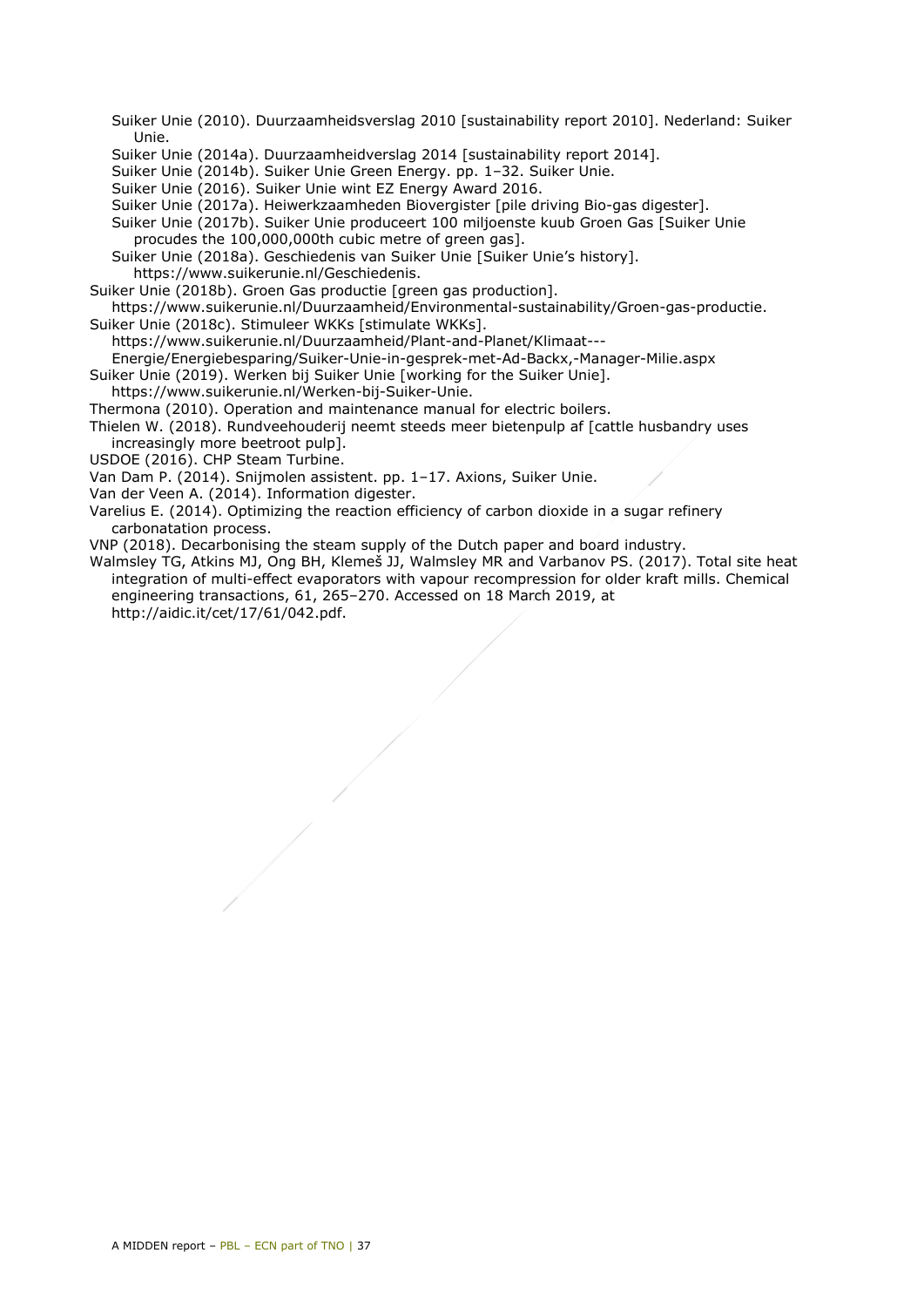## <span id="page-37-0"></span>Appendix

## Global sugar production versus Dutch sugar production

The total world market for sugar is around 175 Mt per year (Royal Cosun, 2017b). In general sugar is produced using two types of feedstock: use sugar cane (12%–16% of sugar content) and sugar beet (14%–18% sugar content) (FAO, 1999) (Duraisamy, Berekute and Salelgn, 2017). Globally, the majority of sugar production (87%) is based on sugar cane, as shown in [Figure 8.](#page-37-1)



### <span id="page-37-1"></span>**Figure 7 Production of sugar from sugar cane vs sugar beet in 2011 worldwide (Haunschild, Bornman and Marx, 2016)**

The choice of feedstock mainly depends on the geographical location of the sugar factories, as the climate determines if sugar cane or sugar beets are used for sugar production. The best climate for sugar cane cultivation is found towards the Southern Hemisphere, which is why sugar cane is used as feedstock for sugar production mainly in South America, Asia and Africa (Michal Pietzrak, 2015).

In less warm climates sugar beet is grown for sugar production. The Netherlands has a relatively cold climate with conditions more suited to grow sugar beets. Therefore, all sugar production in the Netherlands is based on extracting sugar from sugar beets. In Europe, all sugar production is based on sugar beets, as can be seen from [Figure 9.](#page-38-0)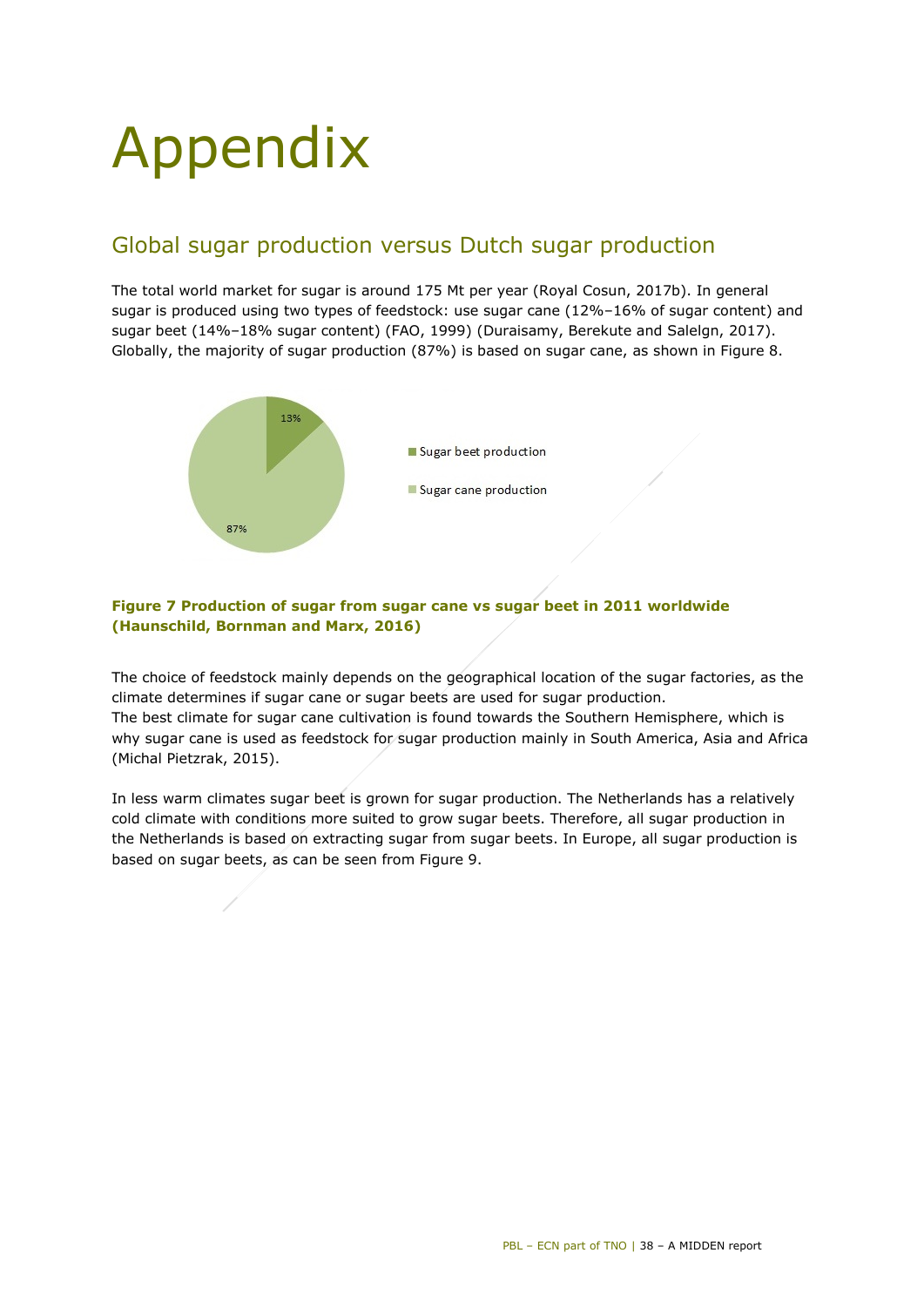

<span id="page-38-0"></span>**Figure 8 Production of sugar using sugar beet and sugar cane (million tonnes) (Michal Pietzrak, 2015)**

## Determining specific use of heat and electricity

#### **Natural gas consumption per tonne of sugar**

The specific energy consumption of sugar production by the sugar factories Dinteloord and Vierverlaten were calculated using the total emitted  $CO<sub>2</sub>$  emission equivalents (Dutch Emissions Authority, 2018) and the assumption that all of the emitted  $CO<sub>2</sub>$  emissions were related to natural gas combustion and cokes combustion.

Example calculation for 2016: when considering a lime production per tonne of sugar of 0.07 t lime/t sugar (Klenk, Landquist and de Imana, 2012), a cokes consumption for lime production of 0.12 t\_cokes/t\_lime (European Commission, 2010) and a  $CO<sub>2</sub>$  emission factor of cokes of 2.69  $tCO<sub>2</sub>/t$  cokes (RVO, 2018c), results in a total  $CO<sub>2</sub>$  emission in 2016 by the lime kiln of: 934,000 (t\_sugar in 2016) (Royal Cosun, 2016) \* 0.07 (t\_lime/t\_sugar) \* 0.12 (t\_cokes/t\_lime) \* 2.69  $(tCO<sub>2</sub>/t<sub>co</sub>ckes) = 21$  kt  $CO<sub>2</sub>$ 

With a total CO2 emission of 210 kt in 2016 (Dutch Emissions Authority, 2018), this would mean that only 189 kt  $CO<sub>2</sub>$  is related to the combustion of natural gas, resulting in a specific gas consumption of 3.6 GJ/t\_sugar.

#### **Heat and electricity use per tonne of sugar**

Based on information from the website of Suiker Unie (Suiker Unie, 2018c) regarding the CHPs used by Dinteloord and Vierverlaten, steam is generated using a boiler to 40–50 bar (enthalpy of 3,214 kJ/kg) and then expanded over a steam turbine to around 4 bar (enthalpy of around 2,745 kJ/kg). Assuming an efficiency of 95% for the steam turbine this produces around 446 kJ/kg electricity. The condensate is assumed to be at  $110\,^{\circ}C$  (462 kJ/kg). Assuming a boiler efficiency of 90% results in a natural gas input of  $(3,214 - 462)/0.9 = 3,059$  kJ/kg. The electric efficiency is therefore  $446/3,214 = 14.5\%$ .

For the heat efficiency, the heat output (steam) is 3,214 – 469 (heat to electricity before expansion) – 462 (condensate) = 2,284. The heat efficiency of the CHP is therefore 2,284/3,214 = 74.7%.